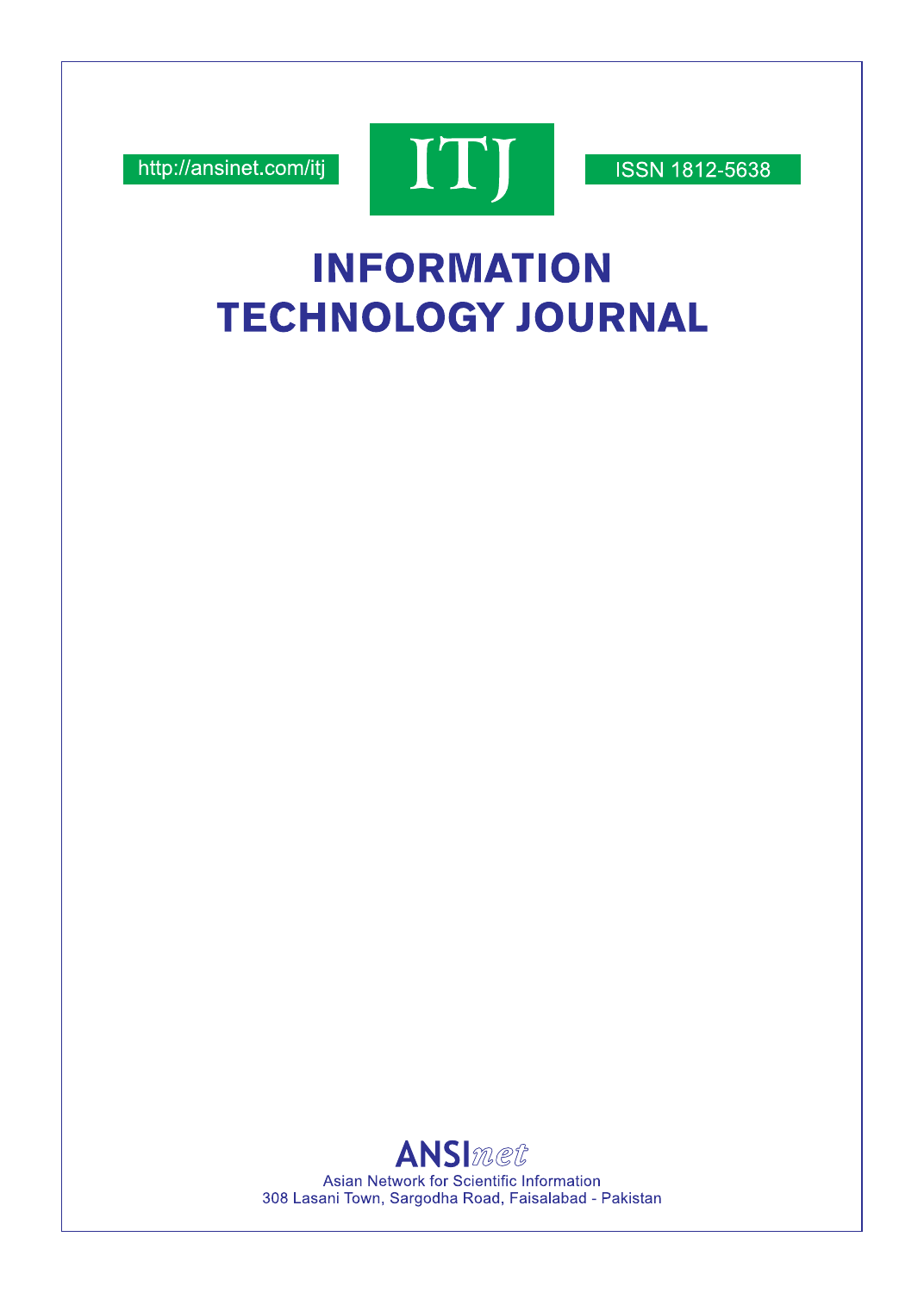Information Technology Journal 5 (1): 204-229, 2006 ISSN 1812-5638 © 2006 Asian Network for Scientific Information

## Elliptic Curve Cryptography over Binary Finite Field  $GF(2^m)$

Kefa Rabah Department of Physics, Eastern Mediterranean University, Gazimagusa, North Cyprus, via Mersin 10, Turkey

Abstract: The rapid growth of information technology that has resulted in significant advances in cryptography to protect the integrity and confidentiality of data is astounding. Elliptic curve cryptography is gaining wide acceptance as an alternative to the conventional cryptosystems (DES, RSA, AES, etc.). Elliptic curve cryptosystems require less computational power, memory, communication bandwidth and network connectivity. Elliptic curve ciphers today are based in smartcards, Personal Digital Assistants (PDAs), pagers and mobile phones and can be easily implemented with processors clocked in single digits of MHz. This study describes the basic design principle of Elliptic Curve Crypto (ECC) protocols. The ECC processor is normally used to perform elliptic curve operations for: EC Diffie-Hellman, EC ElGamal and ECDSA protocols. As an example we will implement ECC defined over binary finite field  $GF(2^m)$ .

Key words: Cryptography, data security, secure communication, wireless, ECC, ECDSA, DH, ElGamal, RSA, IPsec, TLS, openSSL

## **INTRODUCTION**

In the modern information-oriented society, various devices are connected to the Internet as terminals, which necessitate technology for information security. Today, the world continues to witness an explosion of technology designed to help people communicate faster and more easily. We carry powerful digital computers in our pockets, exchange digital information in addition to voice data with our mobile phones and surf the Web with high-end PDAs. In the near future, especially the coming of age of 3G wireless devices, every type of electronic data channel will be used to exchange every type of electronic information. One of the great challenges of the ability to communicate digitally is securing the increased amount of electronic information now exchanged over the network.

Over the last three decades the traditional cryptosystems like DES, DLP, RSA, DSA etc. have thus far been the answer to the wide range of issues that impact modern communication, including the assurance of privacy, the certainty of the transmitter or receiver's identity and the integrity of the communication<sup>[1,2]</sup>. Today, these traditional crypto-algorithms which were once considered effective have become in impractical in light of recent technological development of constrained environment devices. These conventional crypto-tech approaches cannot support the new generation of digital communication and information access devices with their low power, small form factor and high performance requirements. The emerging breed of laptops, handhelds, mobile phones, PDAs and wireless devices require a next-generation crypto-security technology.

However, it is important to note that traditional cryptographic algorithms like  $DLP^{[3]}$ ,  $RSA^{[4]}$  etc. are not particularly efficient in small form factor, low-power, resource constrained devices, as they require memory intensive power hungry big integer computation co-processor to complete the calculations in a timely manner<sup>[1]</sup>. Adding such a co-processor significantly raises the cost of manufacture, rendering many devices impractical. The cost of producing a smartcard, for example, is increased by as much as 400% when an additional processor is required<sup>[5]</sup>. For embedded systems or telecommunications applications characterized by extremely high volumes and a wide variety of devices, many of which have limited computing resources, the trend has been towards alternate crypto-algorithms.

One technology in particular, called Elliptic Curve Cryptography (ECC), has become the cryptography of choice for mobile computing and communications devices due to its size and efficiency benefits. Elliptic curve cipher uses very small keys and is computationally very efficient, which makes it ideal for the smaller, less powerful devices being used today by majority of individuals to access network services. Its efficiency enables constrained, wireless devices to establish secure end-to-end connections. Hence, the server-side crypto-security networks have to be enabled to perform ECC operations for the next generation of wireless devices that use variable parameters in an efficient way to reduce systems cost. In Koblitz<sup>6]</sup> and Miller<sup>[7]</sup>, independently proposed the Elliptic Curve Cryptosystem (ECC)-a crypto-algorithm method of utilizing a Discrete Logarithm Problem (DLP) over the points on an elliptic curve. By their proposal, ECC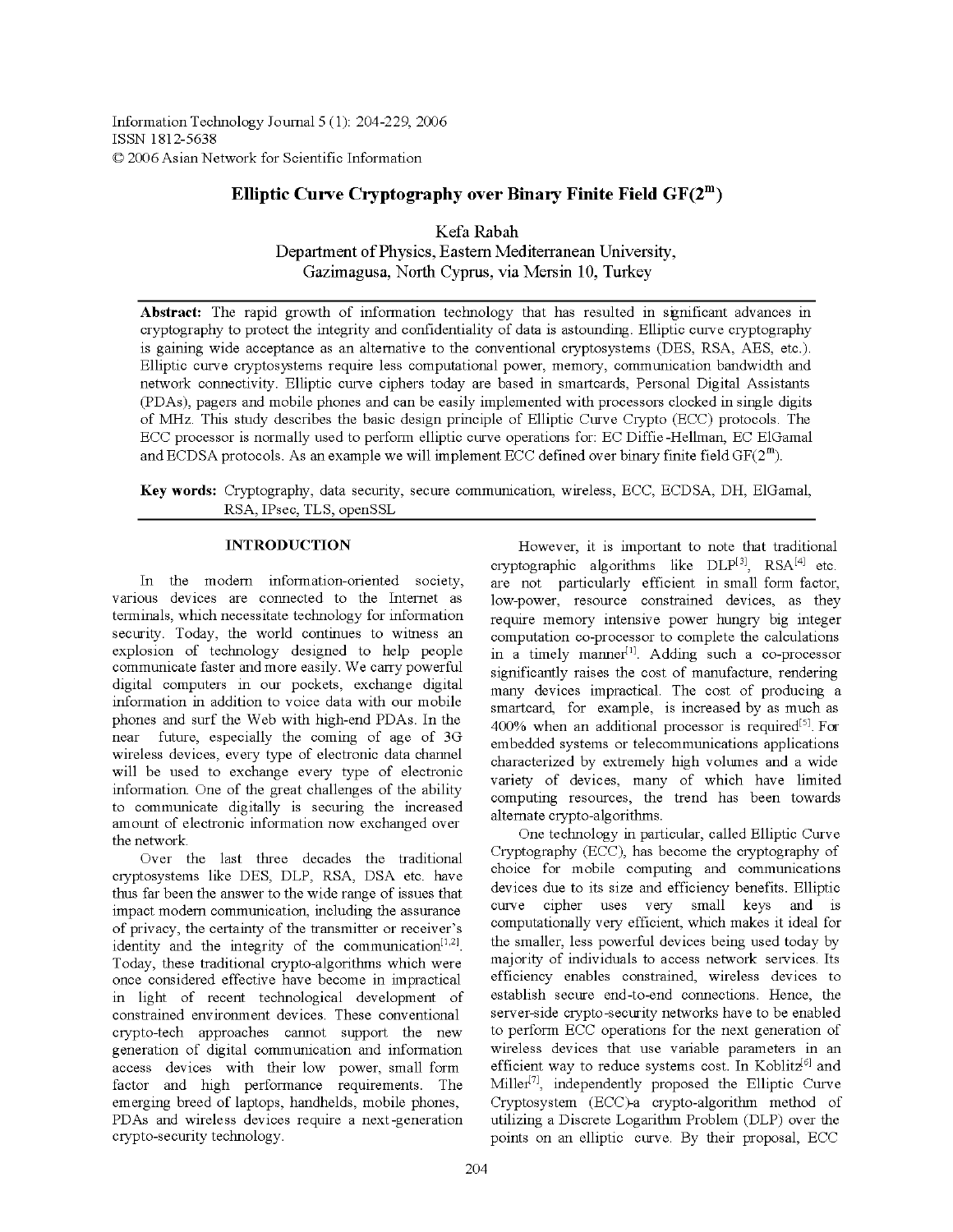could be used to provide both digital signatures and an encryption scheme. Over the past decade, ECC and later ECDLP (Elliptic Curve Discrete Logarithm Problem)<sup>[8,9]</sup> has received considerable attention from mathematicians around the world and no significant breakthroughs have been made in determining weaknesses in the algorithm and to-date has weathered mathematical umpteen attacks. Elliptic curve cryptosystems have thereby come to be accepted today as the most viable public-key technology for high-security applications. They are also most suitable for constrained environment devices such as those in which smartcards and personal wireless devices are typically deployed. Over the coming years, there will continue to be a great need for designing and implementing ECC enabled cryptosystems ranging from software, protocols and hardware solutions to secure cutting-edge technologies such as: smartcards, mobile phones, browsers, servers, Radio Frequency Identification (RFID) tags and environmental sensors.

The ECC provides higher strength-per-bit than any other current public-key cryptosystems<sup>[10]</sup>. If you compare elliptic curves to RSA and DLP you find many advantages: to obtain the same security one can use smaller fields for elliptic curves<sup>[11,12]</sup>. Therefore, elliptic curves can be implemented easier and faster. Furthermore, because of its higher strength-per-bit, ECCs are being increasingly used in practical applications in embedded systems (e.g., IC card and mobile devices) instead of RSA, which today is the most used public-key cryptosystems. The Elliptic Curve Crypto-schemes are also used for implementing protocols such as EC-digital signature scheme  $\text{ (ECDSA)}^{[13]}$ . Diffie-Hellman key exchange scheme<sup>[14]</sup>. EC ElGamal crypto-schemes<sup>[15]</sup> and so on. Following in the footsteps of DES<sup>[16]</sup>; ECC in conjunction with advance symmetric algorithm, AES<sup>[17]</sup>, has already been incorporated into a number of key international standards, including ANSI X9.63, IEEE 1363-2000, IETF RFC 3278, ISO 15946-3 and NIST SP 800-56<sup>18]</sup>. Further evidence of widespread acceptance are the inclusion of ECC in IPsec, TLS and OpenSSL[19,20]. Adoption into global standards will assist in pushing ECC into wider commercial usage. This integration in to the standard crypto-security systems will greatly enhance the overall usage of the next generation of wireless devices like 3G, which are extremely powerful but must still conserve their power consumption to achieve a longer working battery cycle. This is another advantage for using ECC which uses very small keys and is computationally very efficient which makes it ideal for the smaller, less powerful devices being used today by majority of individuals to access network services. With the commercial-grade implementations of ECC, developers should also expect to see an overall

increase introduced by computational speed optimizations.

Today RSA is the powerhouse crypto-security of choice for e-commerce transactions, but its key size must double by the end of this decade to provide same level security. At this point RSA the crypto-technology become an extreme heavyweight for constrained environment devices (Fig. 1). Another factor going against the future of RSA is they are too slow compared to ECC, due to their dependence on computational involving two large prime integers, while the latter does not. The future of Internet security will also be greatly enhanced when they finally switch to elliptic curve based crypto-server security. With ECC smaller key-size requirements and enhanced computational efficiency, IT connectivity providers will be able to utilize fewer crypto-server security for providing secure network connections. Table 1 compares the equivalent security level for some commonly considered cryptographic key sizes.

As ECC becomes more important and more widely used, we foresee the following scenario. Commercial entities such as financial services or online stores running e-business will carry out transaction with users over the wireless conveniently and securely. The servers are required to perform crypto-operations such as signature generation and verification and key exchange. Most of these operations will employ standardized settings such as the NIST recommended elliptic curves<sup>[20]</sup>. However, there may be users that generate curves themselves, or Certificate Authorities (CA) that issue certificates over non-standardized curves that promise a performance gain. For example, they might want to use a curve defined over  $GF(2^{155})$  as described by Schroeppel et al.<sup>[21]</sup>, a curve over  $GF(2^{178})$ as presented by Schroeppel *et al.*<sup>[22]</sup>, or curves suited to special field element representations by De Win et  $al$ <sup>[23]</sup>. There may also be standards which are rarely used and thus do not justify the implementation of a special case and future standards may introduce new curves. Still, a server must be able to handle all requests efficiently to reduce computing time and hence efficiency and cost.

It should be stressed, however, that there are also potential drawbacks associated with ECC from a practical perspective: RSA operations involving public keys (*i.e.*, signature verification or encryption) can be performed with very short keys (Table 2). This leads to very fast operations which are usually faster than the corresponding ECC operations. However, RSA operations with private keys are usually much slower. In addition, the performance advantage for public key will decrease in future as longer bit length will become more common place for both RSA and ECC, (Fig. 1 and Table 1). In this study we analyze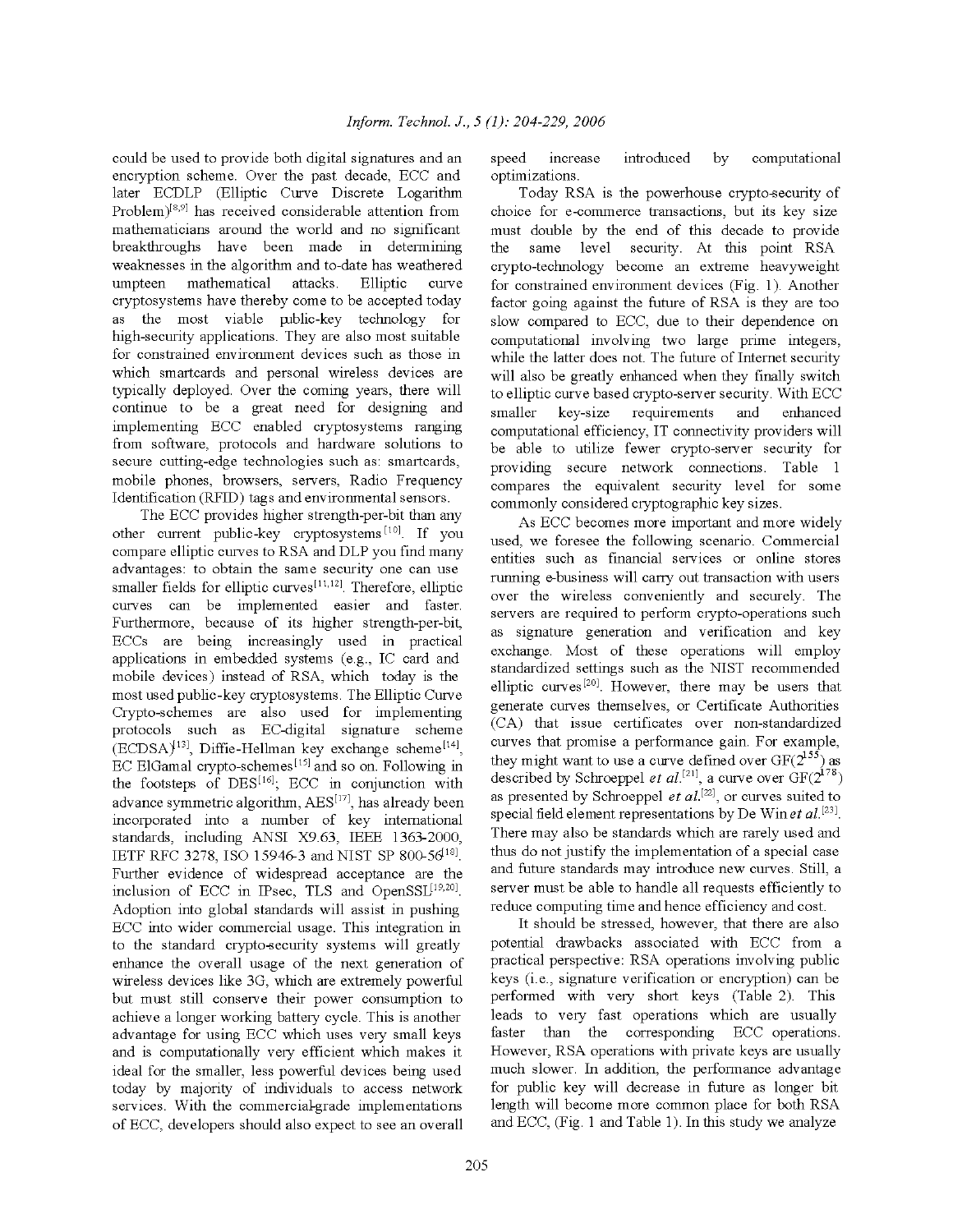| сопштотну used стургодтарные кеу sizes |                |          |                |  |  |  |  |
|----------------------------------------|----------------|----------|----------------|--|--|--|--|
| Time to break                          | <b>RSA/DSA</b> | ECC      | <b>RSA/ECC</b> |  |  |  |  |
| In MIPS years                          | key size       | key size | key size ratio |  |  |  |  |
| 10 <sup>4</sup>                        | 512            | 106      | 51             |  |  |  |  |
| $10^8$                                 | 768            | 132      | 6:1            |  |  |  |  |
| $10^{11}$                              | 1.024          | 160      | 7:1            |  |  |  |  |
| $10^{20}$                              | 2.048          | 210      | 10:1           |  |  |  |  |
| $10^{78}$                              | 21.000         | 600      | 35.1           |  |  |  |  |

Table 1: Comparison of the equivalent security level for some

| Table 2: Comparisons of ECC vs. RSA vs. DH <sup>*</sup> |                     |                 |           |  |  |  |  |
|---------------------------------------------------------|---------------------|-----------------|-----------|--|--|--|--|
|                                                         | ECC(256 R1)         | RSA (3072)      | DH (3072) |  |  |  |  |
| Key generation                                          | 166 ms              | $N/A$ **        | 38s       |  |  |  |  |
| Encrypt/Verify                                          | $150 \,\rm ms$      | $52 \text{ ms}$ | 74s       |  |  |  |  |
| Decrypt/Sign                                            | $168 \,\mathrm{ms}$ | 8s              | 74s       |  |  |  |  |

\*Timings were taken on BlackBerry 7230 at 128-bit security level. Timings at a 256-bit security level would show even greater differences between ECC, RSA and DH. \*\* Time was too long to measure<sup>[22]</sup>



Fig. 1: Proposed the minimum key sizes (in bits) to be regarded as safe for RSA and ECC

the elliptic curve operations of these ECC protocols and design procedure of the Elliptic Curve Cryptographic defined over binary finite field  $GF(2^m)$ .

#### **GENERAL ELLIPTIC CURVES**

Elliptic curve cryptology uses mathematical ideas such as: groups, Abelian groups, operations with groups, fields, operations with fields, elliptic curves and elliptic curve arithmetic using fields and groups. Let k be a field,  $\overline{K}$  its algebraic closure and  $K^*$  its multiplicative group. An elliptic curve over K will be defined as the set of solution in projective plane  $\mathbb{P}^2(\overline{K})$ of a homogeneous Weierstrass equation of the form:

$$
E: Y^{2}Z + a_{1}XYZ + a_{3}YZ^{2}
$$
  
=  $X^{3} + a_{2}X^{2}Z + a_{4}XZ^{2} + a_{6}Z^{3}$  (1)

With  $a_1, a_2, a_3, a_4, a_6 \in K$ . This equation is referred to as long Weierstrass form. Such a curve should be non-supersingular in the sense that, if the equation is

written in the form  $F(X, Y, Z) = 0$ , then the partial derivatives of the curve equation  $\frac{\partial F}{\partial X}$ ,  $\frac{\partial F}{\partial Y}$  and dF/dZ should not vanish simultaneously at any point on the curve.

Let  $\hat{K}$ be a field satisfying  $K \subseteq \hat{K} \subseteq \overline{K}$ . A point(X, Y, Z) on the curve is  $\hat{K}$ -rational if (X, Y, Z)  $=\alpha(\hat{X}, \hat{Y}, \hat{Z})$  for some  $\alpha \in \overline{K}$ ,  $(\hat{X}, \hat{Y}, \hat{Z}) \in K^3 \setminus \{0, 0, 0\}$ , i.e. up to projective equivalence, the coordinates of the point are in  $\hat{K}$ . The set of  $\hat{K}$ -rational points on E is denoted by  $(\hat{K})$ . When the field of definition of the curve, K, is clear from the context, we will refer to  $\hat{K}$  -rational points simply as rational points. The curve has exactly one rational point with coordinate Z equal to zero, namely  $(0,1,0)$ . This is the point at infinity, which will be denoted by O.

For convenience, we will most often use the affine version of Weierstrass equation, given by:

$$
E : Y^2 + a_1XY + a_3Y = X^3 + a_2X^2 + a_4X + a_6 \qquad (2)
$$

Where,  $a_i \in K$ . The  $\hat{K}$  -rational points in the affine case are the solutions to E in  $\hat{K}^2$  and the point at infinity O. For curves over the reals, this point can be thought of as lying infinitely far up the y-axis<sup>[8]</sup>. We will switch freely between the projective and affine presentations of the curve, denoting the equation in both cases by E. For  $Z \neq 0$ , a projective point  $(X, Y, Z)$ satisfying Eq. 1 corresponds to the affine point  $(X/Z, Y/Z)$  satisfying Eq. 2.

Finite field selections: Key in implementation of ECC is selection of elliptic curve groups over the finite fields of the form GF(p) or  $\mathbb{F}_p$  and GF(p<sup>m</sup>) or  $\mathbb{F}_{p^m}$  where, p is prime and m is a positive integer. By definition elliptic curve groups are additive groups. Various finite field can be generated using values of  $p$ ,  $m$  and  $f(x)$ , where  $f(x) = x^m + \sum_{i=0}^{m-1} f_i x^i$ ,  $f_i \in GF(p^m)$ . Also using generic algorithm for different kind of field faster efficiency rate can be achieved.

Field over  $GF(p)$  is also known as integer modulo p, even, or odd prime<sup>[8]</sup>. Using  $GF(p)$  will require a coprocessor to perform the modular operation. Hence, obviously the performance with a GF(p) will be lower compared to that over binary field  $GF(2^m)$ . Furthermore, addition of a coprocessor in small form factor devices like smartcard increases the cost by 20 to 40%. Hence, for practical applications finite field of the form  $K = GF(2^m) = \mathbb{F}_{2^m}$  are very important. For such elliptic curves the theory as developed by Rabah<sup>[8]</sup> has to be modified.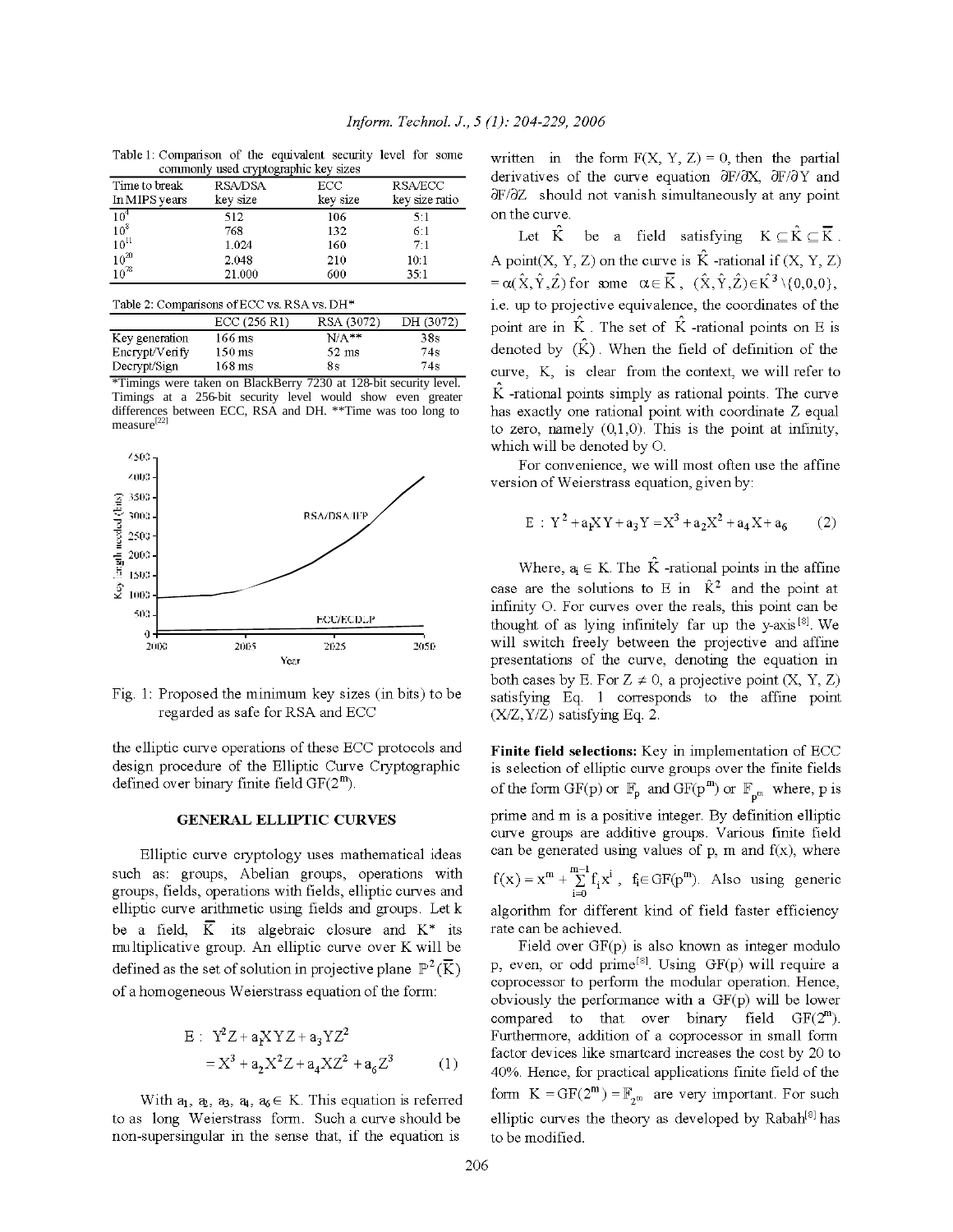## ELLIPTIC CURVE OVER CHARACTERISTIC 2 (BINARY FINITE FIELD),  $GF(2^m)$

We now specialize on finite field  $\mathbb{F}_q$  where,  $q = 2^m$ ,  $m \ge 1$ . Elements of the finite field  $\mathbb{F}_{2^m}$  are binary of fixed length m. There are several ways to define arithmetic in this field, but the most common are polynomial representation. Up till now, no experiments have suggested a link between the field representation and the complexity of the resulting elliptic curves. So the choice of representation for the finite field does not appear to affect the security level of the elliptic curves defined over it.

Under these assumptions, a representative for each isomorphism class elliptic curves over  $\mathbb{F}_q$  is given by:

$$
E_{a_p a_2 a_6}: Y^2 + a_1 XY = X^3 + a_2 X^2 + a_6 \tag{3}
$$

Where,  $a_1 = 1$ ,  $a_6 \in \mathbb{F}_q^*$  and  $a_2 \in \{0, \gamma\}$  with  $\gamma$  a fixed element in  $\mathbb{F}_q$  of trace  $Tr_{q|2}(\gamma) = 1$ , where,  $Tr_{q|2}$  is the linear trace from  $\mathbb{F}_q$  to  $\mathbb{F}_q$ . This function is not directly related to trace of Frobenius and no confusion should arise since they are used in quite different context. In this case, the expression for the *Finvariant* reduces to  $j(E) = a_1^{12}/\Delta$ . In characteristic two, the condition  $j(E) = 0$ , i.e.,  $q_1 = 0$ , is equivalent to the curve being supersingular, which is a very special type of curve and is avoided in cryptography. We assume, therefore, that  $j(E) \neq 0$ .

The finite field  $\mathbb{F}(2^m)$ , called a binary field, can be viewed as a vector space of dimension m over  $\mathbb{F}_2$ . That is, there exists a set of m elements  $\{e_0, q, \ldots e_{m1}\}\$  in  $\mathbb{F}_{2^m}$  such that each  $a \in \mathbb{F}_{2^m}$  can be written uniquely in the form  $a = \sum_{i=0}^{m-1} a_i e_i$ , where,  $a_i \in \mathbb{F}_2$ , i.e.,  $a = 0$  or 1. The set  $\{e_0, e_1, \ldots e_{m-1}\}\$ is called a basis of  $\mathbb{F}(2^m)$  over  $\mathbb{F}_2$ . We can then represent a as a binary vector  $a = (a_0, a_1,... a_{m1})$ . There are many different basis of  $\mathbb{F}_{2^m}$  . The most natural basis are, of course, polynomial basis, normal basis and optimal normal basis. In polynomial basis, we just have  $\phi = \dot{t}$  where, t is he fixed complex (or whatever) root of our reduction trinomial :  $t^m + t^k + 1$ . (Note that it is possible to chose another basis, called a normal basis, of the form:  $\{\beta,\,\beta^2,\,\beta^{22},\ldots,\beta^{2\ m-1}\} \ \ \text{where,}\ \ \beta\in\mathbb{F}_{2^m}\ . \ \text{It is well known}$ that such a basis always exists). The most natural basis are, of course, polynomial basis, normal basis and optimal normal basis (Table 3).

**Optimal extension finite field:** Field of  $\mathbb{F}(p^m)$  uses  $p = 2$  such that it gives implementer  $f(x)$  of form trinomial or polynomial. An alternative representation of  $\mathbb{F}(p^m)$  is the Optimal Extension Fields (OEFs). OEFs is an alternative construction to the  $\mathbb{F}(p^m)$ where,  $p = 2^n \pm c$ , where c is arbitrary positive rational number  $log_2 c = n/2$ . Also p is prime less than but close to the word size of the processor. In addition, m is chosen such that,  $f(x) = x^m - w$ , is an irreducible. The goal is to select parameters which provide security without incurring excessive adequate computation time.

Lenstra and Verheul<sup>[24]</sup> showed that under certain assumptions, 925-bit RSA and DSA systems may be considered equivalent in security to a 132-bit ECC system. The field  $GF((2^8-17)^{17})$ , for example, a security level of 134-bits which is far more secure than 512-bit RSA system which has been popular for smartcard applications. Optimal Extension Fields (OEF) are computationally more efficient than other field types offering roughly the same level of security<sup>[25]</sup>. Table 4 displays three fields of similar field order, which implies a similar security strength of the cryptosystem based on these fields<sup>[26]</sup>. The third column denotes the number of cycles for one field multiplication which is the crucial operation determing the efficiency of the system. One can see that the OEF displayed in the third row performs more efficient than the binary field displayed in the first row.

Composite extension finite fields and subfields: When m is a composite number,  $m = rs$ , then the composite extension finite field  $GF(2^m)$  can be considered an extension field of degree s over finite field  $GF(2^r)$ . The finite field  $GF(2^r)$  is called a subfield of  $GF(2^m)$ . The elliptic curve over a subfield is also used in computing the order of an elliptic curve over a composite extension finite field using Hasse-Weil's theorem<sup>[8]</sup>. We can also represent elements in a composite extension finite field over its subfield using either one of the two basis discussed earlier.

We should point out that the finite field  $GF((2^{\mathbb{N}}))$  is isomorphic to the finite field  $GF(2^{\mathbb{m}})$ , but their field operations (additions and multiplications) are different depending on the irreducible field polynomials,  $f(x)$  of  $GF((2^r)^s)$  over  $GF(2^r)$  and  $GF(2^r)$ over GF(2). It also depends on the possible factorizations of m (other than factors r and s). The choice of those field polynomials are essential to determine the algorithmic complexity of arithmetic operation of  $GF((2)^s)$ . However, a recent attack on ECCs over composite fields makes them inappropriate for use in practice<sup>[25]</sup>.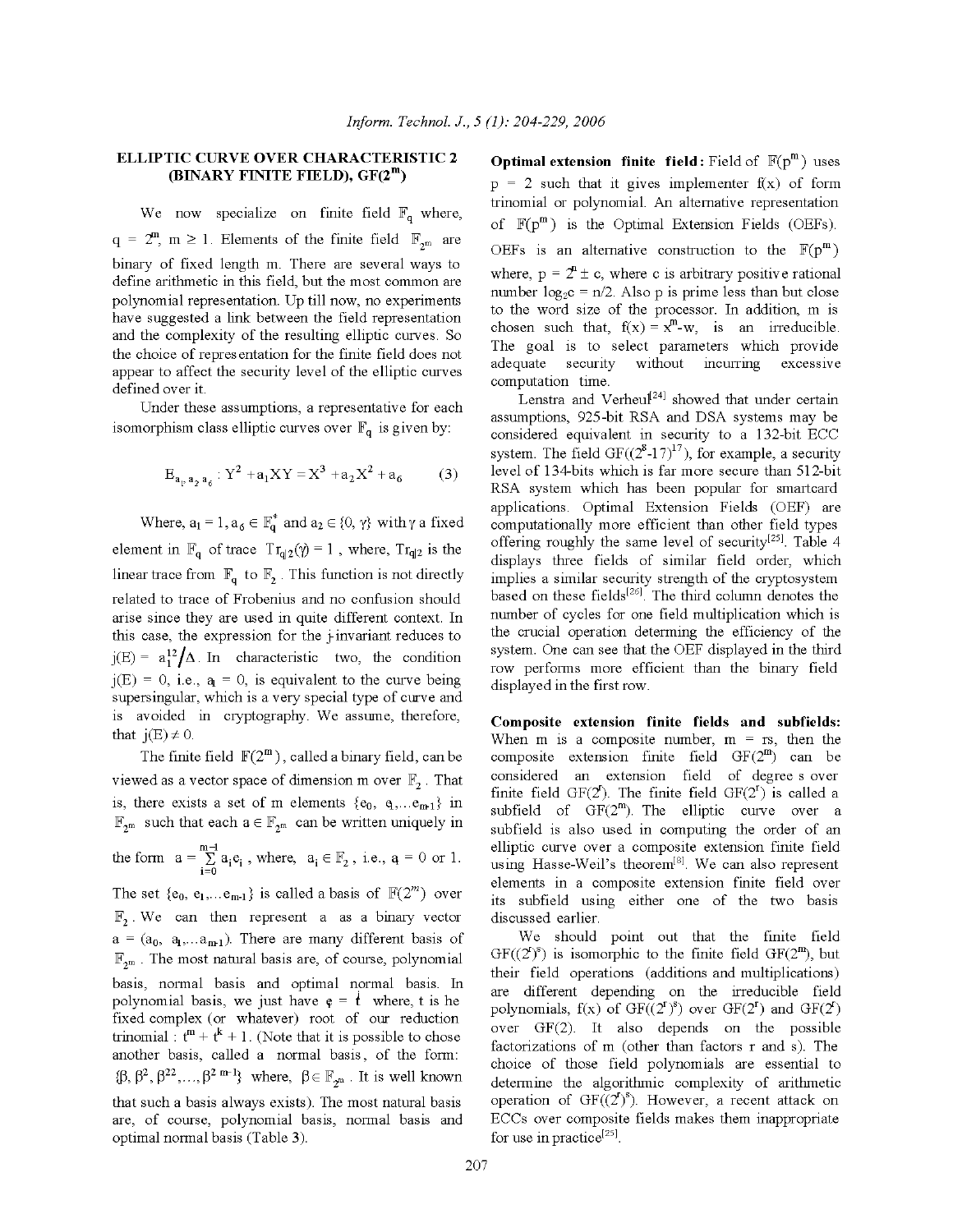Table 3: Comparisons of different finite fields for implementing ECC

| г пис петоз                                  |                        |                         |                                           |                       |                             |
|----------------------------------------------|------------------------|-------------------------|-------------------------------------------|-----------------------|-----------------------------|
| Prime finite fields $\mathbb{F}_{p}$ , p > 2 |                        |                         | Extension finite fields $\mathbb{F}(p^m)$ |                       |                             |
| General<br>primes (and                       | Special form of primes |                         | $Char(p)=2$                               |                       |                             |
| mersenne)                                    | Pseudo mersenne        | Generalized mersenne    | Binary                                    | Composite             | $char(p) > 2$ OEF           |
| $\mathbb{F}_{\mathbf{p}}$                    | $\mathbb{F}(2^n-c)$    | $\mathbb{F}(2^n-2^s-1)$ | $\mathbb{F}(2^n)$                         | $\mathbb{F}((2^n)^m)$ | $\mathbb{F}((2^n \pm c)^m)$ |

Table 4: ECC field performance

| Field                                                                                              | Field order | No. cycles for multiply |
|----------------------------------------------------------------------------------------------------|-------------|-------------------------|
| GF(2 <sup>135</sup> )<br>GF(2 <sup>8</sup> ) <sup>17</sup><br>GF(2 <sup>8</sup> -17) <sup>17</sup> | $-135$      | 19.600                  |
|                                                                                                    | $-136$      | 7.479                   |
|                                                                                                    | $-134$      | 5.084                   |

#### ARITHMETIC OVER FINITE FIELD  $GF(2^m)$ USING POLYNOMIAL BASIS EPRESENTATION

A good understanding of the complexity of the mathematics in the field  $\mathbb{F}_{2^m}$  is necessary to appreciate the difficulty of solving equations of elliptic curves defined over this field<sup>[8,9]</sup>. The elements of the finite field  $\mathbb{F}_{2^m}$  are binary strings of fixed length m. As indicated above there are many ways to construct a finite field with a prime power number elements, but the most common are polynomial representation. normal and optimal normal representation.

The polynomial basis representation: Polynomial basis representation can be used to implement addition, multiplication, division and remainder or modulus operation. This being the case, implementation presented in this section, uses field polynomial representation because of its relatively easy arithmetic operations.

Let

 $f(x) = x^{m} + f_{m-1}x^{m-1} + f_{m-2}x^{m-2} + ... + f_{2}x^{2} + f_{1}x + f_{0}$ where, each  $f_i \in \mathbb{F}$ , We call  $f(x)$  the reduction polynomial (or sometimes, field polynomial). The polynomial  $f(x)$  must be irreducible, that is, it cannot be factored into two polynomials over  $\mathbb{F}_2$ , each of degree less than m. In polynomial basis form, the elements of  $\mathbb{F}_{2^m}$  are treated as polynomials of degree m, with the individual bits representing coefficients in  $\mathbb{F}_2$  of each term. So elements are of the form:

$$
\mathbb{F}_{2^m} = g = \begin{cases} a_{m-1}x^{m-1} + a_{m-2}x^{m-2} + \dots + \\ a_2x^2 + a_1x + a_0 \mid a_i = \{0,1\} \end{cases}
$$
 (4)

These elements

 $(a_{m-1}x^{m-1} + a_{m-2}x^{m-2} + ... + a_2x^2 + a_1x + a_0)$  can be

written in binary strings or vector form as  $(a_{m-1}...a_1,a_0)$ of length m.  $\mathbb{F}_{2^m}$  has  $2^m$  elements, i.e.,  $\mathbb{F}_{2^m} \equiv g = \{ (a_{m-1} \cdots a_1 a_0) : a_i = \{0,1\} \}.$  Particularly, we can write the zero element  $0 = (0, 0, \dots, 0)$  and the multiplicative identity  $1 = (0, 0, \dots 0, 1)$ .

Let  $\mathbb{F}_{2^m}^*$  denote the set of all non-zero elements in  $\mathbb{F}_{2^m}$ . The field  $\mathbb{F}_{2^m}^* \equiv G$  is cyclic, which means:  $G = \{g^0, g^1, ..., g^n\}$  where,  $g^n = I$ , with  $n = 2^m - 1$  and I is the identity element. Here  $g \in G$ , where,  $g \neq 0$ , is called a generator (or primitive) element. By definition, this means that any group element can be expressed as a power of g. The multiplicative inverse of an element:  $a = g^i$  is  $a^{-1} = g^{(-i)mod(2^m-1)}$ . This method of representing  $\mathbb{F}_{2^m}$  is called a polynomial basis representation.

Since  $\mathbb{F}_{2^m}$  is a mathematical 'field', it has the binary operations of addition and multiplication. Table  $\varsigma$ shows bit-to-binary-to-polynomial representation and their decimal equivalence. Note that the presence of the coefficient is marked by a digit 1 and the absence is marked by a digit zero, 0, e.g  $g = {a_3x^3 + a_2x^2 + 1}$ , will be written as:  $(a_3a_2a_1a_0) = (1101)$ .

**Irreducible polynomials:** A polynomial  $f(x)$  is said to be irreducible if we cannot write,  $f(x) = h(x) u(x)$ , for any polynomials  $h(x)$ ,  $u(x)$  of degree strictly less than the degree of f(x). An irreducible polynomial  $f(x) = x^{m} + f_{m-1}x^{m-1} + ... + f_1x + f_0$  of degree m over  $\mathbb{F}_2$  should satisfy these necessary conditions:

- The constant term  $f_0 = 1$ ; otherwise, we can factor x out. Hence, from now on we always write the general form as:  $f(x) = x^{m} + f_{m-1}x^{m-1} + ... + f_1x + 1$ .
- There is an odd number  $(23)$  of nonzero terms; otherwise,  $f(x)$  whose number of nonzero terms is even has a factor  $(x+1)$ .
- There must be at least one term of odd degree; otherwise,  $f(x)$  of all even powers is a square of a polynomial of degree (m/2).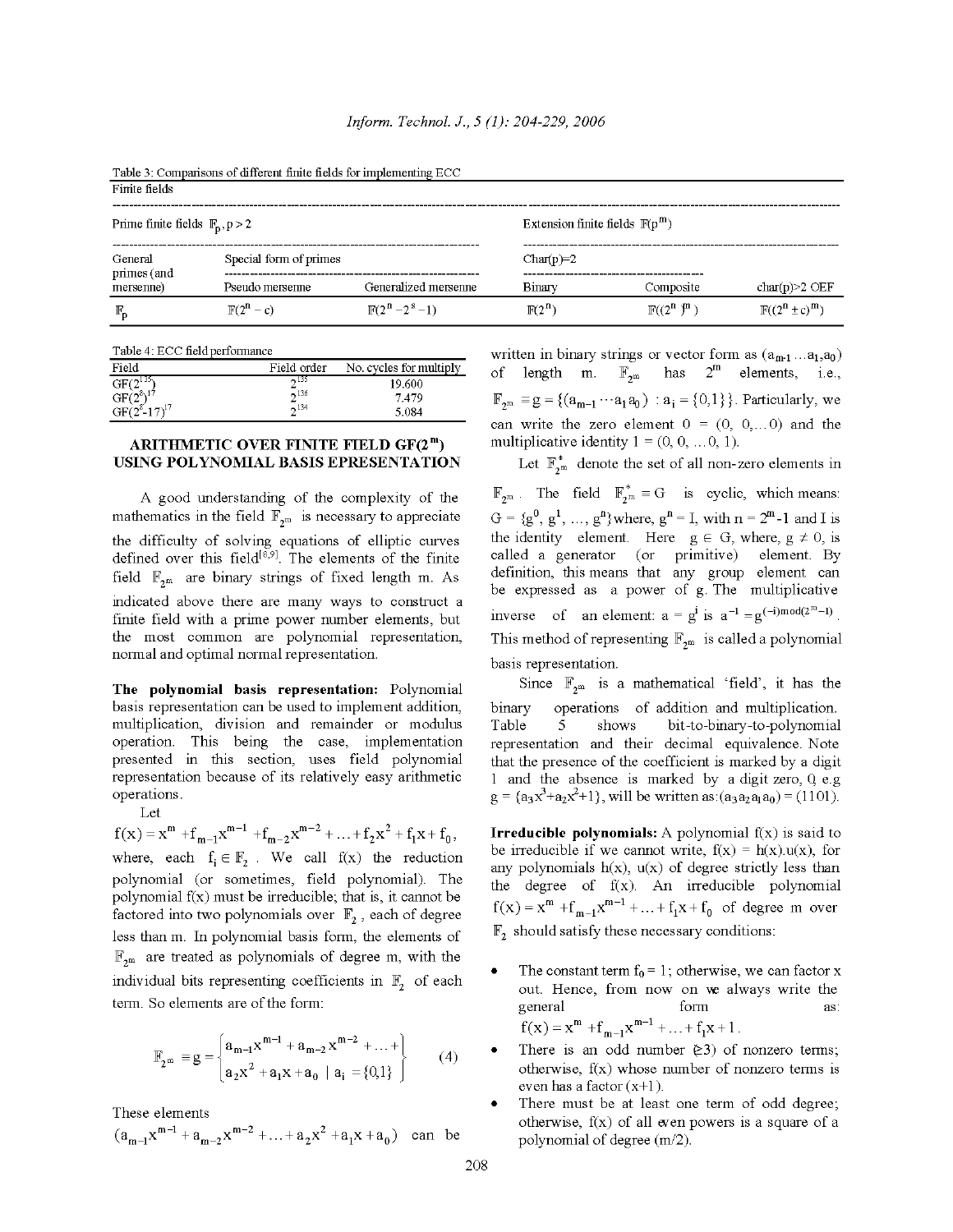| Dirian     |     |                  |                  |                  |        |     |        |        |        |
|------------|-----|------------------|------------------|------------------|--------|-----|--------|--------|--------|
| Digit      |     |                  |                  |                  |        |     |        |        |        |
| Binary     |     |                  |                  |                  |        |     |        |        | . .    |
| Polynomial | asx | a <sub>7</sub> x | a <sub>6</sub> X | a <sub>5</sub> x | $a_4x$ | a3X | $a_2x$ | $a_1x$ | $d_0X$ |
| Decimal    | 256 | 128              | 64               |                  |        |     |        |        |        |

Table 5: Implement of binary to polynomial basis representation

- It is easy to verify this property: Ιf  $f(x) = x^m + f_{m-1}x^{m-1} + ... + f_1x + 1$ ,  $\overline{18}$ an irreducible polynomial of degree m, then so polynomials  $h(x) = f(x+1)$ are and  $u(x) = x^m f(\psi x) = x^m + f_1 x^{m-1} + ... + f_{m-1} x + 1$ .
- The compositions of  $h(x)$  and  $u(x)$  will give us a few more irreducible polynomials.

**Primitive polynomials:** If the period of  $f(x)$  is  $(2^m-1)$ , that is the order of the multiplicative subgroup  $\mathbb{F}_{2^m}^* = \mathbb{F}_{2^m} \setminus \{0\}$ , then  $f(x)$  is called a primitive polynomial. For example,  $if$  $f(x) = x^{m} + f_{m-1}x^{m-1} + ... + f_1x + f_0$  is an irreducible polynomial of degree m over  $\mathbb{F}_2$  and r is a root of  $f(x)$ in an extension field of  $\mathbb{F}_2$  (that is a finite field  $\mathbb{F}_{2^m}$ ), then  $r, r^2, r^{2^2}, \ldots, r^{2^{m-1}}$  are all roots of  $f(x)$ . Indeed, if  $f(r) = 0$ , then for any d, we have  $f_i^{2^d} = f_i$  since f equals to 0 or 1. Hence:

$$
f(r^{2^d}) = f_{m-1}r^{2^d \cdot (m+1)} + \dots + f_1r^{2^d} + f_0
$$
  
=  $(f_{m-1}r^{m-1} + \dots + f_1r + f_0)^{2^d} = 0$ 

Note that all the roots of the polynomial  $f(x)$  have the same multiplicative order, that is called the period (or order) of the function  $f(x)$ .

All roots of a primitive polynomial  $f(x)$  are primitive elements of  $\mathbb{F}_{2^m}$ . For example, the polynomial  $u(x) = x^{m} + ... + x + 1$  divides  $(x^{m+1}+1)$ . Hence, its period is equal to  $(m+1)$  or less and  $u(x)$  is not a primitive polynomial of  $\mathbb{F}_{2^m}$ , unless m = 2.

A primitive polynomial can be built from a primitive element a of a finite field  $\mathbb{F}_{2^m}$  by the formula:

$$
f(x)=(x+a)(x+a^2)(x+a^{2^2}\ldots (x+a^{2^{m-1}})
$$

If another primitive polynomial

$$
h(x) = (x + b)(x + b2)(x + b22)...(x + b2m-1)
$$

is built from a primitive element b, such that  $b \notin {a^{2^n} \mid 0 \le n \le m -1}$ , then  $h(x) \ne f(x)$ .

In other words, each primitive element is a root of only one primitive polynomial of  $\mathbb{F}_{2^m}$ . In fact, the set

of roots of all primitive polynomials for a finite field are exactly all primitive elements in  $\mathbb{F}_{2^m}^* = \mathbb{F}_{2^m} \setminus \{0\}$ . Hence, there can be many primitive polynomials for a finite field  $\mathbb{F}_{2^m}$ , when m $\geq 3$ . And in fact, a primitive polynomial cannot be reducible over  $\mathbb{F}_2$ .

#### Rules for selecting a reduction polynomial

- A trinomial over  $\mathbb{F}_2$  is a polynomial of the form:  $T_{m,k}(x) = x^m + x^k + 1$ , where  $1 \le k \le m-1$ . In fact, a trinomial:  $T_{m,k}(x) = x^m + x^k + 1$  is irreducible if and only if its reciprocal trinomial  $T_{m,mk}(x) = x^{m}+x^{m+k}+1$  is irreducible. Hence, we should be interested in trinomials of the following form only:  $T_{m,k}(x) = x^{m} + x^{k} + 1$ , where,  $1 \le k \le m/2$ .
- A pentanomial over  $\mathbb{F}_2$  is a polynomial of the  $x^{m} + x^{k_3} + x^{k_2} + x^{k_1} + 1$ , where form:  $1 \leq k_1 < k_2 < k_3 \leq m-1$ . Such polynomials always exists for  $m \geq 4$ . In practice, it is recommended to use pentanomials whose coefficient triples  $(k_1, k_2, k_3)$  or  $(k_3, k_1, k_1)$  will have the first coefficient as small as possible and next coefficients are kept as small as possible after fixing the previous one or ones in the triple order. These polynomials would have more efficient computations of finite field operations.

ANSI X9.62 specifies the following rules for selecting the reduction polynomial for representing the elements of  $\mathbb{F}_{2^m}$  [13].

- If there exists an irreducible trinomial of degree m over  $\mathbb{F}_2$ , then the reduction polynomial  $f(x)$  must be an irreducible trinomial of degree m over  $\mathbb{F}_2$ . To maximize the chances for interoperability, ANSI X9.62 recommends that the trinomial used should be,  $x^m + x^k + 1$ , for the smallest possible k.
- If there does not exist an irreducible trinomial of degree m over  $\mathbb{F}_2$ , then the reduction polynomial  $f(x)$  must be an irreducible pentanomial of degree m over  $\mathbb{F}_2$ . To maximize the chances for interoperability, ANSI X9.62 recommends that the pentanomial used should be:  $x^{m} + x^{k_3} + x^{k_2} + x^{k_1} + 1$ , chosen according to the following criteria: (i)  $k_3$  is as small as possible; (ii) for this particular value of  $k_3$  and  $k_2$  is a small as possible and (iii) for these particular values of kg,  $k_2$  and  $k_1$  is as small as possible.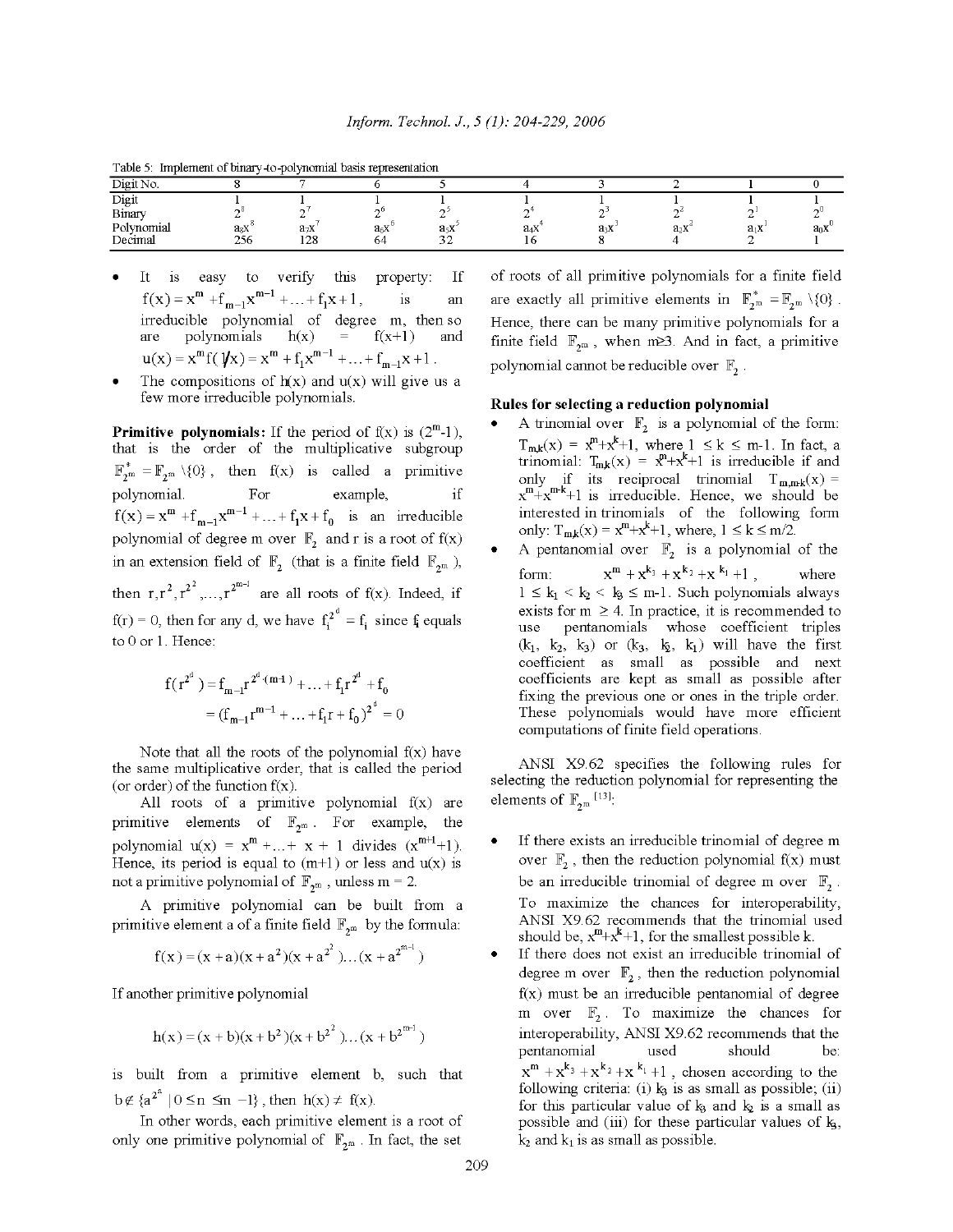Field addition and multiplication over binary finite field  $GF(2^m)$ : Field elements are added and multiplied as follows:

Field addition (+): Is performed component-wise by XORing (XOR symbol:  $\oplus$ , but here for simplicity we will use + instead). Addition in  $\mathbb{F}_{2^m}$ is  $(a_{m-1} \dots a_1 a_0) + (b_{m-1} \dots b_1 b_0) = (c_{m-1} \dots c_1 c_0)$  where each c=a<sub>i</sub>+b<sub>i</sub> over  $\mathbb{F}_2$ . That is, addition is just the componentwise XOR. In the field  $\mathbb{F}_{2^m}$ , each element  $(a_{m-1} \ldots a_1 a_0)$  is its own additive inverse, since  $(a_{m-1} \dots a_1 a_0)$  +  $(a_{m-1} \dots a_1 a_0)$  = (0... 00), the additive identity. Thus, addition and subtraction are equivalent operations in  $\mathbb{F}_{2^m}$ . Since  $g \oplus g = 0$  for all binary elements, then  $g+g = 0 = g-g$ . So we note that addition and subtraction are equivalent in this field, Fig. 2a on how to perform XOR operation. In hardware, a bit-parallel adder requires  $m$ tuples as in  $a = (a_{m-1}, a_{m-2}, \ldots, a_0)$ . In hardware, a bitparallel adder requires m XOR gates and addition can be generally computed in one clock cycles.

Field multiplication (.): Multiplication of field elements in  $\mathbb{F}_{2^m}$  uses the same shift-and-add algorithm as is used for multiplication of integers, except that the "add" is replaced with "XOR". This has the virtue that the operation can no longer generate carriers, simplifying the implementation. That is.  $(a_{m-1}\ldots a_1\, a_0)\cdot (b_{m-1}\ \ldots b_1\, b_0)=(r_{m-1}\ \ldots r_1\, r_0\,)$ where, the polynomial  $(r_{m-1}x^{m-1} + ... + r_1x + r_0)$  is the remainder when the product polynomial  $(a_{m-1} x^{m-1} + ... + a_1 x + a_0) \cdot (b_{m-1} x^{m-1} + ... + b_1 x + b_0)$ is divided by the polynomial  $f(x)$  over  $\mathbb{F}_2$ , where, the operation (.) is carried out Fig. 2b. (Note that all polynomial coefficients are reduced modulo 2.)

**Field exponentiation:** The exponentiation  $(a_{m-1} \dots a_1 a_0)^e$ is performed by multiplying together e copies of  $(a_{m-1}...a_1a_0).$ 

**Multiplicative inversion:** The rules for doubling an elliptic curve point and for adding two elliptic curve points, involve computing reciprocal, either 1/x or  $1/(x_1+x_2)$ . Multiplicative inversion of elements in a field is usually so slow that people have gone to great lengths to avoid it. Menezes et al.<sup>[5]</sup> and Beth and Schaefer<sup>[27]</sup> discuss projective schemes, which use about nine multiplications per elliptic curve step, but use very few reciprocals. An efficient algorithm for computing an inverse of an element in  $\mathbb{F}_{2^m}$  was proposed by Itoh et al.<sup>[28]</sup>.



Fig. 2: (a) Addition rule and (b) Multiplication rule under finite field,  $\mathbb{F}_2$ 

Rule to perform multiplicative inverse: We need to discuss also some methods of computing the inverse of a non-zero element. This operation obviously has an important role in field arithmetic, these are:

The general method is using this identity:  $a^{-1} = a^{2^m-2} = (a^{2^{m-1}-1})^2$   $\forall a \neq 0$ Recall that:  $a^{2^{m-1}-1} = 1$ . In implementations, we can even analyze further the power exponent  $(2^{m-1}-1)$  of a to reduce our computation to a few multiplications. For m even or odd, we have:

Odd: 
$$
2^{m-1} - 1 = (2^{(m-1)/2} - 1) \cdot (2^{(m-1)/2} + 1)
$$
 and Even:  
 $2^{m-1} - 1 = 2 \cdot (2^{(m-2)/2} - 1) \cdot (2^{(m-2)/2} + 1)$ 

These formulae yield an algorithm for computing inverse by factorization of the exponent. Consider the field,  $GF(2^{155})$ :

$$
2^{155}-1=2\cdot(2^{77}-1)\cdot(2^{77}+1)
$$
  
\n
$$
2^{77}-1=2\cdot(2^{38}-1)\cdot(2^{28}+1)+1
$$
  
\n
$$
2^{38}-1=2\cdot(2^{19}-1)\cdot(2^{19}+1)
$$
  
\n
$$
2^{19}-1=2\cdot(2^{9}-1)\cdot(2^{9}+1)+1
$$
  
\n
$$
2^{9}-1=2\cdot(2^{4}-1)\cdot(2^{4}+1)+1
$$
  
\n
$$
2^{4}-1=2\cdot(2^{2}-1)\cdot(2^{2}+1)
$$
  
\n
$$
2^{2}-1=2\cdot(2^{1}-1)\cdot(2^{1}+1)
$$

It requires 10 multiplications to compute an inverse in  $GF(2^{155})$ . In general, the method requires:  $[\log_2^{(m-1)} + H^{(m-1)} - 1]$  field multiplications.

Alternatively, using the extended Euclidean algorithm: finding polynomials  $u(x)$  and  $v(x)$  such that  $gcd(f(x), a(x)) = f(x) \cdot u(x) + a(x) \cdot v(x)$ . When  $gcd(f(x), a(x)) = 1$ , we can write  $1 \equiv a(x) \cdot v(x) \pmod{1}$  $f(x)$ ). In other words, the polynomial  $v(x)$  is the inverse of  $a(x)$ , modulo  $f(x)$ .

Squaring: In particular, the squaring operation of a  $(a_{m-1}x^{m-1} + ... + a_1x + a_n)$ polynomial that is performed in modulo 2 is in fact a linear operation, i.e.,:  $m-1$  $\sqrt{2}$ 

$$
(a_{m-1}x^{2(m-1)} + ... + a_1x + a_0)
$$
  
=  $a_{m-1}x^{2(m-1)} + a_mx^{2(m-2)} + ... + a_1x^2 + a_0$  (5)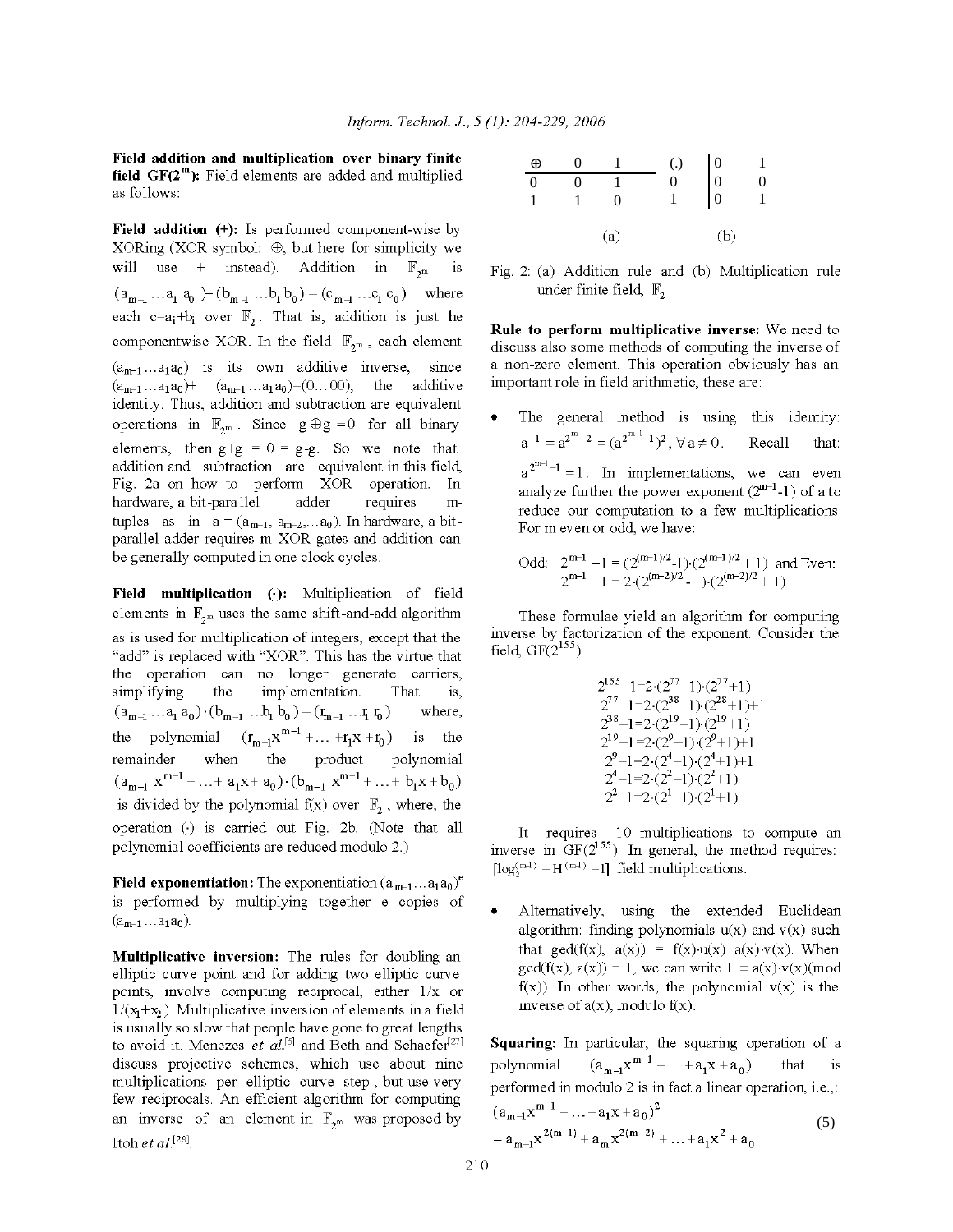terms bit strings, we write: In οf  $(a_{m1} \dots a_1 a_0) = (a_{2(m-1)}, 0, a_{2(m-2)}, 0, \dots 0, a_1, 0, a_0)$ . Then we reduce the resulting polynomial by modulo  $f(x)$ . In hardware, a bit-parallel realization of this squarer requires at most  $(r-1)(m-1)$  gates<sup>[29,30]</sup>, where, r represents the number of non-zero coefficients of the polynomial when implemented using Elliptic Curve Processor (ECP) architecture (Fig. 3 and 4) field arithmetic module. The components are the Main Controller (MC), the Arithmetic Unit Controller (AUC) and Arithmetic Unit (AU). The MC is the ECP's main controller which performs the computation of the scalar multiplication, kP.

The AUC controls the AU and performs the computation of point additions, point doublings and coordinate conversions. The AU also performs  $GF(2^m)$ field additions, squares, multiplications and inverses under AUC control<sup>[31]</sup>.

Orlando and Paar<sup>[31]</sup> proposed a design for the standard basis field representation and it is based on the transformation from squaring operation into an addition and a multiplication by a constant that depends only on the field polynomial. For example, squaring a polynomial in a modulo 2 field is a linear operations. In the formula for squaring a binomial,  $(a+b)^2 = a^2 + 2ab + b^2$ , the cross-term vanishes modulo 2 and the square reduces to  $a^2+b^2$ . Consequently, we can square a sum by squaring the individual terms. For example,  $(u^3+u+1)^2 = u^6+u^2+1$ .

In terms of bitstrings, to square a polynomial, we spread it out by interleaving a 0 bit between each polynomial bit. For example,  $x^3+x+1$  is represented as 1011 and the square  $(x^3)^2 + x^2 + 1^2 = x^6 + x^2 + 1$  is represented by 1000101 (Table 5). Sadly, computer manufacturers have largely ignored the need for an instruction to carry out this operation; nonetheless, it can be done quickly using table lookup to convert each byte to its 15-bit square. The squared polynomial is then reduced modulo  $f(x)$ . Squaring is so much faster than regular multiplication that it can be ignored in rough comparisons of the timings.

## THE ELLIPTIC CURVE OVER FINITE FIELD  $GF(2^m)$

Elements of the field  $\mathbb{F}_{2^m}$  are m-bit string. The rules in  $\mathbb{F}_{2^m}$  can be defined by either polynomial representation and by normal or optimal normal basis representation as started earlier. Let  $\mathbb{F}_{2^m}$  be a characteristic 2 finite field and let  $a, b \in \mathbb{F}_{2^m}$  satisfy  $b \neq 0$ in  $\mathbb{F}_{2^m}$ . Then an elliptic curve  $E(\mathbb{F}_{2^m})$  over  $\mathbb{F}_{2^m}$ defined by the parameters  $a, b \in \mathbb{F}_{2^m}$  consists of the set of solutions or points  $P = (x, y)$  for  $x, y \in \mathbb{F}_{2^m}$  to the equation:



Fig. 3: Elliptic Curve Processor (ECP) architecture



Fig. 4: Elliptic curve Arithmetic Unit (AU)

E: 
$$
y^2 + xy = x^3 + ax^2 + b
$$
 in  $\mathbb{F}_{2^m}$  (6)

together with an extra point O called the point at infinity. (Here the only elliptic curves over  $\mathbb{F}_{2^m}$  of interest are non-supersingular elliptic curves<sup>[27]</sup>.) Since  $\mathbb{F}_{2^m}$  operates on the bit strings, computers can perform arithmetic in this field very efficiently. The number of points on  $E(\mathbb{F}_{2^m})$  is denoted by  $\#E(\mathbb{F}_{2^m})$ .

Counting points on elliptic curves: A user of ECC will be interested to know the structure of the group, especially he would like to know the number of the points,  $\#E(\mathbb{F}_q)$ . If he knows  $\#E(\mathbb{F}_q)$  he knows whether the Pohlig-Hellman-attack can be applied. It is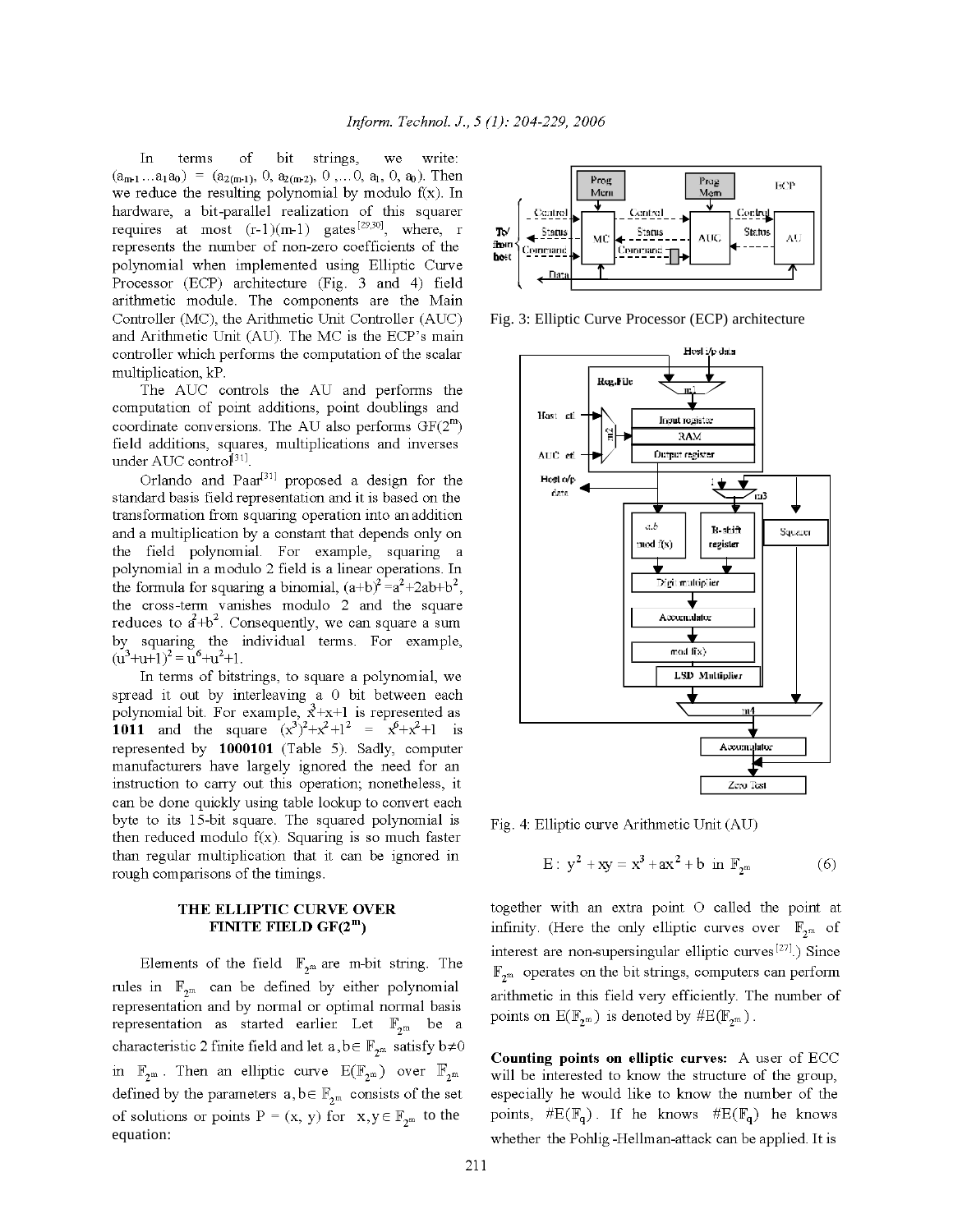impossible to write down all the points for large q. But it is not necessary at all. The formula of Hesse-Weil can be applied, which reduces the amount of work enormously, which states that if E is an elliptic curve over  $\mathbb{F}_q^{[8,32]}$ , then, then:

$$
q+1-2\sqrt{q}\leq \#(E(\mathbb{F}_q))\leq q+1+2\sqrt{q} \qquad \qquad (7)
$$

 $#E(\mathbb{F}_{q}) = q + 1 - t$  such that  $|t| = 2\sqrt{q}$  is called the trace of the curve.

Note that  $E(\mathbb{F}_q)$  (where,  $q = 2^m$ ) is called the group of rational points i.e., points that are rational over the ground field  $\mathbb{F}_q$ . Not to be confused with E(Q)! the knowledge of the rational points on the curve is essential to cryptosystems because we often desire curves E with a large prime dividing  $#E(\mathbb{F}_q)$ . So we can either construct curves with the right properties (like  $#E(\mathbb{F}_{q})$ ) containing a large prime) or generate curves randomly and check if they have the desired properties. Hence, efficient computation of  $#E(\mathbb{F}_q)$  is an important question. Both approaches are useful depending on the application. For example EC factoring algorithms search for curves where the number to be factored, decomposes smoothly.

The order n of a point  $P \neq O$  on an elliptic curve is a positive integer such that  $nP = O$  and  $mP \neq O$  for any integer m such that  $1 \le m \le n$ . The order n of a point must divide the order N of the elliptic curve. In fact, it is true for any group. If the elliptic curve order  $N = \#E(\mathbb{F}_{q})$  is a prime number, then the group is cyclic and obviously all points except the point at infinity O are of order N.

**Elliptic curve arithmetic over finite field**  $\mathbb{F}_{2^m}$ : It is again as is the case with elliptic curve over  $\mathbb{F}_p$  <sup>[8]</sup>, there is a chord-and-tangent rule for adding point on an elliptic curve  $E(\mathbb{F}_{2^m})$  to give a third elliptic point. Together with this addition operation, the set of points on  $E(\mathbb{F}_{2^m})$  forms a group with O serving as its identity.

The algebraic formula for the addition of points and the double of a point are specified as follows:

- Rule to add the point at infinity to itself:  $O+O=O$
- Rule to add the point at infinity to any other point:

$$
(x, y)+O = O+(x, y) = (x, y) \text{ for all } (x, y) \in E(\mathbb{F}_{2^m})
$$

Rule to add two points with the same x-coordinates when the points are either distinct or have x-coordinate 0:  $(x, y) + (x, x+y) = 0$  for all  $(x, y) \in$  $E(\mathbb{F}_{2^m})$ . That is, the negative of the point  $(x, y)$  is - $(x, y) = (x, x+y)$ 

Rule to add a point to itself (double a point). Let  $(P_1 = (x_1, y_1) \in E(\mathbb{F}_{2^m})$  and  $P_2 = (x_2, y_2) \in E(\mathbb{F}_{2^m})$ be two points such that  $x_1 \neq 0$ . Then  $P_1+P_2 = (x_1, y_1)+(x_2, y_2) = (x_3, y_3) = P_3 \neq O$ , where:

$$
x_3 = \lambda^2 + \lambda + a \text{ in } \mathbb{F}_{2^m}, y_3 = x_1^2 + (\lambda + 1)x_3 \text{ in } \mathbb{F}_{2^m}
$$
  
and 
$$
\lambda = \frac{x_1^2 + y_1}{x_1} \text{ in } \mathbb{F}_{2^m}
$$
 (8)

Rule to add two points with different x-coordinates: Again let  $P_1 \in E(\mathbb{F}_{2m})$ and  $P_2 \in E(\mathbb{F}_{2^m})$  be two points such that  $x_1 \neq x_2$ . Then:  $P_1+P_2 = (x_3, y_3) = P_3 \neq O$ , where:

$$
x_3 = \lambda^2 + \lambda + x_1 + x_2 + a \text{ in } \mathbb{F}_{2^m},
$$
  
\n
$$
y_3 = \lambda (x_1 + x_3) + x_3 + y_1 \text{ in } \mathbb{F}_{2^m}
$$
  
\nand 
$$
\lambda = \frac{y_1 + y_2}{x_1 + x_2} \text{ in } \mathbb{F}_{2^m}
$$
 (9)

In either case, when  $P_1+P_2$  (doubling) and  $P_1 \neq P_2$ (point addition), major operations are field multiplication and field inversion. (Squaring and field addition are enough ignorable because of its less computation time.) From these formulas of point addition or doubling, we can determine the number of field operations required for each kind of elliptic curve operation. We see that an addition step usually requires eight additions, two multiplications, one squaring, three reductions mod  $f(x)$  and one inversion. A Doubling step usually requires four additions, two multiplications, two squaring, four reductions mod  $f(x)$  and one inversion. A Negation step requires one addition. The important contributors to the run time are the multiplications and inversions<sup>[28,33]</sup>. Just as modular exponentiation determines the efficiency of RSA cryptographic systems<sup>[1,4]</sup>, scalar multiplication dominates the execution time of ECC systems. In all the protocols that are fundamental implementation of ECC, say ECDH, ECDSA, ECAES etc. the most time consuming part of the computations are scalar multiplications<sup>[33]</sup>. Elliptic curves have some properties that allow optimization of scalar multiplications. Thus, far the efficiency of the finite field arithmetic, especially multiplication, determines the overall efficiency of the elliptic curve cryptosystem.

## THE FINITE FIELD GF(2<sup>4</sup>) USING POLYNOMIAL BASIS REPRESENTATION

Let us consider the elliptic curve defined over  $\mathbb{F}_{2^4}$ which from Eq. 6, we have  $a = g^4$  and  $b = g^0 = 1$  is given by: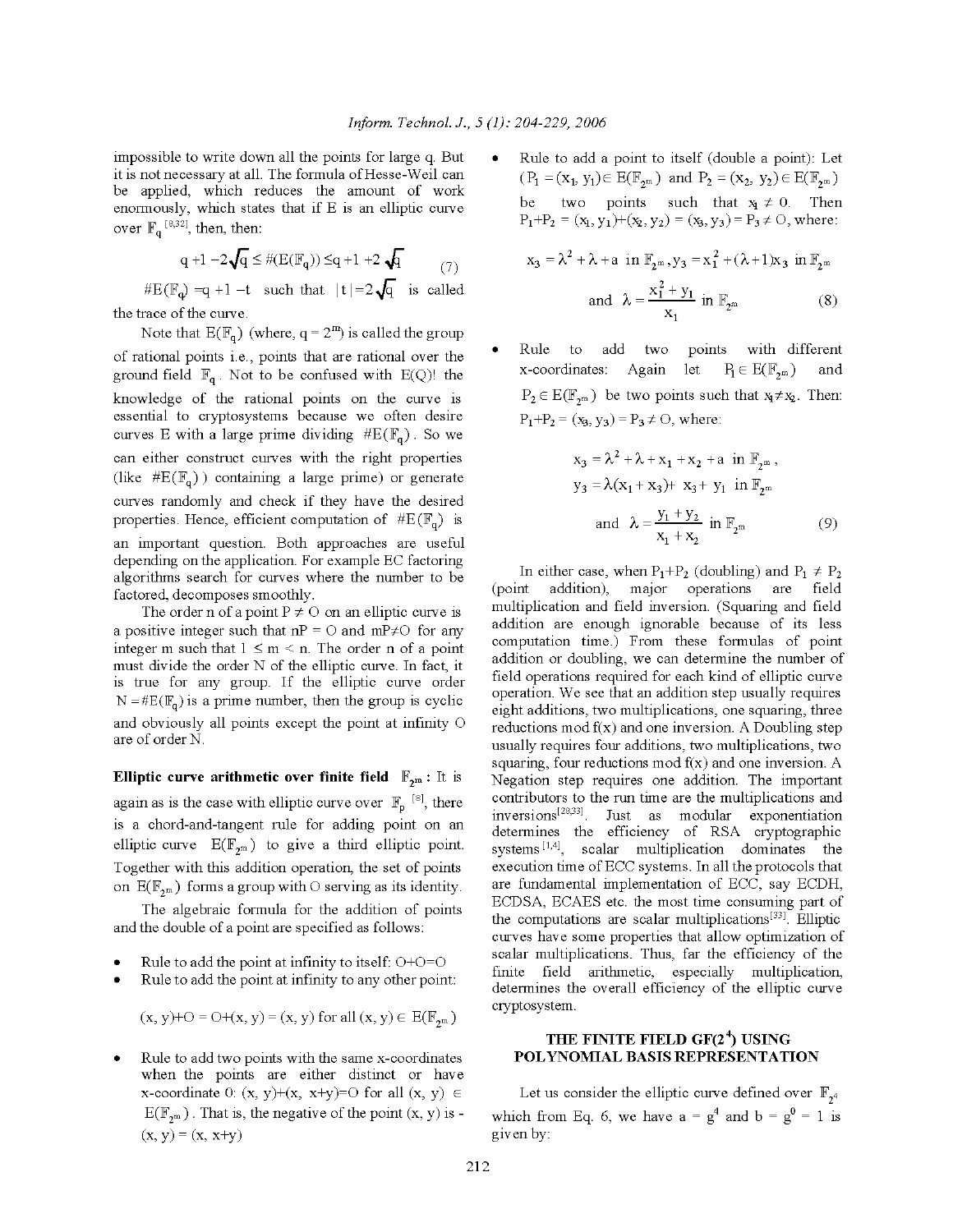|                    | a wear of a caracteristic of many of the comments of the company were planned and the commentary and provided the comment of the comment of the comment of the comment of the comment of the comment of the comment of the com |                    |                      |
|--------------------|--------------------------------------------------------------------------------------------------------------------------------------------------------------------------------------------------------------------------------|--------------------|----------------------|
| 0(0000)            | (0001)                                                                                                                                                                                                                         | x(0010)            | $x+1$ (0011)         |
| ${\bf x}^2$ (0100) | $x^2+1$ (0101)                                                                                                                                                                                                                 | $x^2+x(0110)$      | $x^2+x+1$ (0111)     |
| ${\bf x}^3$ (1000) | $x^3+1$ (1001)                                                                                                                                                                                                                 | $x^3+x(1010)$      | $x^3+x+1$ (1011)     |
| $x^3+x^2$ (1100)   | $x^3+x^2+1$ (1101)                                                                                                                                                                                                             | $x^3+x^2+1$ (1110) | $x^3+x^2+x+1$ (1111) |

Table 6:16 elements of  $\mathbb{F}_{4}$  obtained using the primitive irreducible Polynomial:  $f(x) = x^4 + x + 1$ 

Table 7: Powers of g using the element  $g = (0010)$  as the generator, including the elements of  $\mathbb{F}_{2^4}$  using trinomial basis: {1, g, g, g} }

| $g_{1}^{0} = (0001)$                                                     | $= (0010)$                                               | $t' = (0100)$                                           | (1000)<br>$=$                                       | $f'' = (0011) = g + 1$ | $= (0110) = g^2 + g$           |
|--------------------------------------------------------------------------|----------------------------------------------------------|---------------------------------------------------------|-----------------------------------------------------|------------------------|--------------------------------|
| $g^{0} = (1100) = g^{3} + g^{2}$<br>$g^2$ = (1111) = $g^3 + g^2 + g + 1$ | $' = (1011) = g' + g + 1$<br>$g' = (1101) = g' + g' + 1$ | $g^3 = (0101) = g^2 + 1$<br>$g^{14} = (1001) - g^{3} +$ | $i = (1010) = g^3 + g$<br>$g^{12} = (0001) = g^{0}$ | $g''=(0111)=g'+g+1$    | $g^1 = (1110) = g^3 + g^2 + g$ |

$$
E: y^2 + xy = x^3 + g^4x^2 + 1 \tag{10}
$$

Note that  $b \neq 0$ , so E is indeed an elliptic curve.  $\mathbb{F}_{24}$  is constructed using the primitive irreducible polynomial  $f(x) = x^4 + x + 1$  and a root g. The set of points on  $E(\mathbb{F}_{2^m})$  forms an abelian group under this addition rule. Notice that the addition rule can always be computed efficiently using simple field arithmetic. The element  $g = x = (0010)$  (i.e.,  $g = x \pmod{f(x)}$ , is a root of f(x) in  $\mathbb{F}_{2^4}$ ) is a generator of  $\mathbb{F}_{2^4}^*$  since the number of elements  $E(E_{24})^* = 2^4 - 1 = 15$  and it is cyclic, the powers of g obtained are (Table 6).

Note that all the 15 non-trivial powers of g are primitive elements of the multiplicative subgroup  $\mathbb{F}_{2^4}^*$ . The following are sample calculations to demonstrate the property of  $\mathbb{F}_{2^4}$ :

**Addition:**  $(0110)+(0101) = (0011)$ .

#### **Multiplication:**

 $(1101)(1001) = (x^3 + x^2 + 1)(x^3 + 1) \text{ mod } f(x)$  $= x^6 + x^5 + 2x^3 + x^2 + 1 \mod f(x)$  $= x^6 + x^5 + x^2 + 1 \mod f(x)$ (coefficients are reduced modulo 2) = $(x^4+x+1)(x^2+x)+(x^3+x^2+x+1) \text{ mod } f(x)$ <br>=  $x^3+x^2+x+1 = (1111)$ 

**Exponentiation:** To compute  $(0010)^5$ , first find  $(0010)^2$ :  $\Rightarrow$   $(0010)(0010) \Rightarrow$  xx(mod  $f(x)$   $\Rightarrow$  $(x^4+x+1)(0)+(x^2) \text{ modf}(x) \Rightarrow x^2 \Rightarrow (0100)$ 

Then:  $(0010)^4 \Rightarrow (0010)^2 (0010)^2 \Rightarrow (0100)(0100)$  $\Rightarrow$   $x^2x^2$  mod f(x)  $\Rightarrow$   $(x^4+x+1)(1)+(x+1)$  mod f(x)  $\Rightarrow$  $(x+1) \Rightarrow (0011) \Rightarrow (x+1) \Rightarrow (0011)$ 

Finally:  $(0010)^5 \Rightarrow (0010)^4 \cdot (0010) \Rightarrow (0011) \cdot (0010)$  $\Rightarrow$  (x+1), (x<sup>2</sup>+x) mod f(x)  $\Rightarrow$  (x<sup>4</sup>+x+1)(0) + (x<sup>2</sup>+x) mod f(x)  $\Rightarrow$   $x^2+x \Rightarrow (0110)$ 

**Multiplicative** inversion: Rule perform to multiplicative inverse. There exists at least one element g in  $\mathbb{F}_{2^m}$  such that all non-zero elements in  $\mathbb{F}_{2^m}$  can be

expressed as a power of g. Such an element g is called a generator of  $\mathbb{F}_{2^m}$ . The multiplicative inverse of an element  $a = g^i$  is  $a^{-1} = g^{(-i)mod(2^m-1)}$ . The element  $g = (0010)$  is a generator for the field. The powers of g are listed in Table 7. The multiplicative identity for the field is  $g^0 = (0001)$ . The multiplicative inverse of  $g^7 = (1011)$  is  $g^{-7 \text{ mod } 15} = g^{\text{8mod } 5} = (0101)$ . To verify this, we see that:

$$
(1011)(0101) = (x3+x+1)(x2+1) \text{ mod } f(x)
$$
  
= x<sup>5</sup>+x<sup>2</sup>+x+1 \text{ mod } f(x)  
= (x<sup>4</sup>+x+1)(x)+(1) \text{ mod } f(x) =1= (0001)

Which is the multiplicative identity.

Table 7 shows the use of generator notation  $(g^e)$ rather than bit notation, as used in the examples above. Also, using generator notation allows multiplication without reference to the irreducible polynomial  $f(x) = x<sup>4</sup> + x + 1$ . In a true cryptographic application, the parameter m must be large enough to preclude the efficient generation of such a table otherwise the cryptosystem can be broken. In today's practice,  $m = 163$  is a minimum suitable choice.

#### **TRACE OF A FINITE FIELD ELEMENT**

Trace of an element a is a linear mapping  $Tr: \mathbb{F}_{n^m} \to \mathbb{F}_{p}$  defined by:

$$
Tr(a)=\sum_{i=0}^{m-1}a^{p^i}=a+a^{p^1}+a^{p^2}+\cdots+a^{p^{m-l}}
$$

 $Tr(a^p)$ **Basic** properties:  $Tr(a)$  $\,=\,$ and  $Tr(a+b) = Tr(a)+Tr(b)$  and more generally:  $Tr(v \cdot a) = v \cdot Tr(a)$  for  $a, b \in \mathbb{F}_{p^m}$ ,  $v \in \mathbb{F}_p$ .

When  $p = 2$ ,  $Tr(0) = 0$  and  $Tr(1) = 1$  if m is odd and  $Tr(1) = 0$  if m is even. These properties can be checked easily from definition and the equality formula for finite fields of characteristic p:  $(a+b)^p = a^p + b^p$  for all  $a, b \in \mathbb{F}_{p}$ , with following properties: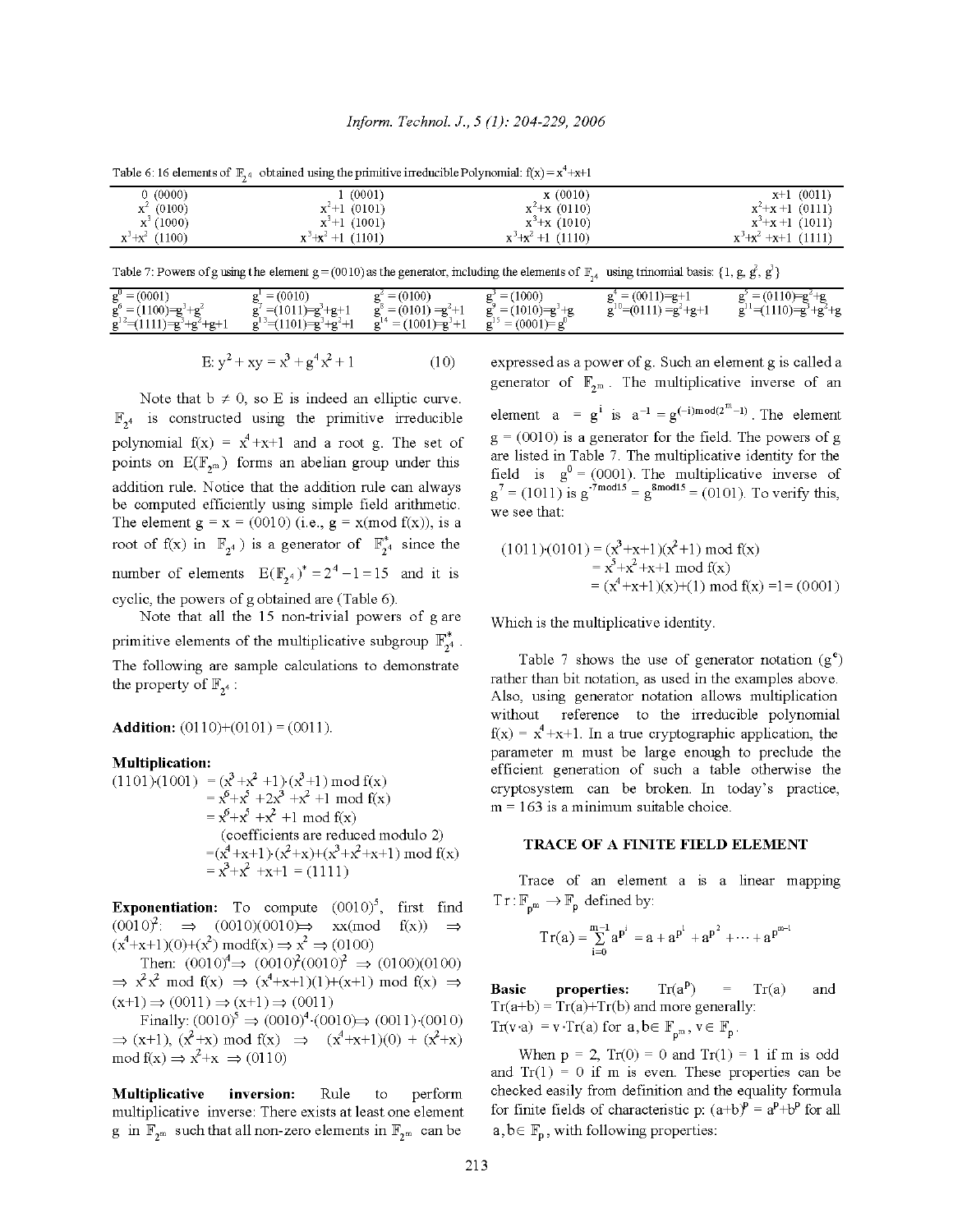- For an element  $\mathbf{a}\in\mathbb{F}_{2^m}$  ,  $\mathrm{Tr}(\mathbf{a})$  equals  $0$  for one half of the elements in  $\mathbb{F}_{2^m}$  and equals 1 for the other half. When  $p > 2$ , there are  $p^{m-1}$  elements of trace 0 in  $\mathbb{F}_{2^m}$ . In fact, there is also equal distribution of values of trace function  $Tr(\cdot)$  in the finite field  $\mathbb{F}_{q^m}$ .
- For an element  $a \in \mathbb{F}_{2^m}$ , its trace  $Tr(a) = 0$  if the polynomial  $(x^2+x+a)$  is reducible over  $\mathbb{F}_{2^m}$  or, in other words, has two roots over  $\mathbb{F}_{2^m}$ . Conversely,  $Tr(a) = 1$  if the polynomial  $(x^2+x+a)$  is irreducible over  $\mathbb{F}_{2^m}$  or it has no root over  $\mathbb{F}_{2^m}$ .

Properties on order of an elliptic curve: The following are the Properties on Order of an Elliptic Curve:

- Let E be a non-supersingular elliptic curve, E:  $y^2+xy = x^3+ax^2+b$ , over the finite field  $\mathbb{F}_{2^m}$ . Then the order of the elliptic curve E is  $#E = 2Tr(a)$ mod  $4^{[34]}$ .
- Let E be a non-supersingular elliptic curve: E:  $y^2+xy = x^2+ax^2+bc$ , over the finite field  $\mathbb{F}_{2^m}$ . Then for any point P of order other than 2 on E, the point  $Q = 2p = (x_Q, y_Q)$  will satisfy the condition:  $Tr(x_0) = Tr(a)$ . This property later gives a way to represent a point of an elliptic curve over a finite field  $\mathbb{F}_{2^m}$  using only m bits<sup>[35]</sup>.
- The elliptic curve: E:  $y^2 = x^3 + x^2$ , over a prime finite field  $\mathbb{F}_p$  has its order satisfying the modular condition:  $\#E(\mathbb{F}_{p}) \equiv 0 \text{ mod } 4$ .

#### Example:

$$
Tr(g3) = g3 + g3×2 + g3×22 + g3×23
$$
  
= g<sup>3</sup>+g<sup>6</sup>+g<sup>12</sup>+g<sup>9</sup>(since: g<sup>24mod15</sup> = g<sup>9</sup>)  
= (1000)+(1100)+(1111)+(1010) = (0001) = g<sup>0</sup> = 1

Then  $Tr(g^{i}) = 1$ , when  $i = 3, 6, 7, 9, 11, 12, 13$  and 14; and  $Tr(g^{i}) = 0$ , if otherwise; implemented using trinomial basis notation.

We can verify that two self-dual basis for the finite field  $\mathbb{F}_{2^4}$  are: { $g^3$ ,  $g^7$ ,  $g^{12}$ ,  $g^{13}$ } and { $g^6$ ,  $g^9$ ,  $g^{11}$ ,  $g^{14}$ }. For example:  $Tr(g^{7\chi 2}) = 1$ ,  $Tr(g^{7}g^{3}) = Tr(g^{10}) = 0$  They are not normal basis. The above trinomial basis is not a dual basis since we have  $Tr(1) = 0$ . Now define  $h(z) = Tr(g^{-1}z)$ ,  $\forall z \in \mathbb{F}_{2^4}$ . Then the permutation  $\{1, g, g^2, g^3\}$  is its dual basis with respect to the linear function h().

In fact, there are seven other elements of  $\mathbb{F}_{2^4}$  using trinomial basis: {1, g,  $g^2$ ,  $g^3$ } multiplicative subgroup  $\mathbb{F}_{2^4}^*$ . They are:  $g^2$ ,  $g^4$ ,  $g^7$ ,  $g^{11}$ ,  $g^{13}$  and  $g^{14}$ . The polynomial  $f(x) = x^4 + x + 1$  is primitive and its roots are:  $g, g<sup>2</sup>, g<sup>4</sup>$  and  $g<sup>8</sup>$ . The only other primitive polynomial for the finite field  $\mathbb{F}_{7^4}$  is:

$$
h(x) = (x + g7)[x + (g7)2][x + (g7)2][x + (g7)3]
$$
  
= (x + g<sup>7</sup>)(x + g<sup>14</sup>)(x + g<sup>13</sup>)(x + g<sup>11</sup>) = x<sup>4</sup> + x<sup>3</sup> + 1

Here's an example using  $\mathbb{F}_{2^4}/f(x)$  with generator notation to show that the point  $(g^3, g^8)$  satisfy Eq. 10 over  $\mathbb{F}_{2^4}$ , i.e.

$$
y^{2} + xy = x^{3} + g^{4}x^{2} + 1
$$
  
\n
$$
(g^{8})^{2} + g^{3}g^{8} = (g^{3})^{3} + g^{4}(g^{3})^{2} + 1
$$
  
\n
$$
g^{1} + g^{11} = g^{9} + g^{10} + g^{0} \text{ (since } g^{16 \text{(mod 15)}} = g^{1})
$$
  
\n
$$
(0010) + (1110) = (1010) + (0111) + (0001)
$$
  
\n
$$
(1100) = (1100)
$$

Other than the simple integer multiplication of exponents, XOR is the only other operation required. All the fifteen points which satisfy Eq. 10 are as follows:

$$
E(\mathbb{F}_{2^4}) = \begin{cases} (0, 1) & (1, g^6) & (1, g^{13}) & (g^3, g^{8}) & (g^3, g^{13}) \\ (g^5, g^3) & (g^5, g^{11}) & (g^6, g^8) & (g^6, g^{14}) & (g^9, g^{10}) \\ (g^9, g^{13}) & (g^{10}, g) & (g^{10}, g^{8}) & (g^{12}, g^{12}) \end{cases}
$$
(11)

Which we can write in form of generator bit:  $P = (1111, 1111)$  as:

$$
E(\mathbb{F}_{2^4}) = \begin{cases} (0000, 0001) & (0001, 1100) & (1100, 0101) & (1001, 1001) & (1010, 0111) \\ (0110, 1000) & (0110, 1110) & (0111, 0101) & (1100, 1001) & (1010, 1111) \\ (1010, 1101) & (0000, 0111) & (0111, 0101) & (1111, 0000) & (1111, 1111) \end{cases} \tag{12}
$$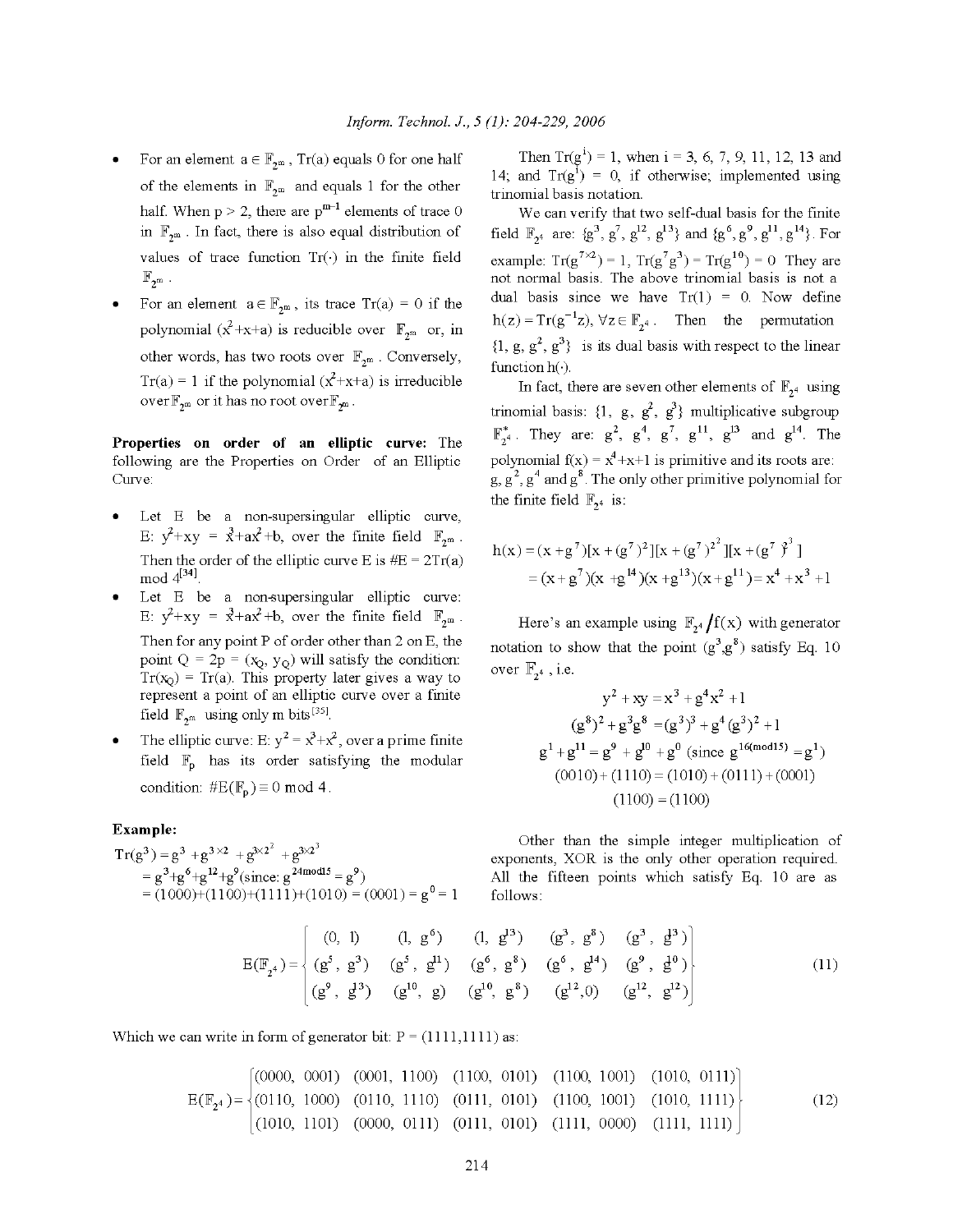

Fig. 5: Elliptic curve E:  $y^2+xy = x^3+g^4x^2+1$  defined over  $\mathbb{F}_{34}$ 

Figure 5 shows the graphical representation of all the points which satisfy Eq. 11. For a given point  $P = (x_p, y_p), x_p$  and  $y_p$  are called the x and y coordinates of P, respectively. We now discuss efficient algorithms to expedite implementation procedures in elliptic curve cryptosystems over binary finite field,  $\mathbb{F}_{2^4}$ .

### ALGORITHM FOR ELLIPTIC CURVE SCALAR **MULTIPLICATION OVER BINARY FINITE FIELD**

Cryptographic schemes based on ECC rely on scalar multiplication of elliptic curve points as demonstrated above. As before given an integer k and a point  $P \in E(\mathbb{F}_{2^m})$ , scalar multiplication is the process of adding P to itself k times. The result of this scalar multiplication  $O = kP =$  $1\mathrm{s}$ denoted by  $P+P+...+P$  (k-summands). Here P is a fixed point that generates a large subgroup of  $E(\mathbb{F}_{2^4})$ .

Let P =  $(g^{12}, g^{12})$  be the generator of  $E(\mathbb{F}_{p^4})$ , which we use for scalar multiplication to determine all

the points using Eq. 8 and 9 as follows:<br>Let  $P = (x_1, y_1) = (g^{12}, g^{12})$ . Then  $2P = P+P =$  $(x_3, y_3)$  is computed as follows:

$$
\lambda = x_1 + \frac{y_1}{x_1} = g^{12} + \frac{g^{12}}{g^{12}} = g^{12} + g^0
$$
  
= (1111) + (0001) = (1110) = g<sup>11</sup>  

$$
x_3 = \lambda^2 + \lambda + a = (g^{11})^2 + g^{11} + g^4 = g^7 + g^{11} + g^4
$$
  
= (1011) + (1110) + (0011) = (0110) = g<sup>5</sup>  
and y<sub>3</sub> = x<sub>1</sub><sup>2</sup> + \lambda x<sub>3</sub> + x<sub>3</sub> = (g<sup>12</sup>)<sup>2</sup> + g<sup>11</sup> · g<sup>5</sup> + g<sup>5</sup>

$$
= g9 + g1 + g5 = (1010) + (0010) + (0110) = (1110) = g11
$$
  
Hence 2P = (g<sup>5</sup> g<sup>11</sup>)

Hence,  $2P = (g, g)$ .

 $P = (x_1, y_1) = (g^{12}, g^{12})$ Let and  $Q = (x_2, y_2) = (g^5, g^{11})$ . Then  $P + Q = (x_3, y_3)$ is computed as follows:

$$
\lambda = \frac{y_1 + y_2}{x_1 + x_2} = \frac{g^{12} + g^{11}}{g^{12} + g^5} = \frac{g^0}{g^{14}} = g^{-14 \text{ mod } 15} = g^1
$$
  

$$
x_3 = \lambda^2 + \lambda + x_1 + x_2 + a
$$
  

$$
= (g^1)^2 + g^1 + g^{12} + g^5 + g^4 = g^6
$$

and 
$$
y_3 = (x_1 + x_3)\lambda + x_3 + y_1 = (g^{12} + g^6)g^1 + g^6 + g^{12}
$$
  
=  $g^{13} + g^7 + g^6 + g^{12} = g^8$ 

Hence,  $P+Q = P+2P = 3P = (g^6, g^8)$ . Using the above two operations, we can double point P to obtain 2P. We can then add P to 2P to obtain 3P and continue in this manner until we eventually reach  $nP = O$ , the identity point. Since  $O+P = P$ , there are n distinct multiples of P. Below we demonstrate this procedure:<br>Next by again taking  $P = (g^{12}, g^{12})$  and  $3P = (g^6, g^8)$ 

we can calculate for  $4P = P + 3P = (x_4, y_4)$  as follows:

$$
\lambda = \frac{y_1 + y_2}{x_1 + x_2} = \frac{g^{12} + g^8}{g^{12} + g^6} = \frac{g^9}{g^4} = g^5
$$

$$
x_4 = \lambda^2 + \lambda + x_1 + x_2 + a
$$

$$
= (g^5)^2 + g^5 + g^{12} + g^6 + g^4 = g^0 = 1
$$

and  $y_4 = (x_1 + x_4)\lambda + x_4 + y_1 = (g^{12} + g^0)g^5 + g^0 + g^{12}$  $= \varrho^2 + \varrho^5 + \varrho^0 + \varrho^{12} = \varrho^6$ 

Hence,  $P+3P = 4P = (1, g^6)$ . Continuing with the similar computational procedure, we can obtain all the points in  $E(\mathbb{F}_{\gamma^4})$ , expressed as multiples of  $P$  (Table 8).

We note that since point coordinates are elements of  $\mathbb{F}_{2^m}$ , all arithmetic in the equations above follows the complex rules of  $\mathbb{F}_{2^m}$ . So the multiplication is done modulo the irreducible polynomial  $f(x)$  and the division operation ('/') in the calculation for  $\lambda$  is actually a field inversion operation. Thus, computing curve points is quite time-consuming for machines to perform and makes it infeasible for a hacker to use a brute-force attack by calculating all multiples of P which is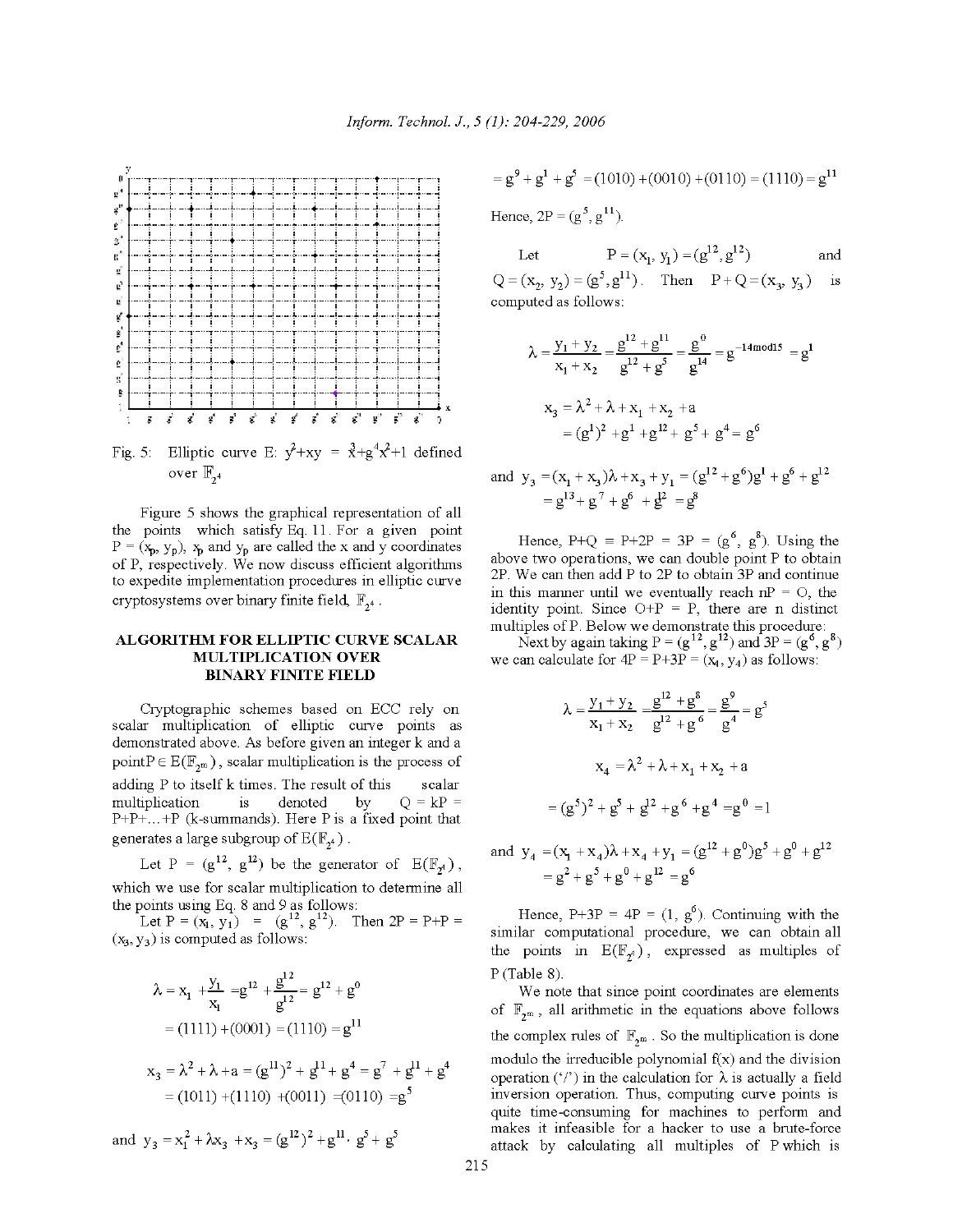Table 8: Scalar multiplication of elliptic curve points of  $E(\mathbb{F}_{q4})$  using generator  $P = (g^{12}, g^{12})$ 

|                                                   | 2P<br>$= (g, g')$    | 3P<br>$= (g', g')$    | $= (1, g^0)$<br>4P | പ്<br>5Р<br>$=$ (g, $\epsilon$ )    |
|---------------------------------------------------|----------------------|-----------------------|--------------------|-------------------------------------|
| 1P = $(g^{12}, g^{12})$<br>6P = $(g^{10}, g^{8})$ | 7P<br>$= (g^3, g^3)$ | $= (0, 1)$<br>8P      | 9P<br>$= (g, g^2)$ | $10P = (\tilde{g}^{10}, \tilde{g})$ |
| $11P = (g^9, g^{13})$                             | $12P = (1, g13)$     | $13P = (g^0, g^{14})$ | $14P = (g^5, g^3)$ | $15P = (g^{12}, 0)$                 |
| $16P = \Omega$                                    |                      |                       |                    |                                     |

equivalent to solving discrete logarithm in elliptic curve arithmetic, i.e. elliptic curve discrete logarithm problem,  $ECDLP^{[8]}$ .

#### **NORMAL AND OPTIMAL NORMAL BASIS REPRESENTATION PRIMITIVE NORMAL BASIS**

A normal basis  $\{\beta, \beta^2, \beta^{2^2}, \dots, \beta^{2^{m-1}}\}\$  of the finite field GF(q<sup>m</sup>) over a finite field  $\mathbb{F}_q$  where q is any prime power, is called a primitive normal basis if  $\beta$  is a primitive root of the multiplicative subgroup  $GF(q^{m})^*$ . According to the theorem by Lenstra and Schoof<sup>[36]</sup>for every prime power  $q > 1$  and every positive integer m, there exists a primitive normal basis of finite field  $GF(q^m)$  over  $\mathbb{F}_q$ .

Normal basis representation: Normal basis are not special only for finite fields of characteristic 2. More generally, the field  $\mathbb{F}_{2^m}$  can be viewed as a vector space of dimension m over  $\mathbb{F}_2$ . That is, there exists a set of m elements  $g_0, g_1, \ldots, g_{m-1}$  in  $\mathbb{F}_{2^m}$  such that each  $g \in \mathbb{F}_{2^m}$ can be written uniquely in the form:

$$
g = a_0 g_0 + a_1 g_1 + \dots + a_{m-1} g_{m-1}
$$
 where,  $a_i \in \{0,1\}$ 

We can then represent g as the 0-1 vector  $(a_0a_1...a_{m-1})$ . Addition of the field elements is by bitwise XOR-ring the vector performed representation

In fact, they are defined for any finite field  $\mathbb{F}_{q^m}$ where, q is a prime power. A normal basis of  $\mathbb{F}_{2^m}$  over  $\mathbb{F}_2$  is a basis of the form:  $\{\beta, \beta^2, \beta^{2^2}, \dots, \beta^{2^{m-1}}\}$ , where,  $\beta \in \mathbb{F}_{2^m}$ . Such a basis always exists. Then  $g = (a_0, a_1, \ldots, a_{m-1})$  will represent the element:  $g = a_0 \beta + a_1 \beta^2 + a_2 \beta^{2^2} + ... + a_{m-1} \beta^{2^{m-1}}$ . By convention, the ordering of bits in normal basis representation is different from that in polynomial basis representation. Particularly, we can write the zero element  $0 = (0, 0, \dots, 0)$ and multiplicative identity  $1 = (1, 1, \dots, 1)$ .

Addition of field elements in normal basis is performed bitwise  $XOR$ -ing the by vector representations. However, the most important property of a normal basis is that the square of a field element can be computed easily and implemented efficiently on hardware by just a right 1-cyclic shift on the register. Indeed, given an element  $g = (a_0, a_1, \ldots, a_{m1})$  represented in a normal basis, we have:

$$
g^{2} = \left(\sum_{i=0}^{m-1} a_{i} \beta^{2^{i}}\right)^{2} = \sum_{i=0}^{m-1} a_{i} \beta^{2^{i+1}}
$$

$$
= \sum_{i=0}^{m-1} a_{i-1} \beta^{2^{i}} = (a_{m-1}, a_{0}, a_{1}, ..., a_{m-2})
$$

With indices reduced modulo m. Then for any integer s,  $1 \leq s \leq m-1$ , the  $2^s$ -th power of element g can be computed quickly by a right s-cyclic shift. That is,  $g^{2^s} = (a_{m-s}, a_{m-s+1}, \ldots, a_0, a_1, \ldots, a_{m-s-1}).$ We can verify again the relationship:  $g^{2^m} = g$ . Similarly, the square root of g can be computed simply by left 1 cyclic shift:  $g_{1/2} = (a_1, a_2, ..., a_{m-1}, a_0)$ . This is useful for recovering points when using the point compression technique for embedding messages for encryption. Hence, a normal basis representation over  $\mathbb{F}_{2^m}$  is advantageous because squaring a field element can then be accomplished by a simple rotation of the vector representation, an operation that is easily implemented in hardware.

Multiplication in a normal basis: Take, for example, the product C=AB is given by:

$$
C=\sum_{i=0}^{m-1}C^{}_i\beta^{2^i}=\sum_{i=0}^{m-1}\sum_{j=0}^{m-1}A^{}_iB^{}_j\beta^{2^i+2^j}
$$

Since  $\beta^{2^i+2^j}$  is also an element in  $\mathbb{F}_{2^m}$ , it can be expressed as:

$$
\beta^{2^i+2^j} = \sum_{r=0}^{m-1} \lambda_{ij}^{(r)} \beta^{2^r}
$$

Where,  $\lambda_{ii}^{(r)} \in \mathbb{F}_2$ . This yields a formulae

$$
C_r = \sum_{i=0}^{m-1} A_i B_i \lambda_{ij}^{(r)} \quad \text{for } 0 \le r \text{ in } -l
$$

We also notice that:

$$
\beta^{2^{i-s}+2^{j-s}}=\sum_{r=0}^{m-1}\lambda_{i-s,j-s}^{(r)}\beta^{2^r}=\sum_{r=0}^{m-1}\lambda_{ij}^{(r)}\beta^{2^{r-s}}
$$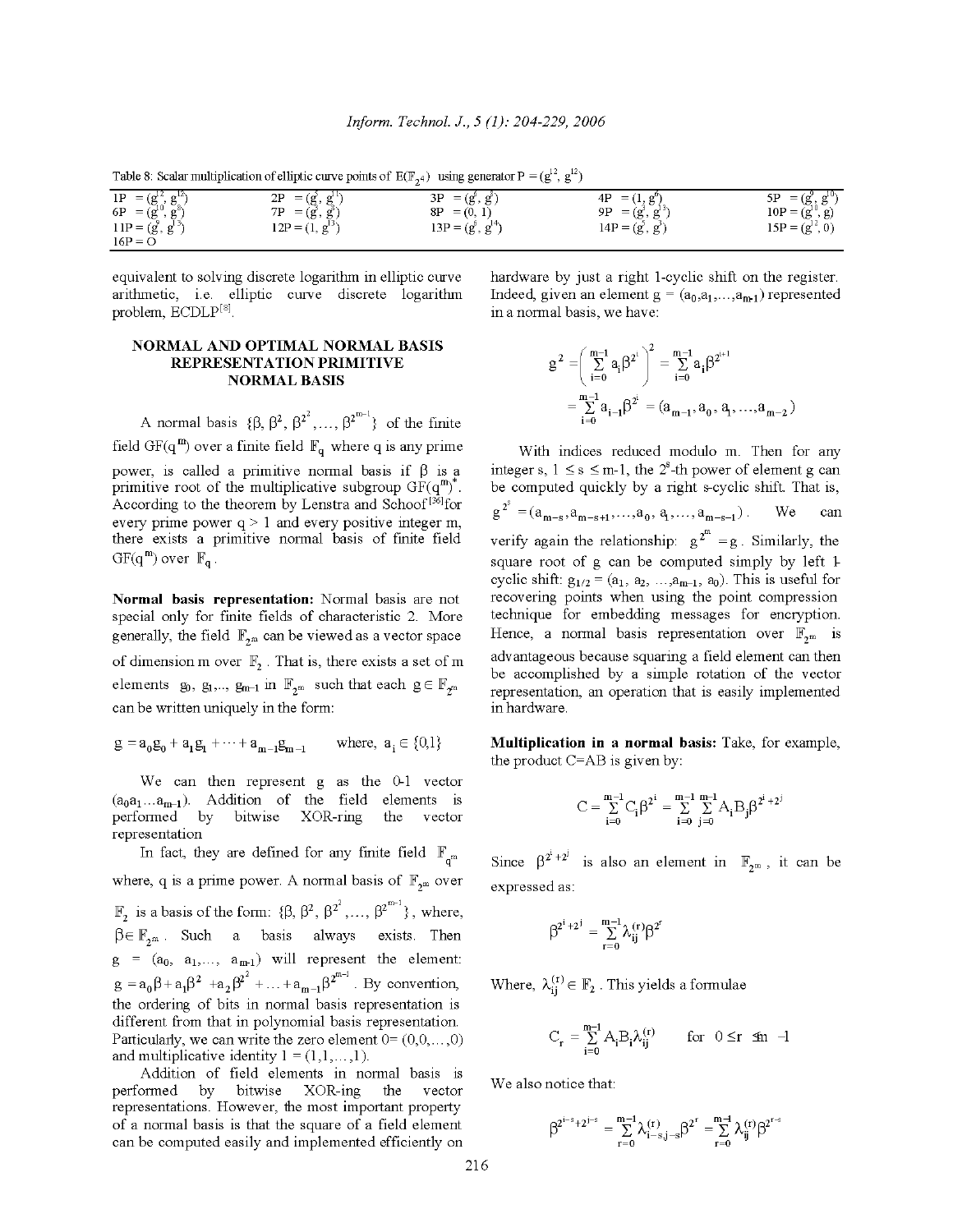Which implies that:

$$
\lambda_{ij}^{(s)}=\lambda_{i-s,j-s}^{(0)}\qquad\text{for }0\leq i,j,s\leq m-l
$$

Thus, we have a formula for  $C_r$  as:

$$
C_r = \sum_{i=0}^{m-1} \sum_{j=0}^{m-1} A_{i+r} B_{i+r} \lambda_{ij}
$$

This formula has remarkable properties. Consider a circuit built for computing  $C_0$ , which receives the inputs as (in this order):

$$
A_0, A_1, \ldots, A_{m-2}, A_{m-1}
$$
  
 $B_0, B_1, \ldots, B_{m-2}, B_{m-1}$ 

Uses the formulae to compute:

$$
\mathrm{C}_0 \, = \textstyle\sum\limits_{i=0}^{m-1} \, \textstyle\sum\limits_{j=0}^{m-1} A_i \mathrm{B}_i \lambda_{ij}
$$

The same circuit can be used to compute  $C_1$ :

$$
A_1, \ldots, A_{m-2}, A_{m-1}, A_0
$$

$$
B_1, \ldots, B_{m-2}, B_{m-1}, B_0
$$

Unfortunately, as can be seen above multiplication in a normal basis is somehow complicated. Fortunately, multiplication can be easily implemented in hardware when the normal basis used is of a special type called an optimal normal basis<sup>[37]</sup>, which appear to give the most efficient implementation of field arithmetic (with respect to speed and complexity of hardware architecture).

Current implementation of elliptic curves: The algebraic representation of elliptic curves in  $\mathbb{F}_{2^m}$  is far more efficient than the geometric representation when computing group operations. However, even the simplified algebraic representation of  $\mathbb{F}_{2^m}$  is more than a simple computer can handle in reasonable time. It is possible to represent an elliptic curve in  $\mathbb{F}_{2^m}$  so that multiplication can be performed by a few simple linear equations and exponentiation by a left bit rotation. This representation is based on a linear algebraic representation and is called the optimal normal basis representation - a less insightful way to construct the field  $\mathbb{F}_{2^m}$ , but is computational nicer and easy handling by computers.

Optimal normal basis representation: For many values of m, the finite field  $\mathbb{F}_{2^m}$  has an optimal basis representation as well as the polynomial representation described above. An optimal basis gives an alternative way of defining multiplication on the elements of a field. While optimal normal basis multiplication is less insightful than polynomial multiplication, it is in practice much more efficient. Further information on  $\mathbb{F}_{2^m}$  using an optimal basis representation also given by Ron et al.<sup>[38]</sup>.

Construction of optimal normal hasis representation: Optimal normal basis representation (ONB) can be used for a large number of values of m in  $\mathbb{F}_{2^m}$ . This representation views field elements as linear combinations of the basis matrix for the field. The value of m determines whether a Type I or Type II representation will be used. The determination of the optimal normal basis is as follows:

If  $\mathbb{F}_{2^m}$  has only a Type I representation, then define  $f(x) = x^m + x^{m-1} + x^{m-2} + ... + x^2 + x + 1$ . Otherwise, define  $f(x)$  by the recursive formula (Type II):

$$
f_0(x) = 1
$$
,  
\n $f_1(x) = x+1$   
\n $f_{i+1}(x) = xf_i(x)+f_{i-1}(x)$  for  $i = 1, 2, ..., m$ 

Note that f will be reduced in every iteration and will have coefficients in  $\mathbb{F}_2$ . The set of polynomials  $\{x, x^2, x^{2^2}, \ldots, x^{2^{(m+)}}\}\$ form a basis of  $\mathbb{F}_{2^m}$  over  $\mathbb{F}_2$ , called a normal basis. Form A, a mom matrix, where each row i is the bit string of length m corresponding to,  $x^{2^1} \mod f(x)$ . Find  $A^{-1}$ .

Next construct T', a  $m \times m$  matrix, where each row i is the bit string of length m corresponding to,  $x \cdot x^{2^i} \mod f(x)$ . Compute  $T = T'.T^{-1}$ . Determine the product terms,  $I_{ij} = T(j-i,-1)$ , for: i, j = 0, 1,...,m-1. These product terms specify the set of equations by which to perform all operations in  $\mathbb{F}_{2^m}$ .

The generation of the optimal normal basis will be clearer with an example. (Field addition is done as is the case with polynomial basis.) However, for field multiplication let's consider again our field  $\mathbb{F}_{2^4}$ , which has a Type I ONB so that:  $f(x)=x^4+x^3+x^2+x+1$ . Thus,  $\{x, x^2, x^4, x^8\}$  forms a basis for  $\mathbb{F}_{2^4}$  over  $\mathbb{F}_2$ .

Construct A as:

Row 0: x mod  $f(x) = x = (0010)$ Row 1:  $x^2$  mod  $f(x) = x^2 = (0100)$ Row 2:  $x^4$  mod  $f(x) = x^3 + x^2 + x + 1 = (1111)$ <br>Row 3:  $x^8$  mod  $f(x) = x^3 = (1000)$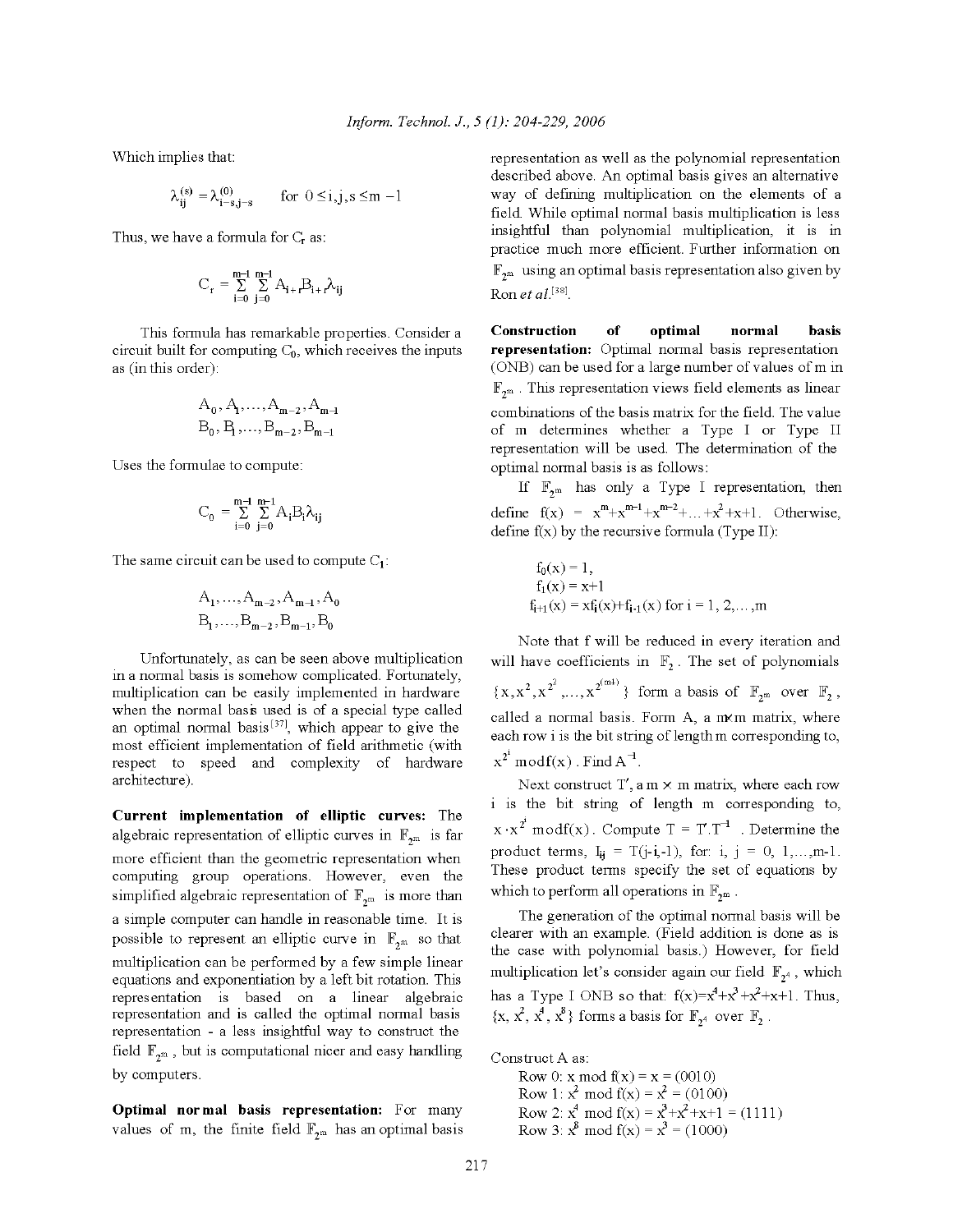$$
\Rightarrow A = \begin{bmatrix} 0 & 0 & 1 & 0 \\ 0 & 1 & 0 & 0 \\ 1 & 1 & 1 & 1 \\ 1 & 0 & 0 & 0 \end{bmatrix} \text{ and } A^{-1} = \begin{bmatrix} 0 & 0 & 0 & 1 \\ 0 & 1 & 0 & 0 \\ 1 & 0 & 0 & 0 \\ 1 & 1 & 1 & 1 \end{bmatrix}
$$

Construct T as: Row 0:  $v = x \cdot x \mod f(x) = x^2 = (0100)$ <br>
Row 1:  $v = x \cdot x^2 \mod f(x) = x^3 = (0100)$ <br>
Row 2:  $v = x \cdot x^4 \mod f(x) = x^5 \mod f(x) = 1 = (0001)$ <br>
Row 3:  $v = x \cdot x^8 \mod f(x) = x^9 \mod f(x) = x^3 + x^2 + x$  $= (1111)$ 

|  |  |  | $\Rightarrow$ T'= $\begin{bmatrix} 0 & 1 & 0 & 0 \\ 1 & 0 & 0 & 0 \\ 0 & 0 & 0 & 1 \\ 1 & 1 & 1 & 1 \end{bmatrix}$ and $A^{-1} = \begin{bmatrix} 0 & 0 & 0 & 1 \\ 0 & 1 & 0 & 0 \\ 1 & 0 & 0 & 0 \\ 1 & 1 & 1 & 1 \end{bmatrix}$ |  |  |
|--|--|--|----------------------------------------------------------------------------------------------------------------------------------------------------------------------------------------------------------------------------------|--|--|
|  |  |  |                                                                                                                                                                                                                                  |  |  |

 $T = T' \cdot A^{-1}$ 

|  |  |  | $\begin{bmatrix} 0 & 1 & 0 & 0 \end{bmatrix} \begin{bmatrix} 0 & 0 & 0 & 1 \end{bmatrix} \begin{bmatrix} 0 & 1 & 0 & 0 \end{bmatrix}$                                                                                                                |  |  |  |  |
|--|--|--|------------------------------------------------------------------------------------------------------------------------------------------------------------------------------------------------------------------------------------------------------|--|--|--|--|
|  |  |  |                                                                                                                                                                                                                                                      |  |  |  |  |
|  |  |  |                                                                                                                                                                                                                                                      |  |  |  |  |
|  |  |  | $=\begin{bmatrix} 1 & 0 & 0 & 0 \\ 0 & 0 & 0 & 1 \\ 1 & 1 & 1 & 1 \end{bmatrix} \cdot \begin{bmatrix} 0 & 1 & 0 & 0 \\ 1 & 0 & 0 & 1 \\ 1 & 1 & 1 & 1 \end{bmatrix} = \begin{bmatrix} 0 & 0 & 0 & 1 \\ 1 & 1 & 1 & 1 \\ 0 & 0 & 1 & 0 \end{bmatrix}$ |  |  |  |  |

Finally, the  $L_{ij}$  terms which are 1 are:  $L_{0,2}$ ,  $L_{1,2}$ ,  $L_{1,3}$ ,  $L_{2,0}$ ,  $L_{2,1}$ ,  $L_{3,1}$  and  $L_{3,3}$ ,

Where, each squaring results in a cyclic shifts.

$$
L \cdot B = \begin{bmatrix} 0 & 0 & 1 & 0 \\ 0 & 0 & 1 & 1 \\ 1 & 1 & 0 & 0 \\ 0 & 1 & 0 & 1 \end{bmatrix} \cdot \begin{bmatrix} b_0 & b_1 & b_2 & b_3 \\ b_1 & b_2 & b_3 & b_0 \\ b_2 & b_3 & b_0 & b_1 \\ b_3 & b_0 & b_1 & b_2 \end{bmatrix} = \begin{bmatrix} b_2 & b_3 & b_0 & b_1 \\ b_2 + b_3 & b_3 + b_0 & b_0 + b_1 & b_1 + b_2 \\ b_0 + b_1 & b_1 + b_2 & b_2 + b_3 & b_3 + b_0 \\ b_1 + b_3 & b_1 + b_0 & b_3 + b_1 & b_0 + b_2 \end{bmatrix}
$$

The elements of C are the inner products of the corresponding rows and columns of A and B:

$$
c_0 = \begin{bmatrix} a_0 & a_1 & a_2 & a_3 \end{bmatrix} \cdot \begin{bmatrix} b_2 \\ b_2 + b_3 \\ b_0 + b_1 \\ b_1 + b_3 \end{bmatrix} = a_0b_2 + a_1(b_2 + b_3) + a_2(b_0 + b_1) + a_3(b_1 + b_3)
$$
  

$$
c_1 = \begin{bmatrix} a_1 & a_2 & a_3 & a_0 \end{bmatrix} \cdot \begin{bmatrix} b_3 \\ b_3 + b_0 \\ b_1 + b_2 \\ b_1 + b_3 \end{bmatrix} = a_1b_3 + a_2(b_3 + b_0) + a_3(b_1 + b_2) + a_0(b_2 + b_0)
$$

$$
L = \begin{bmatrix} 0 & 0 & 1 & 0 \\ 0 & 0 & 1 & 1 \\ 1 & 1 & 0 & 0 \\ 0 & 1 & 0 & 1 \end{bmatrix}
$$

How do we use L to define operations in  $\mathbb{F}_{2^4}$ ? Recall that  $\{x, x^2, x^4, x^8\}$ spans  $\mathbb{F}_{2^m}$  and L is a optimal normal basis for  $\mathbb{F}_{2^m}$ . We will write a general formula for multiplication in  $\mathbb{F}_{2^4}$ :

Let  $A \cdot B = C = (a_0 a_1 a_2 a_3)(b_0 b_1 b_2 b_3) = (c_0 c_1 c_2 c_3)$ , all in  $\mathbb{F}_{2^4}$ . Write  $(a_0a_1a_2a_3)$  and  $(b_0b_1b_2b_3)$  in terms of the basis {x,  $x^2$ ,  $x^4$ ,  $x^8$ }, i.e.,

| a <sub>0</sub> | $a_{1}$         | $a_{2}$                    | $a_{3}$        |
|----------------|-----------------|----------------------------|----------------|
| $\mathbf{a}_1$ | $\rm{a}^{}_{2}$ | $a_{3}$                    | $a_0$          |
| $a_{2}$        | а,              | $a_0$                      | $a_{1}$        |
| $a_{3}$        | $a_0$           | $a_{1}$                    | $a_{2}$        |
|                |                 |                            |                |
|                |                 |                            |                |
| $b_{0}$        | $b_{1}$         | $b^{\vphantom{\dagger}}_2$ | $b^3$          |
| b <sub>1</sub> | $\rm b^{}_{2}$  | b,                         | $b^0$          |
| $b_2$          | $b_{3}$         | $b_0$                      | b <sub>1</sub> |
| $b_3$          | b <sub>0</sub>  | $b_{1}$                    | $b_{2}$        |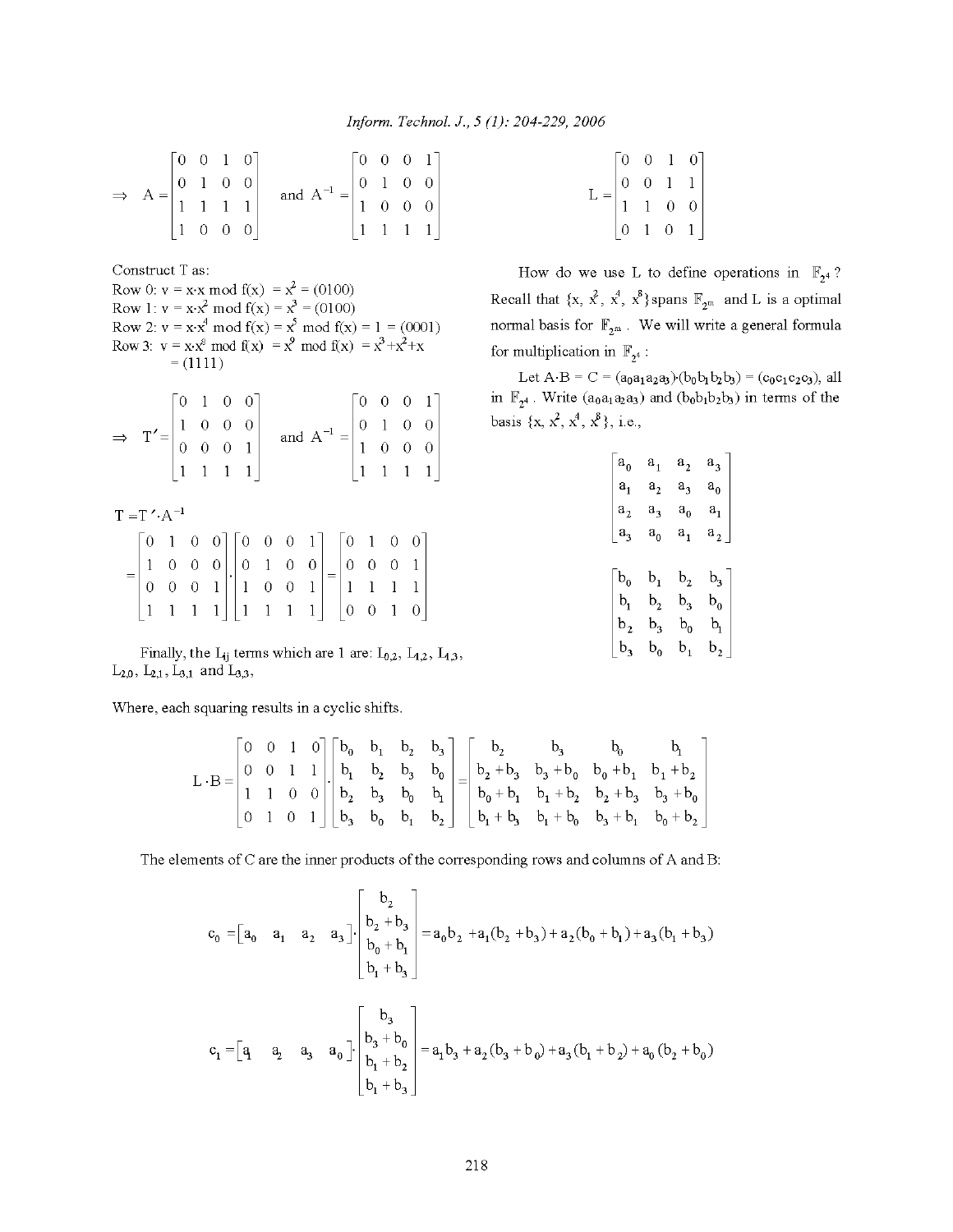$$
c_2 = \begin{bmatrix} a_2 & a_3 & a_0 & a_1 \end{bmatrix} \begin{bmatrix} b_3 \\ b_3 + b_0 \\ b_1 + b_2 \\ b_1 + b_3 \end{bmatrix} = a_2b_0 + a_3(b_0 + b_1) + a_0(b_2 + b_3) + a_1(b_3 + b_1)
$$
  

$$
c_3 = \begin{bmatrix} a_3 & a_0 & a_1 & a_2 \end{bmatrix} \cdot \begin{bmatrix} b_1 \\ b_1 + b_2 \\ b_3 + b_0 \\ b_3 + b_0 \end{bmatrix} = a_3b_1 + a_0(b_1 + b_2) + a_1(b_3 + b_0) + a_2(b_0 + b_2)
$$

addition With these definitions οf and multiplication, the 16 binary 4-tuples form a field, although this fact is not obvious.

Note:

- The multiplicative identity  $1\mathrm{S}$  $(1111)$  $\bullet$ (cf. polynomial basis which was (0001))
- Notice that:  $(a_0a_1a_2a_3)(a_0a_1a_2a_3) = (a_0a_1a_2a_3)^2$  $(a_3a_0a_1a_2)$  and so the square of a field element is simply a right cyclic shift of its vector representation.
- The formula for  $c_1$  in the multiplication can be obtained by adding a 1 to each subscript in the formula for  $\varphi$  (where the subscripts are reduced modulo 4). The formula for  $\varphi$  can be obtained by adding 2 to each subscript in the formula for  $c_0$  and reducing the formula modulo 4. The formula for c3 can likewise be obtained.
- From the preceding remark we see that a circuit to compute  $\varphi$  from  $(a_0a_1a_2a_3)$  and  $(b_0b_1b_2b_3)$  can be used to compute  $c_1$  by applying  $(a_0a_1a_2a_3)$  and  $(b_0b_1b_2b_3)$  to it. Similarly,  $c_2$  and  $c_3$  can be computed by shifting to the left input vectors.

Thus:  $(a_0a_1a_2a_3)(b_0b_1b_2b_3) = (c_0c_1c_2c_3)$ , is implemented as follows:

 $(c_0c_1c_2c_3) = (0100)(1101)$  $c_0 = 0(0)+1(0+1)+0(1+1)+0(1+1) = 1$  $c_1 = 1(1)+0(1+1)+0(1+0)+0(0+1) = 1$  $c_2 = 0(1)+0(1+1)+0(0+1)+1(1+1) = 1$  $c_3 = 0(1)+0(1+0)+1(1+1)+0(1+0) = 0$ 

and  $(0100)(1101) = (1100)$ 

Once the multiplication algorithms are computed, they need not be recomputed ever again. The optimal normal basis greatly simplifies multiplication in  $\mathbb{F}_{2^m}$ , but there is an even greater benefit. The square of any field element is computed to the left cyclic shift of that element, a trivial operation!

Additionally, since an element has a cycle of length m, we have the following consequence as by example:

$$
(0010)^{161} = (0010)^{161 \text{(mod } 4)} \cdot (0010)^1 = (0010)
$$

Exponentiation can be simplified and reduced! Consider the finite field  $\mathbb{F}_{2^4}$  using a normal basis. The reduction polynomial is  $f(x) = x^4 + x + 1$ , which you may recall is a primitive polynomial. The optimal normal basis of Type II consists of four polynomials: x,  $\vec{x}$ ,  $\vec{x}$ and  $\chi^{8}(\text{mod } f(x))$ . A generator for non-zero elements of multiplicative subgroup  $\mathbb{F}_{2^4}^{\times}$  is chosen to be  $g = x \pmod{f(x)}$ 

In this representation  $\mathbb{F}_{2^4}$  can be generated by the powers of  $g = (1100)$ . We can write them explicitly in the Table 9, where:

$$
(a_0, a_1, a_2, a_3) = a_0x + a_1x^2 + a_2x^4 + a_3x^8 \pmod{f(x)}
$$

For instance,  $1 = (1111) = x + \hat{x} + x^4 + \hat{x}^6$ . (All polynomials of modulo  $f(x)$  and reduced modulo 2.) We can compute the following intermediate terms and the next repeated squares of each term (by simple right shifts). For example:

$$
x5 = x2 + x = x + x4 = (1010) and x10(0101)
$$
  
\n
$$
x9 = x3 + 2x2 + x = x3 + x = x = (1000)
$$
  
\n
$$
x12 = x3 + 3x2 + 3x + 1 = x3 + x2 + x + 1 = x8 = (0001)
$$

Arithmetic in the finite field  $\mathbb{F}_{2^m}$  can be performed efficiently both in hardware and in software when the field elements are represented with respect to an optimal normal basis.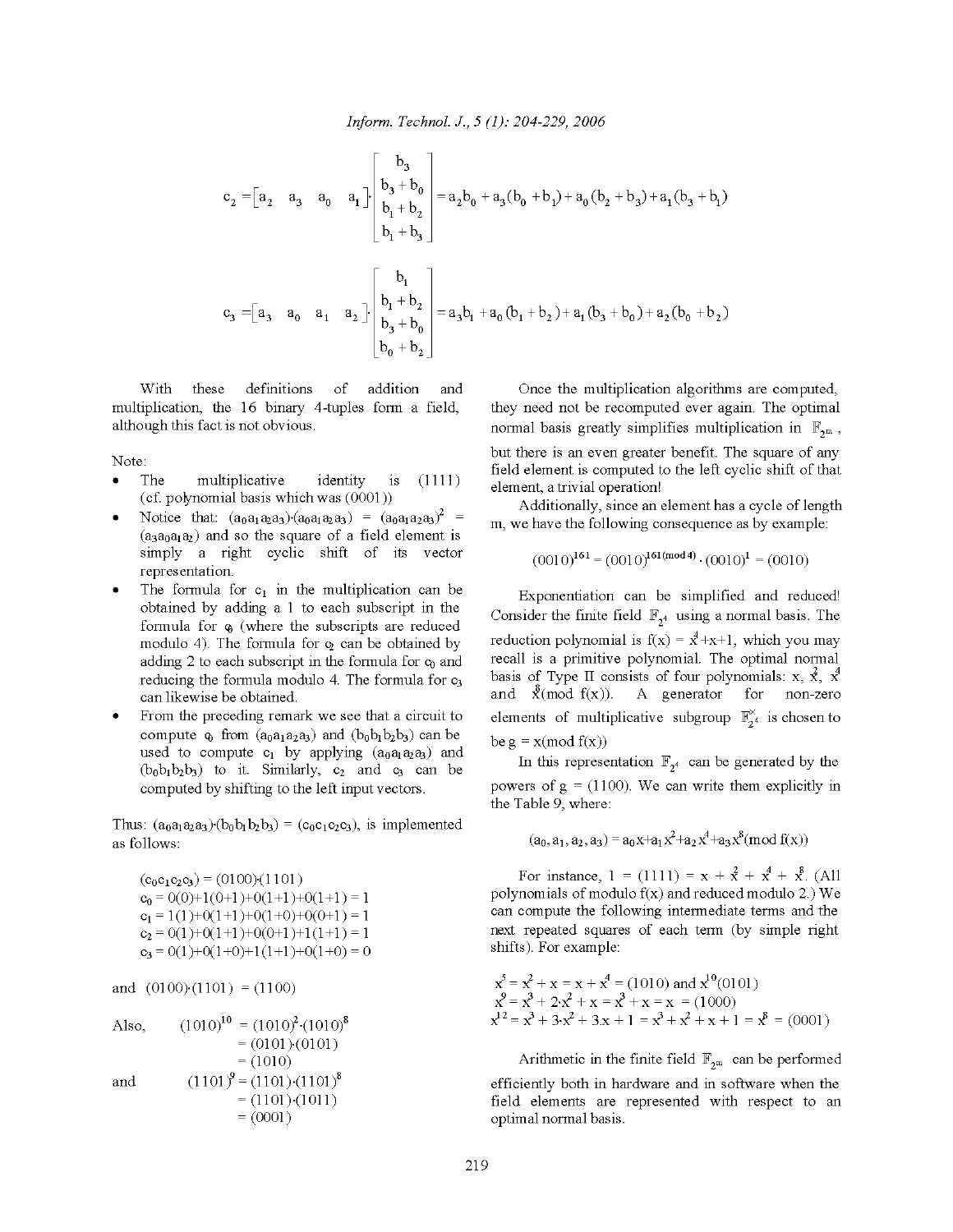| Table 9                                      | Powers of g using the element $g=(1100)$ as the generator. This method of representation is called optimal normal basis representation,<br>of Type II $(g, g', g'', g'')$ |                                                                                                  |                                            |                                                                                                                          |                                                                 |
|----------------------------------------------|---------------------------------------------------------------------------------------------------------------------------------------------------------------------------|--------------------------------------------------------------------------------------------------|--------------------------------------------|--------------------------------------------------------------------------------------------------------------------------|-----------------------------------------------------------------|
| $= (0000)$<br>$g_{12}^0 = (0010) = g_{22}^4$ | $g' = (1100) = g + g'$<br>$= (0111) = g2 + g4 + g8$<br>$\varrho^{12} = (0001) = \varrho^8$ $\varrho^{13} = (1101) = \varrho + \varrho^4 + \varrho^8$                      | $= (0110) = g^2 + g^4$<br>$g^{\circ} = (1001) = g + g^{\circ}$<br>$f^4 = (1011) = g + g^4 + g^6$ | $g^2 = (0100) = g^2$<br>$g^2 = (1000) = g$ | $g_{10}^4 = (0011) = g_1^4 + g_2^8$ $g_{11}^5 = (1010) = g + g_2^8$<br>$g^{15} = (1111) = g^0 = 1 = g + g^0 + g^0 + g^0$ | $g^{10} = (0101) = g^2 + g^8$ $g^{11} = 1110$ $= g + g^8 + g^8$ |

Table 10: Scalar multiplication of elliptic curve points of  $E(\mathbb{F}_{4})$  using generator  $P = (g^3, g^5)$ 

|                                            |           | . .                                                                     | $-$                                       |                                        |                            |
|--------------------------------------------|-----------|-------------------------------------------------------------------------|-------------------------------------------|----------------------------------------|----------------------------|
| 1P<br>(g,<br>$\sigma$<br>$=$<br>G.         | 2P        | $\alpha$<br>$=$<br>(g.<br>Ð                                             | 3Р<br>$\overline{\phantom{a}}$<br>(g<br>= | $= (g, 0)$<br>4P                       | 5Ρ<br>റ്<br>(g<br>$=$<br>ь |
| 6P<br>0۳<br>g<br>$=$<br><b>\S&gt;</b>      | 7D        | $\cap$<br>(g<br>$=$                                                     | 8P<br>$=$<br>(g,<br>Ð                     | 9Ρ<br>$=$<br>US,                       | $10P =$<br>(0, g)          |
| $\mathbf{g}^{\mathbf{p}}$<br>$11P = (g^0,$ | 2D<br>141 | $\sim$<br>- 10                                                          | $\sigma^{11}$<br>$13P =$<br>(g            | $14P =$<br><b>16</b><br>$\overline{ }$ | $15P =$<br>(g "<br>∝<br>ъ. |
| $16P = (g, g)$                             | 7D        | $\sigma^{14}$<br>$\sim$<br>്റ<br>$\overline{\phantom{a}}$<br>NG.<br>, p | $18P =$<br>(g,<br>$\alpha'$<br>ь.         | $19P =$<br>ίď<br><b>1.6</b><br>Ð       | $20P = (O)$                |

Since we have demonstrated an example of elliptic curve over  $\mathbb{F}_{2^4}$  using polynomial basis representation, here we will now give an illustration using optimal normal basis representation. Consider the field  $\mathbb{F}_{2^4}$ where the elements are the set of all binary 4tuples with multiplication given by the formulae. Recall that  $g = (1100)$  is a generator for the non-zero elements and  $(1111)$  is the multiplicative identify.

Consider the non-supersingular curves over  $\mathbb{F}_{2^4}$ defined by the equation:

$$
E: y^2 + xy = x^3 + g^3
$$

(Note that to be absolutely precise with our notation, we should write this equation as:

$$
(1111)y^{2} + (1111)xy = (1111)x^{3} + (0100)
$$

Since (1111) is the multiplicative identity, we simplify our notation as above). The solutions over  $\mathbb{F}_{2^4}$  to the elliptic curve equation are:

$$
E(\mathbb{F}_{2^4}) = \begin{bmatrix} (0,g^9) & (g,0) & (g,g) & (g^3, g^5) & (g^3, g^{11}) \\ (g^4, g^3) & (g^4, g^7) & (g^5, g^3) & (g^5, g^{11}) & (g^6, 0) \\ (g^6, g^6) & (g^8, g^3) & (g^8, g^{12}) & (g^{11}, 0) & (g^{11}, g^{11}) \\ (g^{12}, g^8) & (g^{12}, g^9) & (g^{13}, g^2) & (g^{13}, g^{14}) \end{bmatrix}
$$
(13)

Since there are 19 solutions to the equation in  $\mathbb{F}_{24}$ , the group  $E(\mathbb{F}_{2^4})$  has 19+1=20 elements, i.e. the group order  $\#E(\mathbb{F}_{2^4}) = n = 20$ . This group turns out to be a cyclic group of order 20. If we take  $P=(g^3, g^5)$  and use the addition formulae, we find group points as listed in  $(Table 10)$ .

Implementing an elliptic curve in  $\mathbb{F}_{2^m}$  with an optimal normal basis greatly speeds computation and lowers storage requirements. In addition to its speed, the elliptic curve resists breaking by current number field sieve methods and the index calculus method used by many such techniques has not been formulated for the elliptic curve. It is very likely that elliptic curve

cryptography will dominate cryptosystems in the near future. Recall that in a true cryptographic application, the parameter m must be large enough to preclude the efficient generation of such a table otherwise the cryptosystem can be broken. In today's practice,  $m = 163$  is considered acceptable.

#### DESIGN AND IMPLEMENTATION OF **CRYPTO-SECURE COMMUNICATION PROTOCOL**

Design and implementation of the right cryptoalgorithm, in general, will provide the fundamental security, however, improper management of the algorithms can lead to insecure applications<sup>[1,39]</sup>. The prevention of such mishaps often lies in well-defined crypto-protocols. Perhaps the most famous in public key cryptography is the Diffie-Hellman (DH) key exchange protocol. This protocol introduced the public key concept to the world in  $1976^{40}$  and has remained a very popular protocol for strong authentication of entities. More recently, driven by needs of the embedded systems world, DH analog haven been introduced for ECC.

The Diffie-Hellman (DH) key agreement protocol is the basic public-key crypto system proposed for secret-key sharing. ECDH is the elliptic curve analog of the traditional Diffie-Hellman key agreement algorithm<sup>[40]</sup>. The Diffie-Hellman method requires no prior contact between the two parties. Each party generates a dynamic, or ephemeral, public key and private key. They exchange these public keys. Each party then combines its private key with the other party's public key to form the shared secret. This method is also known as carrying out an ECDH key agreement[14].

The public-key crypto-schemes like RSA and ECC, when used for communication protocols for data encryption are extremely computationally demanding and thereby slower than the symmetric ones but provide arbitrary high levels of security and do not require an initial private-key exchange between two communicating parties. However, many symmetric key schemes can encrypt 1000 times faster than public key cryptosystems but are, however, poor at providing non-repudiation and key establishment functionality<sup>[39]</sup>.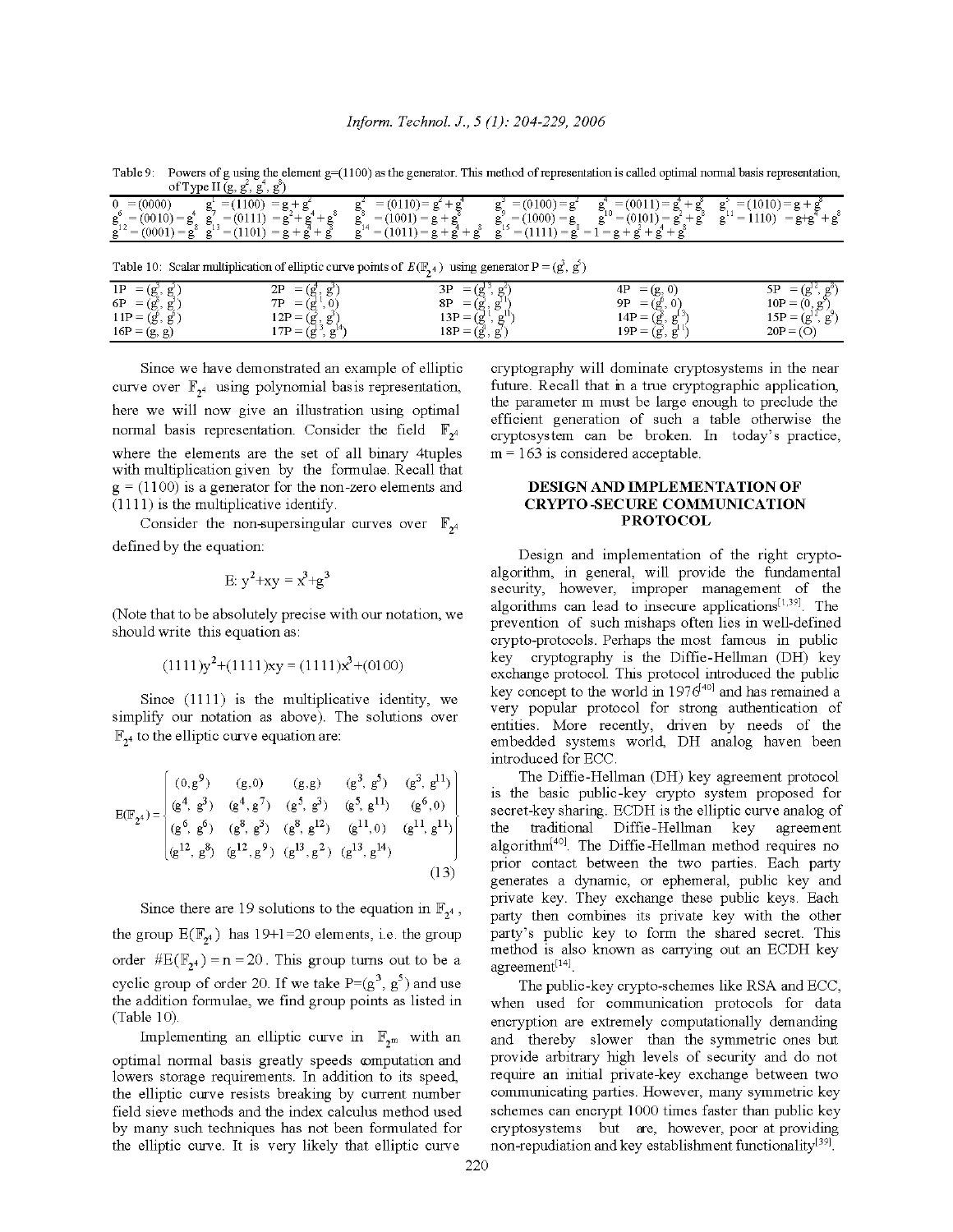In real applications, however, most practical are crypto-protocols hybrid protocols, which incorporate integrated coupled symmetric and public key schemes. The public-key crypto-algorithm is first used for establishing a common symmetric-key over channel<sup>[40,41]</sup>. insecure Then the symmetric cryptosystem is used for secure communication with high throughput. Due to comparative slowness of the public-key algorithms, dedicated hardware is desirable for efficient implementation and operation of the cryptographic systems. In most applications symmetric key cryptosystems e.g., RC5, IDEA, DES/3DES and AES are today commonly integrated with existing public key cryptosystem like RSA or ECC for efficient crypto-network security.

Crypto-key length considerations: The security of the elliptic curve cryptographic schemes hinges on the apparent difficulty of the discrete logarithm problem in elliptic curve (DLP)<sup>[8]</sup>. The best algorithm known for the elliptic curve logarithm for non-supersingular curves is the Pollard- $\rho$  algorithm<sup>{42}</sup> which takes  $\sqrt{\pi n}/(2r)$ , steps, where, r is the largest prime divisor of the order n of the elliptic curve point P. Thus, to thwart an attack, the underlying field  $\mathbb{F}_q$ , the curve E and base point P should be selected so that the order n of P is divisible by a prime number r, which is sufficiently large for the purpose at hand.

Keys in ECC are generated by relying on the Elliptic Curve Discrete Logarithm Problem (ECDLP) which is the problem of determining an integer k (provided it exists) such that  $kP = Q$  (or equivalently,  $K = log_{P}Q$ , where, P and Q are points on the elliptic curve<sup>[8]</sup>. ECC does not involve exponentiation, but uses multiplication, hence is not as computationally costly as RSA, which relies on exponentiation computation. Also, the underlying mathematical problem of ECC, ECDLP is fully exponential, whereas sub-exponential algorithms exist for FP used in RSA<sup>[4]</sup>. Because it is more 'infeasible' to solve ECDLP the same level of security, can be provided with shorter keys in ECC compared with RSA.

Menezes<sup>[11]</sup> gives comparisons of the difficulty of these problems. His conclusion is that the ECDLP is computationally more difficult than the DLP or the IFP, hence, cryptosystem based on elliptic curve can be as secure as their more traditional counterparts with significantly smaller fields (Fig. 6). The expected time to solve the ECDLP with a point P as the generator having order of a 160-bit prime is approximately equal to the time required to solve the DLP with a 1024bit modulus or to factor a 1024-bit n into primes p and  $q(=\mathbf{2}^n)$  (Table 1). These estimates are based on the currently best-known algorithms for the problems: for



Comparison of security levels of ECC/ECDLP Fig.  $6$ : and RSA/DLP/IFP

the ECDLP this is Pollard's- $\rho$  method; for the DLP and the IFP the best algorithm is the number field sieve. The reason for the large difference in field size for the different systems is because of the running times of the algorithms for the problems. No sub-exponential time algorithm for the ECDLP has been found that applies to general curves; the fastest for the DLP are not applicable in the elliptic curve setting. Due to these factors, ECC is better suited for low bandwidth, computational power and memory situations especially in mobile and wireless environment.

establishment generation: **Secure key** and Crypto-security communication network protocols usually consist of two phases. The first one is the key establishment phase, which is done initially to exchange the keys. Thereafter, in normal mode application data is transmitted over the insecure network. In key establishment phase one may use ECDH or MQV key agreement scheme. Pure DH or ECDH applications are, however, susceptible to impersonation or "man in the middle" attack, whereby an adversary establishes digital facades between two parties in order to obtain private information. Advanced key exchange protocols such as the Menezes-Qu-Vanstone (MQV) introduce mutual strong authentication which allows both parties to confidently identify each other before exchanging sensitive information<sup>[5,8,11]</sup>. It is a method of key agreement, which is related to Diffie-Hellman, but offers some significant advantages. MQV offers attributes-such as key-compromise impersonation resilience and unknown key-share resilience (the unknown key-share resilience property has been demonstrated unachievable in this version of protocol)that are not found with ECDH. However, ECDH offers a very simple and efficient way of creating a shared secret between two entities.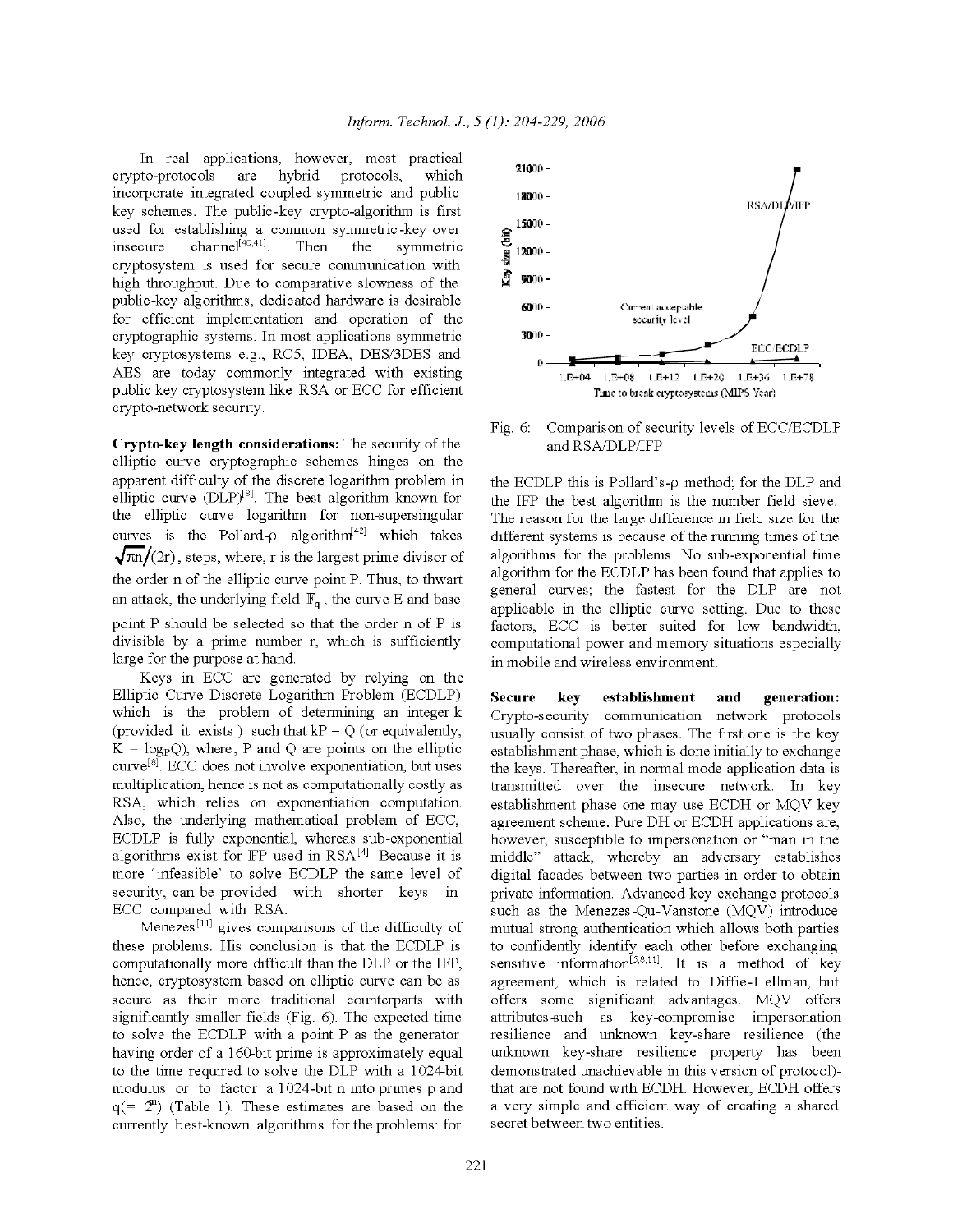**Trusted third party: Certificate Authority (CA):** For a added level of transaction security, a Certificate Authority (CA) can be used. A CA is a third part that is trusted to perform the service of validating information about each user and creating signed certificates to that effect. A certificate is a packet of information which includes the users (e.g. Bank's) public key, email address, name, address and other useful information, such as expiration date of the certificate and user privileges. A CA creates, distributes, revokes and generally manages these certificates. For, example, Jane wants to obtain the Bank's public key, she retrieves its certificate from the public key server directory and verifies the CA's signature on the certificate itself. Provided this signature verifies correctly, she has the CA's assurance that the Bank's identity, its public key and all other information in the certificate is correct. Jane can now go ahead and use Bank's public key to encrypt confidential information transaction to send to the Bank or to verify the Bank's signature, protected by the assurance of the certificate.

#### **THE ELLIPTIC CURVE DIFFIE-HELLMAN (ECDH) KEY AGREEMENT SCHEME**

In Elliptic Curve Diffie-Hellman (ECDH) key exchange, the two communicating parties, sever S and client C, agree beforehand to use the same curve parameters and base point P, which generates all the points on the elliptic curve E or the order of curve #E. Each party generates their private keys  $k<sub>S</sub>$  (server) and  $k<sub>C</sub>$  (client), respectively and the corresponding public keys:  $Q_S = k_S P$  and  $Q_C = k_C P$ .

Both the client and server then exchange their public keys and each multiplies its private key with the other party's public key to derive a common shared secret key:  $Q_{SC} = k_S Q_C = k_S (k_C P) = k_{SC} P$ , where,  $(k_{SC} \equiv k_{CS}) = k_{Msec}$  is the shared master private key. The shared master private key,  $k_{Msec}$ , may now be used to encrypt or decrypt a shared message over the insecure network. An attacker cannot determine the shared private key  $k_{Msec}$  from the curve parameters, P or the public keys of the parties.

If, however, the attacker can recover  $k_{Msec}$  from this data then he is said to solve Diffie-Hellman Problem (DHP). However, it turns out that if the numbers are all sufficiently large , it is very hard to calculate the discrete logarithm in a reasonable time, i.e., finding.  $k_{MSec}$  = log<sub>P</sub> Q<sub>SC</sub>. The security of the Diffie-Hellman algorithm depends on this fact. It is believed for most groups in use in cryptography that DHP and the DLP are equivalent<sup>[43,44]</sup>, in complexity-theoretic sense (there is a polynomial time reduction of one problem to the other and vice versa. Maurer *et al*. [45] has shown that breaking the Diffie-Hellman protocol was equivalent to computing discrete logarithms under certain assumptions.

**Key establishment phase for wireless transaction:** The client initiates a connection by relaying a



Fig. 7: ECDH key exchange protocol

ClientHello with its precomputed public key  $Q_C$  on the insecure wireless channel (Fig. 7). The gate, which is in receive mode, on receiving the client public key passes it to the server through the wired interface and waits for the server's public key. The server daemon, upon receiving the connection request sends a ServerHello with its public key  $Q<sub>s</sub>$  to the gateway and then starts computing the shared master secret key from the received public key  $Q_C$  and the server's secret key k<sub>s</sub>.

$$
Q_{MSecret} = k_S Q_C \tag{14}
$$

Where, Quisecret is the master secret, to be strictly kept away from the enemy. The gateway transmits the server's public key to the client and waits for the data transmission to begin. The client, on receiving the server's public key  $Q<sub>s</sub>$  from the gateway computes the master secret:

$$
Q_{MSecret} = k_C Q_S \tag{15}
$$

The client and server now have the same shared master secret Qusecret of mbits using the ECDH key exchange. The key for the symmetric crypto-scheme operation is then derived from this m-bit master secret.

**Normal mode of operation:** Once the keys are set up, the client and the sever can commence transmission of application data encrypted with symmetric-crypto scheme, e.g. Triple-DES in CBC mode<sup>[16]</sup>. To close the crypto-network connection securely, we use a close connection control message which deletes the previously generated keys.

**Practical application:** In a practical application, for example wireless point of sale systems, an exchange begins when a user swipes a smartcard, such as a credit, on the client device-a point of sale terminal. The client first saves the data encoded on the magnetic strip or IC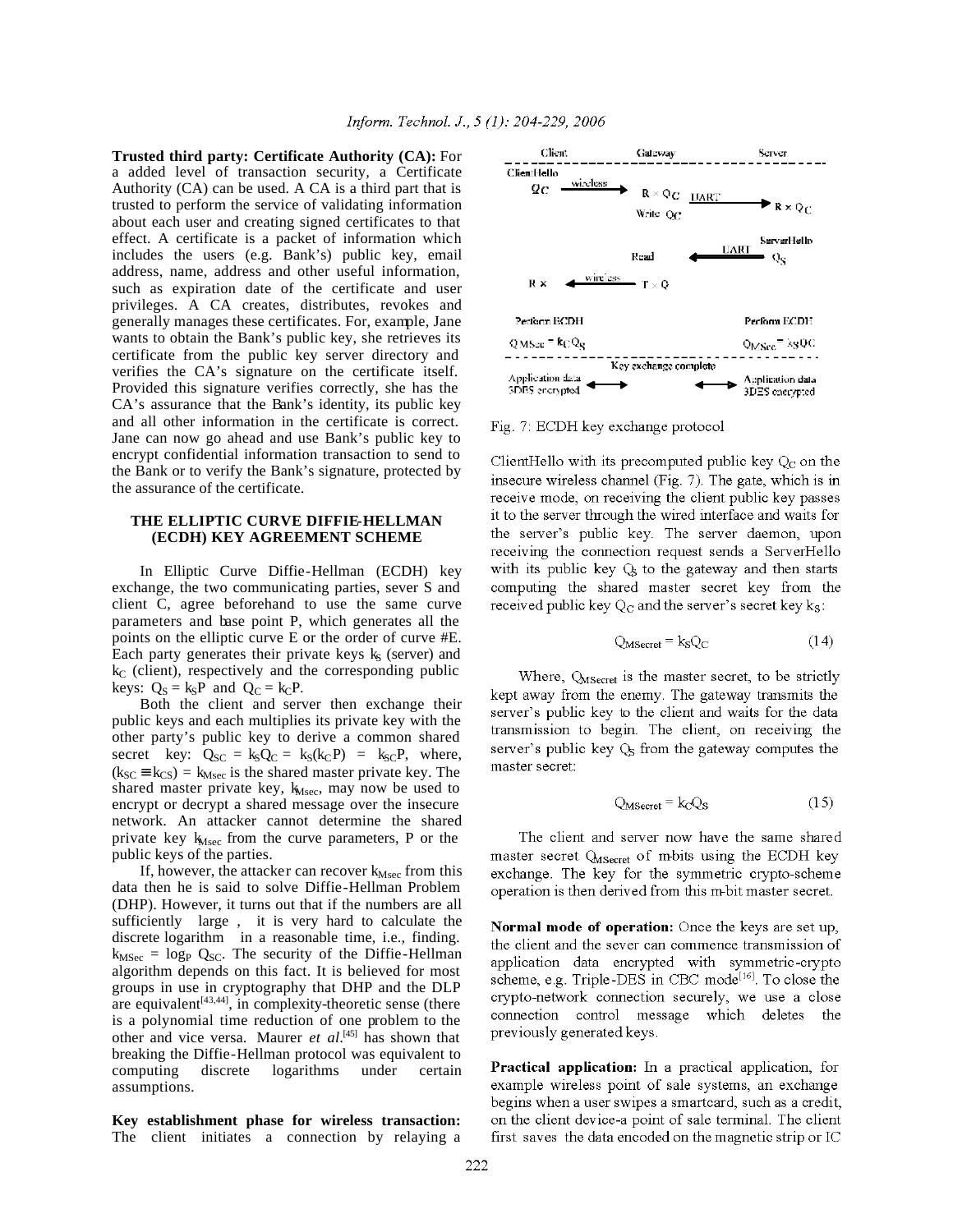Toble 11, MICT Cuidelines for mphis lieu air  $\sim$   $-$ 

|          | Symmetric      | Minimum size (bits) of public keys |            |     |                 |  |
|----------|----------------|------------------------------------|------------|-----|-----------------|--|
| Security | encryption     |                                    |            |     |                 |  |
| (Bits)   | algorithms     | DSA/DH                             | <b>RSA</b> | ECC | <b>RSA/ECC</b>  |  |
| 80       | Skipjack       | 1024                               | 1024       | 160 | 6:1             |  |
| 112      | 3DES           | 2048                               | 2048       | 224 | 9:1             |  |
| 128      | <b>AES 128</b> | 3072                               | 3072       | 256 | 12:1            |  |
| 192      | AES 192        | 7680                               | 7680       | 384 | 20:1            |  |
| 256      | AES 256        | 15360                              | 15360      | 512 | 30 <sub>1</sub> |  |

Table 12: Hardware implementations of ECC and RSA

| Hardware comparison: 128-bit security level |                                  |                                                           |  |  |  |  |
|---------------------------------------------|----------------------------------|-----------------------------------------------------------|--|--|--|--|
| Mode                                        | RSA-3072                         | ECC-283                                                   |  |  |  |  |
| Space-optimized<br>(same clock speed)       | (VLSI Cores)<br>$184 \text{ ms}$ | (Grobschadl)<br>$29 \text{ ms}$                           |  |  |  |  |
|                                             | $50,000$ gates                   | (16 ms for Koblitz curves)                                |  |  |  |  |
| Space-optimized<br>(same clock speed)       | (VLSI Cores)<br>$110 \text{ ms}$ | $6,6660$ gates<br>(Orlando and Paar)<br>1.3 <sub>ms</sub> |  |  |  |  |
|                                             | $189,200$ gates                  | $6,6660$ gates                                            |  |  |  |  |

device on the smartcard and then initiates the ECDH key exchange protocol. After the shared master secret key is established, a symmetric crypto-algorithm like 3DES engine is fired. The card data is then encrypted with 3DES in CFB mode on the client side and the application data exchange can commence which must be securely terminated on completion of communication protocol.

Relative crypto-key sizes: So what does this mean in practice? NIST has recommended that 128-bit protection is necessary to achieve relatively lasting security (to the year 2036 and beyond) for the symmetric key crypto-schemes. This means moving from 3DES to AES<sup>[16]</sup>. To avoid compromising the security of the system, NIST's FIPS 140-2 standard<sup>[46]</sup> indicates that keys for symmetric ciphers such as AES must be matched in strength by public-key algorithms such as RSA and ECC. For example, a 128-bit AES key demands an RSA key size of 3,072-bits for equivalent security but for the same strength, the ECC key size is only 256-bits (Table 11).

ECC key sizes scale linearly, RSA does not. The result is that the gap between systems grows as the key sizes increase. This is especially relevant to implementations of AES where at 256-bit security you need an RSA key size of 15,360-bits compared to 512-bits for ECC (Table 11).

This will have a significant impact on a communication system as the relative computational performance advantage of ECC versus RSA is not indicated by the key sizes but by the cube of the key sizes. The difference becomes even more dramatic as the greater increase in RSA key sizes leads to an even greater increase in computational cost. So going from

1024-bit RSA key to 3072-bit RSA key requires about 27 times  $(3^3)$  as much computation while ECC would only increase the computational cost by just over 4 times  $(1.6^3)$ .

Even in systems that use 1024-bit RSA, this has important design implications. For example, ECC-160 has a 6X smaller key-size than RSA-1024 and can generate a signature 12 times faster on StrongARM7. The performance advantage of ECC stands out even more when we look at higher security levels or when looking at hardware implementations. Table 12 makes clear the relative advantages of ECC on the hardware side of things, in terms of speed and gate count.

## **IMPLEMENTATION OF ELLIPTIC CURVE ENCRYPTION SCHEME (ECES) OVER FINITE** FIELD  $GF(2^m)$

**System setup:** An underlying finite field  $\mathbb{F}_q$  is chosen, where,  $q = 2^m$ . An elliptic curve E defined over  $\mathbb{F}_q$  and a point REE are chosen. The order of the point P is denoted by n. The field  $\mathbb{F}_q$ , curve E, point P and the order n, comprise the system parameters and are public-key information.

Key generation: Each communicating entity shall perform the following operations:

- Entity A selects a random integer  $k_A$  from[1, n-1] and compute:  $A = k_A P$ .
- A's public key chain is (E, P, A) placed in public key-server, A's private key is  $k_A$  kept secrete.
- Entity B selects a random integer  $k_B$  from [1, n-1] and computes:  $B = k_B P$ .
- B's public key chain is (E, P, B) placed in public- $\bullet$ key-server,  $B$ 's private key is  $k_B$  kept secrete

**Encryption process (B):** Entity B sends a message M to entity A and entity B performs the following steps:

- Look up A's public -key:  $(E, P, A)$  or A.
- Represent the message M as a pair of field elements  $(m_1, m_2)$ , where  $m_1, m_2 \in \mathbb{F}_q$ , not necessarily a point on the curve.
- Accesses its private key kB.
- Compute his public key point: B: =  $k_B P$ : =  $(x_1, y_1)$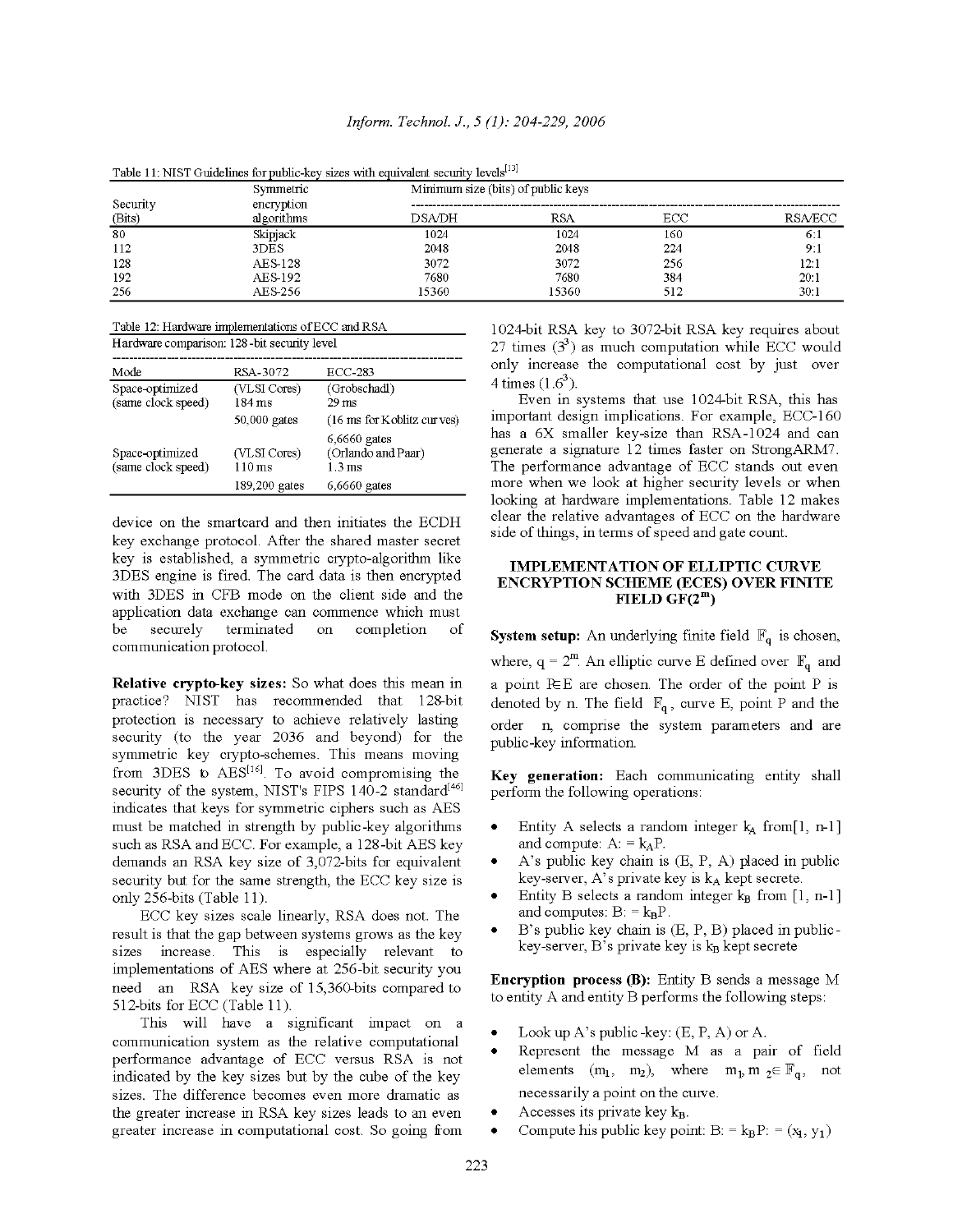- Compute the session key:  $S_{BA} = k_B A$ : =  $k_B(k_A)P$ :  $= k_{BA}P$ : = ( $x_2$ ,  $y_2$ ), where,  $k_{BA}$  is the shared key.
- Combines the field elements  $m_1$ ,  $m_2$  and  $x_2$ ,  $y_2$  in a predetermined manner to obtain two ciphertext field elements  $c_1$  and  $c_2$ .
- Transmit the data C: =  $(B, c_1, c_2)$  to A.

Decryption process (A): Entity A decrypts the ciphertext  $C: = (B, c_1, c_2)$  received from B, by performing the following steps:

- Look up B's public-key: (E, P, B) or B.
- Compute the session key:  $S_{AB}$ : =  $k_A B$ : =  $k_A(k_B)P$ : =  $k_{AB}P$ : = ( $x_2$ ,  $y_2$ ), using her private-key  $k_A$ .
- Recover the message  $m_1$  and  $m_2$  from  $c_1$ ,  $c_2$  and  $x_2, y_2.$

#### ELLIPTIC CURVE SIGNATURE SCHEME (ECSS)

In this age of digital piracy it is extremely important to make sure that participants of a given transaction are really who they say they are and that the communicated content is not altered in any way during the transaction. Authentication of both parties, as well as encryption of the content in transit, is critical to limit exposure on both ends of the transaction via encryption and finally signing the messages [13,39].

Digital Signatures (DS) are the electronic equivalent of handwritten signatures. A Digital Signature Algorithm (DSA) is the specific mechanism within cryptography that provide the benefits of authentication, data integrity and non-repudiation. Traditionally, handwritten signatures have provided security services because each individual has distinctive handwriting, making their signature unique and hence difficult to forge. Similarly, securing electronic information requires the equivalent of handwritten signature that cannot be duplicated. A public key construct called digital signature, a message that is unique and exclusive to the original signer, provides the solution to this problem. A digital signature's make up is a function of both signer's identity and the data being signed, so that any changes to the message data will effect a detectable change to the digital signature, for more detail info<sup>[39]</sup>.

Two signature schemes are described in ECSS standard. In this scheme the message to be signed is first hashed to a message digest of fixed length and then this digest is signed. Verification of the signature requires both the signature and the original message<sup>[39]</sup>. Elliptic curve digital signature scheme (ECDSA) is the elliptic curve analogue of the NIST digital signature scheme (DSA)<sup>[13,47]</sup>. System Setup and Key generation as performed in a similar manner to ECES.

Signature generation for ECSS: Entity A signs a message M for entity B, by performing the following steps:

- Represent the message M as a binary string.
- Use hash algorithm to compute the hash value  $e: = H(M)$ .
- Select a random number integer k where,  $1 \le k \le n-1$ .
- Compute its public key R: = kP: =  $(x_R, y_R)$ .
- Compute  $r = x_R + e \mod q$
- Use the private key  $k_A$  to compute s: =  $k-k_A r$  mod n
- sends to B the message M and the A signature:  $(r, s)$ .

**Signature verification for ECSS:** Entity B verifies A's signature  $(r, s)$  for a message M by performing the following steps:

- Look up A's public-key, A.
- Compute the point  $V = sP+rA$ : =  $(x_R, y_R)$  $\bullet$
- Compute the hash value  $e = H(M)$
- Compute  $r' = x_R + e \mod q$ .  $\bullet$
- Accepts A's signature for message M if and only if  $r = r'$ .

Note: the hash value e reduced modulo q and then modulo n. Hence, for security reasons it is necessary that the hash function H, q and n be that, (H mod q) mod n, is also a chosen so cryptographically secure hash function. Similar operation and implementation of elliptic curve digital signature can be done using ECDSA<sup>[13]</sup> and also EC-ElGamal Signature scheme<sup>[15]</sup>.

## SIMPLE IMPLEMENTATION OF (ECES) OVER FINITE FIELD  $GF(2^4)$

**System setup:** The underlying finite field will be  $\mathbb{F}_{2^4}$ and using the generator point  $P = (g^3, g^5)$  which has order  $\#E(\mathbb{F}_{2^4}) = n = 20$ , the data from tables 9 and 10. The system parameters (public information placed in the public-key server), are  $(\mathbb{F}_{2^4}, E, P, n)$ .

Key generation: Entity A (Alice) performs the following operations:

- A selects a random integer  $k_A = 9$  from [1, n-1].
- $\bullet$ A computes the point  $A = k_A P = 9P = (g^6, 0)$  $= ((0010), (0000)).$
- A's public-key is the point A and private-key is the integer  $k_A = 9$ .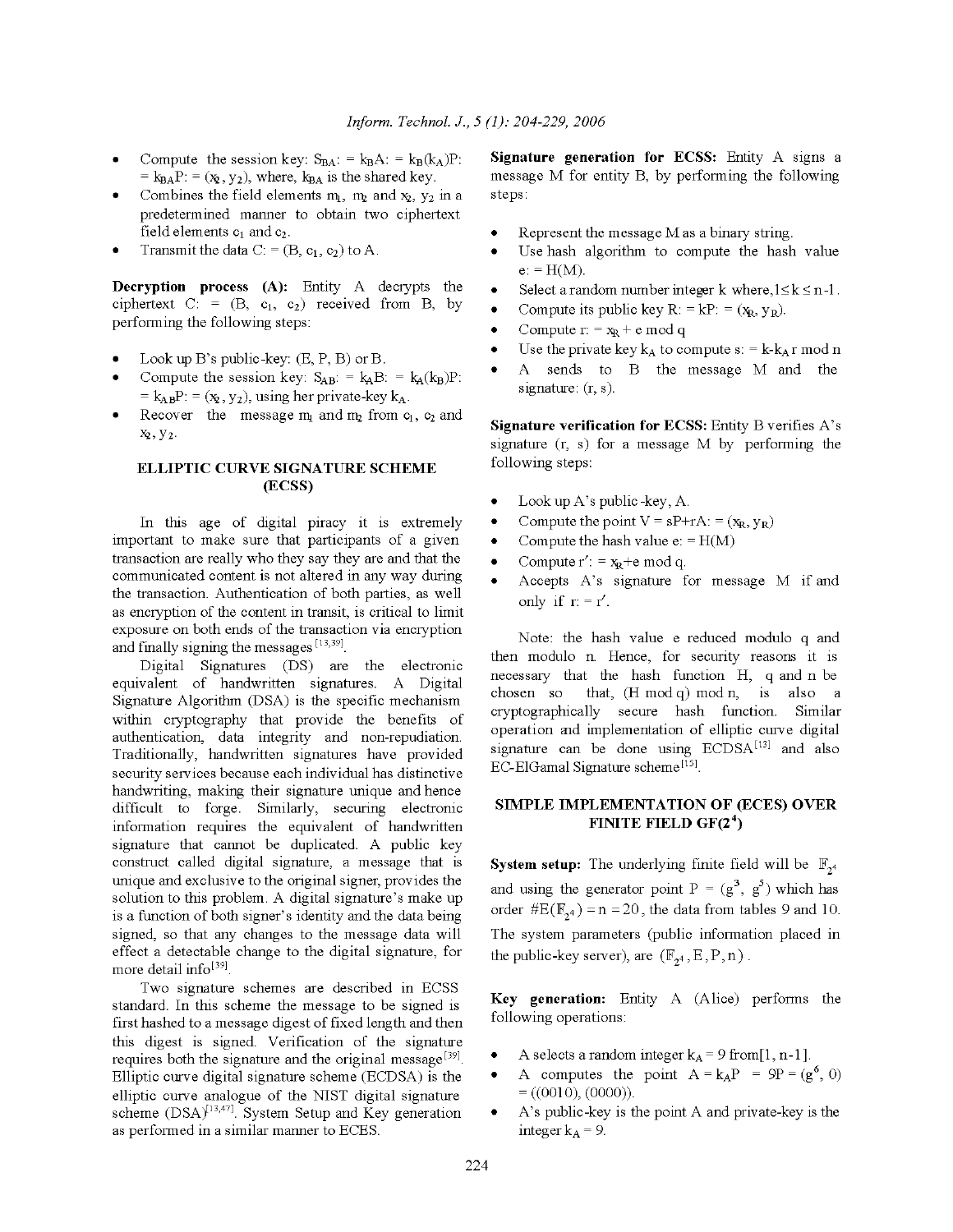Encryption process (B): (Entity B sends a message  $M=10101011$  to entity A). Entity B performs the following steps:

- Looks up A's public-key from public-key server:  $A = (g^0, 0).$
- Represents M as a pair of field elements  $M = (m_1, m_2) = ((1010), (1011)) = (g^5, g^{14})$
- Selects a random integer  $k_B = 14$  from  $1,191$
- Computes his public key:  $B = k_B P = 14P = (g^8, g^{13})$  $= ((1001), (1101))$
- Compute shared key:  $S_{BA}$ : =  $k_B A$  =  $k_B(k_A P)$  = 14(9)P = 6P =  $(x_2, y_2)$  =  $(g^8, g^3)$  = ((1001), (0100)).
- Compute the field element:  $x_2^3 = (g^8)^3 = g^9 = (1000)$ .
- Now B forms  $x_1 = (1000) = g^9$  by concatenating the high order 2-bits of  $x_2 = (1001)$  with the low order 2-bits of  $x_2^3$  = (1000). Next B forms  $y_4$  = (1001) = g<sup>8</sup> by concatenating the high order 2-bits of  $x_2^3 = (1000)$  with low order 2-bits of  $x_2 = (1001)$ . (Note that in general the probability that  $(x_4, y_4) = (g^9, g^8) = ((1000), (1001))$  is a point on the curve, or that  $x_4$ , or  $y_4$  equals 0, will be negligibly small.)
- B forms the field elements:

$$
c_1 = (m_1 + x_2)x_4 = g^4 g^9 = g^{13} = (1101)
$$
 (16)

$$
c_2 = (m_2 + y_2)y_4 = g^0 g^8 = g^8 = (1001) \tag{17}
$$

B transmits the data the ciphertext C: =  $(B, q, \varphi)$ parameters to A, i.e.,:

$$
C:=(g^6,\,0,\,g^{13},\,g^8)=((0010),\,(0000),\,(1101),\,(1001))
$$

**Decryption process (A):** Entity A decrypts the ciphertext, C: =  $(g^6, 0, g^{13}, g^8)$ , received from B, by performing the following steps:

- A computes the session key:  $S_{AB}$ : =  $k_{A}B$  = 14(9P) =  $6P = (g^8, g^3) = ((1001), (0100))$ .
- A forms  $x_1 = (1000) = g^9$  and  $y_4 = (1001) = g^8$  just as B did.
- A recovers the pair  $(m_1+x_2,m_2+y_2)$  by computing:

$$
m_1 + x_2 = c_1 x_4^{-1} = g^{13} g^{-9} = g^4 = (0011)
$$
  
\n
$$
m_2 + y_2 = c_2 y_4^{-1} = g^8 g^{-8} = g^0 = (1111)
$$

A recovers the message pair:  $m = (0011) + g^8 = 1010$  and  $m = (1111) + g^3 = 1011$ , which is the original message:  $M = (m_1, m_2) = (g^5, g^{14})$ 

## Simple implementation of EC Signature Scheme (ECSS)

Signature generation scheme: Entity A signs the message  $M = 777 = 1100001001$ . Suppose that the hash value of  $\bar{e} = H(M) = 777 \text{ mod } 16 = 9$ . A performs the following steps:

- 
- 
- Select a random integer  $k = 13$  in the range<sup>[1,n-1]</sup>.<br>Compute  $R = 13P = (g^{11}, g^{11}) = (x_R, y_R)$ <br>Represent  $x_R = g^{11} = (1110)$  as the integer:<br> $x_R = 8 + 4 + 2 = 14$
- Compute  $r = \overline{x}_R + \overline{e}(\text{mod}q) = (14 + 9)\text{mod}16 = 7$
- its private key  $k_A=9$  to compute: Use  $S = k-k_A r (mod n) = 13 = 9(7) mod 20 = 10$
- The signature on message M is:  $(r, s) = (7, 10)$ .

Signature verification for ECSS: Entity B verifies signature  $(r, s) = (7, 10)$  on M as follows:

- B looks up A's public-key:  $A = (g^6, 0) = 9P$ .
- B computes the point:  $V = sP + rA = 10P + 7(9P) = 13P = (g<sup>11</sup>, g<sup>11</sup>) = (x<sub>V</sub>, y<sub>V</sub>)$ <br>Represent  $x<sub>V</sub> = g<sup>11</sup> = (1110)$  as the integer:<br> $x<sub>R</sub> = 8 + 4 + 2 = 14$
- 
- B computes  $r' = \overline{x}_v + \overline{e} \text{ (modq)} = 14 + 9 \text{ mod } 16 = 7$
- B accepts A's signature on M since  $r' = 7 = r$ .

## THE PRACTICAL APPLICATION OF ECC

Implementing ElGamal ECC over finite field  $GF(2^{163})$ : Crypto-scientist T. ElGamal was the first mathematician to propose a public-key cryptosystem based on the Discrete Logarithm Problem (DLP) modulo prime  $p^{48}$ . He in fact proposed two distinct cryptosystems: one for encryption and the other for digital signature scheme in 1984, well before elliptic curves were introduced in cryptography. Since then, many variations have been made on the digital signature system to offer improved efficiency over the original system. In 1991, Claus Schnorr discovered a variant of the ElGamal digital signature scheme, which offers better efficiency, compared to the original systems. In turn, the U.S. government's Digital Signature Algorithm (DSA) is based on ElGamal's work[39] The ElGamal public-key encryption scheme can be viewed as Diffie-Hellman key agreement protocol in key transfer mode<sup>[49]</sup>. Its security is based on the intractability of the Discrete Logarithm Problem (DLP) and the Diffie-Hellman problem. These systems are the best known of a large number of systems whose security is based on the DLP. The prime p used in the DL systems should also be at least 150 decimal digits (500 bits) in lengthto provide short-term security. The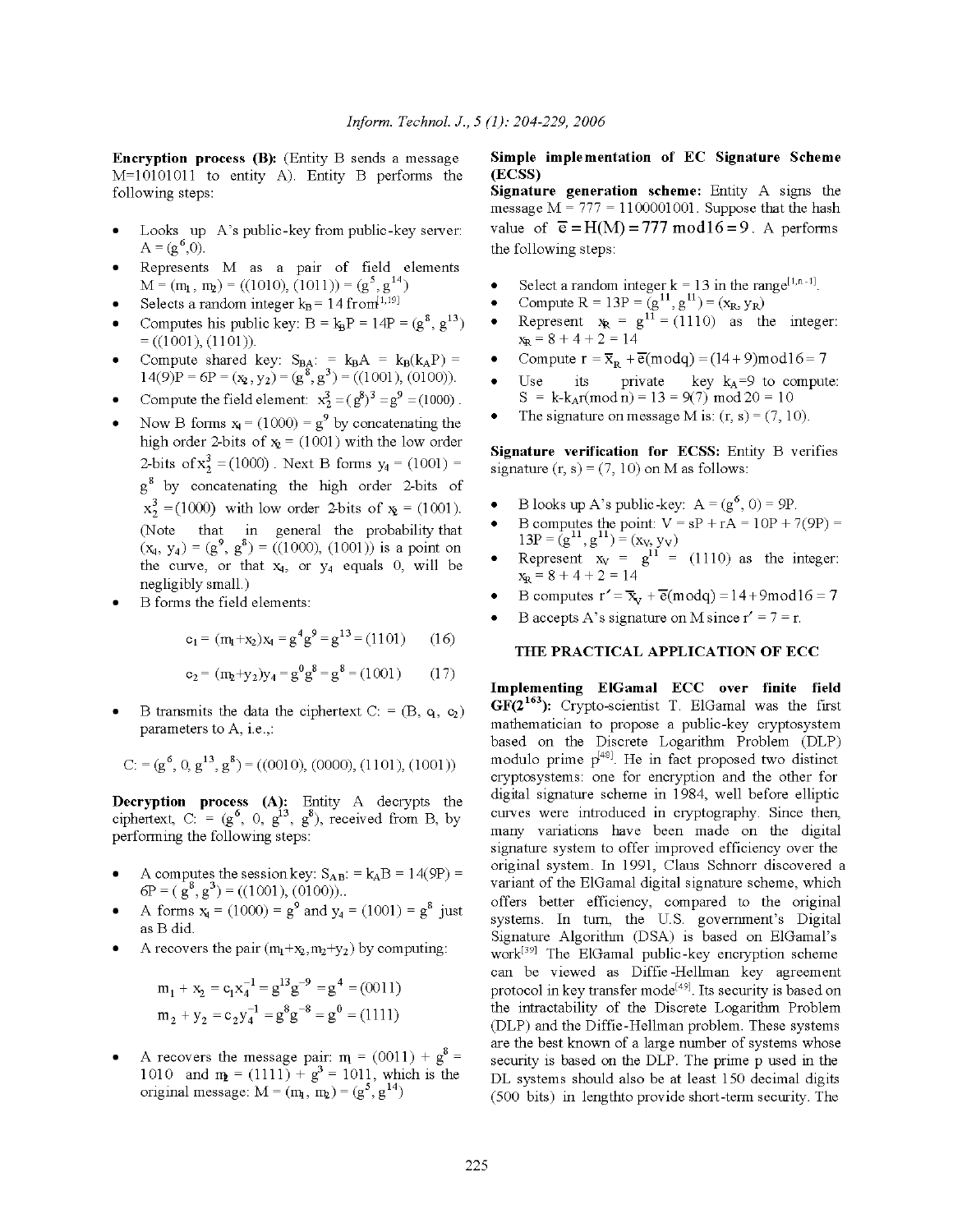elliptic curve cryptosystems as applied to ElGamal protocols were first proposed in 1985<sup>[49]</sup>.

implementing ElGamal elliptic In curve cryptosystems, suppose that two entities, the eBusiness  $(B)$  and the customer Alice  $(A)$  wants to communicate between each other over an insecure communication network. Next let's assume that the two entities have decided to use the protocol of EC-ElGamal encryption protocol to implement their secure communication. One basic point to note is unlike ECDH protocol<sup>[8,14]</sup>, this protocol does not create a common key, but using EC-ElGamal protocol a message  $M = M_1 + M_2$ , not necessarily a point on elliptic curve, can be sent from eBusiness to Alice and vice versa.

Let the fixed point  $P = (x_P, y_P) \in GF(2^m)$  be the generator point such that the multiples kP of the generator point P are (for  $1 \le k \le n-1$ ) including point O located at infinity. Now suppose entity A chooses public-key set:  $A = k_A P$ , where the secret-key  $k_A$  is selected from  $[1, n-1]$ , giving rise to its public-key ring (E, P, A), which is kept in the public-key server. Next entity B selects a random secret-key kg from [1, n-1] such that:  $B = k_B P$  giving rise to its public-key ring  $(E, P, B)$  kept in the public-key server.

The sender A encrypts her message  $M = M_1 + M_2$ by making use of the key exchange protocol e.g. ECDH key agreement scheme to generate a shared key:  $S_{AB} = k_A(k_B P) = k_{AB} P = k_{BA} P = (x_S, y_S)$ . She then performs the message encryptions as follows:  $C = (c_1, c_2) = MS_{AB}$ , preferably,  $c_1 = M_1x_S$  and  $c_2 = M_2$ <sub>Xs</sub>, where  $M = M_1 + M_2$ . The encrypted ciphertext message is then sent as a package:  $(A, C)$ .

Once the encrypted ciphertext is received by entity B, it looks up A's public-key from the public-key server and computes:  $S_{BA} = k_B(k_A P) = k_{BA} P = (x_S, y_S)$ .  $c_1(x_s)^{-1} = M_1 x_s (x_s)^{-1} = M_1$ Subsequently and  $c_2(y_8)^{-1} = M_2y_8(y_8)^{-1} = M_2$  and the original plaintext message is  $M = M_1 + M_2$  is recovered. It should be noted that for the message communication between the parties to take place each must exchange their public key for the purpose of key agreement computation. Secondly, in obtaining the original message, two inversion multiplications are performed. Note that in setting up the parties public keys, we can also compute hk<sub>A</sub>P and  $h k_B P$ , which can resist the attack on small subgroup. Where, h is a co-factor defined in  $P1363^{[19]}$ .

Hardware design and implementation for ECC: The current state of global communication coupled with global economy requiring the global prime movers to be in contact at all times with the business point is driving the world of wireless communication powered by embedded constrained environment devices technology to a new high. But the world of embedded



Fig. 8: Encryption and decryption schemes when the encrypter and decrypter are sitting aside

constrained systems with its limited power, memories and storage capabilities is limiting effective implementation of better crypto-algorithms. However, with the advent of ECC coupled with AES-a symmetric key crypto, the world of embedded constrained devices is beginning to enjoy better crypto-security network connections, thereby allowing secure business transactions over-the-air on the fly.

The elliptic curve crypto-schemes offer the highest security per bit ratio compared to any other currently known public-key cryptosystems. This is a plus point for embedded systems where the cost increases significantly with every extra memory chip. ECC hardware implementation uses fewer transistors, e.g., currently implementation of 155-bit ECC uses only 11,000 transistors compared to RSA 512-bits implementation with 50,000 transistors.

The elliptic curve crypto-schemes with key size in the range of 155-210 bits is currently considered acceptable for practical crypto-security protocols which compares favorably with similar security level as the Discrete Logarithm Problem (DLP) and IFP crypto-schemes with the key size of 512-1024 bits. Thus, ECC is superior to DLP/IFP cryptosystems in terms of block length and storage requirements. Our practical implementation is based on the key size of 163-bits where  $GF(2^{163})$ . The procedure required for successful implementation of hardware based protocols is as follows:

- To minimize the hardware complexity (circuitry complexity, feedback loops and the number of XOR-gates), the irreducible polynomial,  $f(x) = x^{163} + x^7 + x^6 + x^3 + 1$ , was chosen.
- The integers a, b  $\in$  GF(2<sup>163</sup>) required for the obtaining the elliptic curve, E:  $y^2+xy = x^3+ax^2+b$ were chosen arbitrarily as: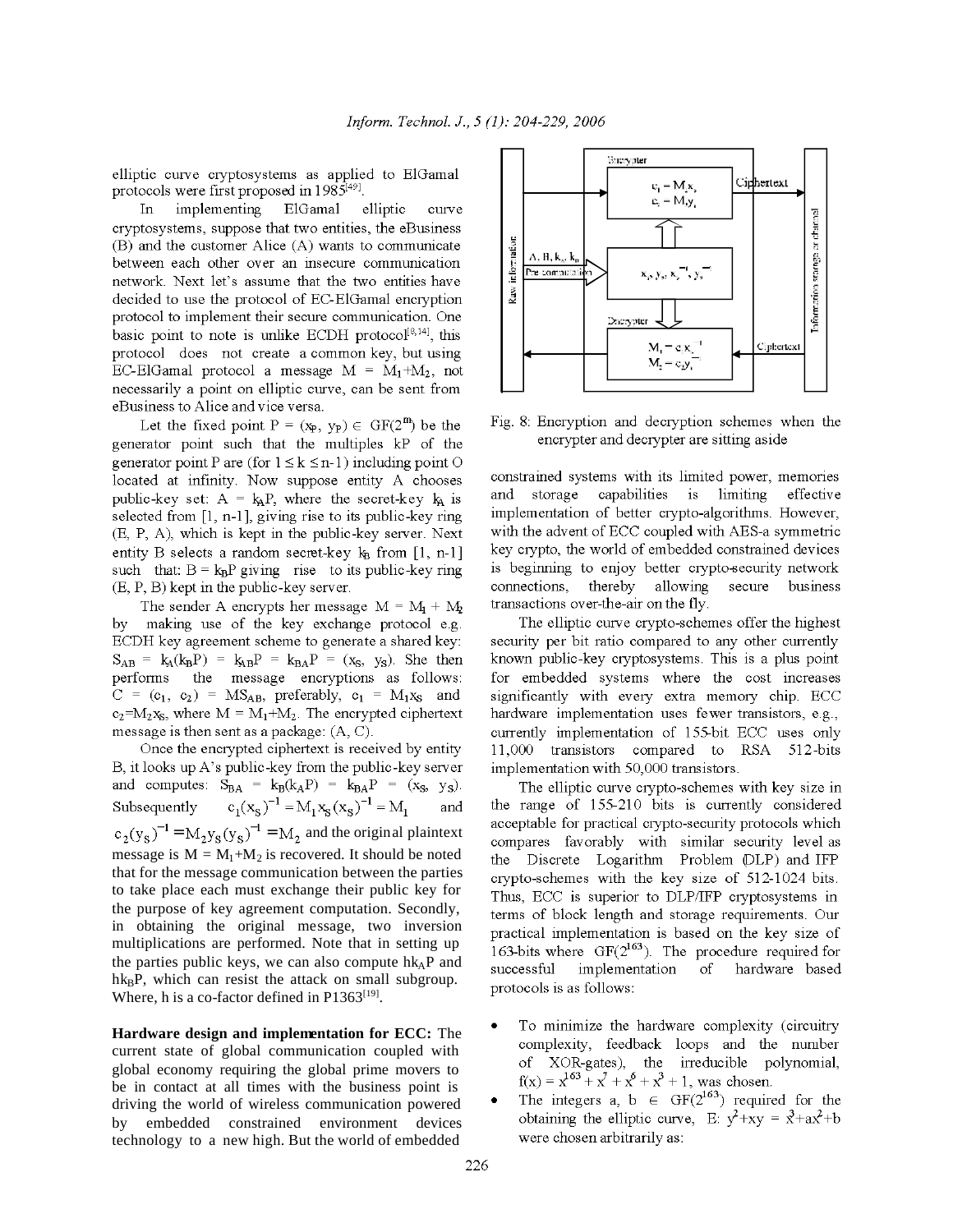- a = 4 FEEE CE35 5F00 D401 875F E2C0 FFF3 EE2F 64FC B30D
- b = 1 31C8 335B 7F5A D1C5 EEA0 8316 0E10 C9C8 C3B3 D39A
- With a and b chosen as above, there could be a possible solution to the elliptic curve E, which yields an arbitrary fixed point  $P = (x_P, y_P)$  on the curve:
	- $x_p = 559685D73DD754D337FF73319706C$ FF36821225AF
	- y<sub>p</sub> = 3 6F4D 089A 3FA0 C2CB F84E 0D6E FCB4 1033 362A 5B97

Which we use as the generator of the point of order #E the number of points on the curve.

At this point and regardless of the computing complexity at this step, sender chooses her private  $k_A$  and looks up at the receivers public-key  $B = k_B P$ with  $k_B$  being its private key which are given by:

 $k_A$  = 95 and  $k_B$  = 250 both from [1, n-1], respectively.

 $\mathbf A$ The encrypter entity computes,  $S_{AB} = k_A(k_B P) = k_{AB} P = (x_S, y_S)$ , where:

 $x_S = 4$  AOAF DCE6 AFB4 2309 D155 BFBA 9D49 6178 07B5 885D.

- y<sub>s</sub> = 459E 2437 4FB9 1C44 D5F4 42E3 57E2 BB32 F6B6 91C9
- The ciphertext messages are then computed as:  $c_1 = M_1x_S$  and  $c_2 = M_2x_S$  where  $M_1$  and  $M_2$  are consecutive blocks of which the data length is m-bits (163 bits), in this case we have a single block:

$$
M = M_1 + M_2 = 33E1 3366 8832 5566 5CCA + 3FE1 3CE6 8832 5577 5CEA
$$

$$
c_1 = M_1x_8 = 1EF DB1F 61D8 AF59 AD11 F520723C F6C2 AC96 364C
$$
c_2 = M_2x_8 = 5 AD61 CGF5 869E BAC1 AB1EF1F1 C272 RFD4 6567 380E
$$
$$

The encrypted messages are next feed and stored in the array of Flash ROMs, which can be part of an Integrated Chip (IC) module or can be on a separate module.

The last two operations can be repeated many times until all the data messages are encrypted and stored (or sent). To recover the encrypted messages, the receiver performs the following operations:

- The shared key agreement  $S_{BA} = k_B(k_A P) =$  $k_{BA}P = (x_S, y_S)$  is already pre-computed as above.
- Step  $(1)$  and  $(2)$  could be omitted since the encrypter and decrypter are in the same module.<br>From above  $(x_P)^{-1}$  and  $(y_P)^{-1}$  can be computed as:

 $(x_P)^{-1}$  = 5 6468 AAC3 D57A35E0 E19FBF40 5F1B 18F1 C861 6C5E  $(y_P)^{-1}$  = 7 223D BA66 4DAA 8495 603B C053 B084 2A3A 82C0 5CAE

Subsequently:

 $M_1 = c_1(x_8)^{-1}$  = 33E1 3366 8832 5566 5CCA  $M_2 = c_2(y_S)^{-1}$  = 3FE1 3CE6 8832 5577 5CEA

The last operation is to be repeated until all the plaintext is recovered from the transmitted ciphertext messages in case of large volume message.

The hardware design considerations: The elliptic curve ElGamal cryptosystems discussed above can be implemented in hardware using a simplified circuit in which the encrypter and the decrypter circuit modules are integrated aside within the same IC hardware.<br>Therefore,  $x_s$ ,  $y_s$ ,  $(x_s)^{-1}$  and  $(y_s)^{-1}$  can be pre-computed in advance and stored in the registers. The encrypter task is then just to compute:

$$
c_1 = M_1 x_S
$$
 and  $c_2 = M_2 y_S$ 

At the receiving end, the decrypter has then to compute:

$$
c_1(x_8)^{-1} = M_1x_8(x_8)^{-1} = M_1
$$
 and  $c_2(y_8)^{-1} = M_2y_8(y_8)^{-1} = M_2$ 

To recover the original plaintext. The complete operation is illustrated in the schematic hardware design concept shown in Fig. 8.

The advantage of this coupled encrypter-decrypter architecture approach is that only minimum hardware is required, such that a single fix-coefficient multiplier can be used to perform encryption or decryption depending on the mode of operation the chip is programmed to undertake. The multiplier can also be used in half duplex mode to perform an alternate encryption or decryption. Note that multiplication is performed over Galois field, therefore, the selection of the irreducible polynomial can affect the circuitry complexity. In practice, select the one that has small number of terms (pentanomial, or 5-terms). The IC module capability can be improved using additional circuitry capable of solving elliptic curve equations, inversion and multiplication, thereby enabling it to generate/change the private and/or public keys on-the-fly (Fig. 3 and 4). This additional circuitry no longer allows for a simple circuit and has added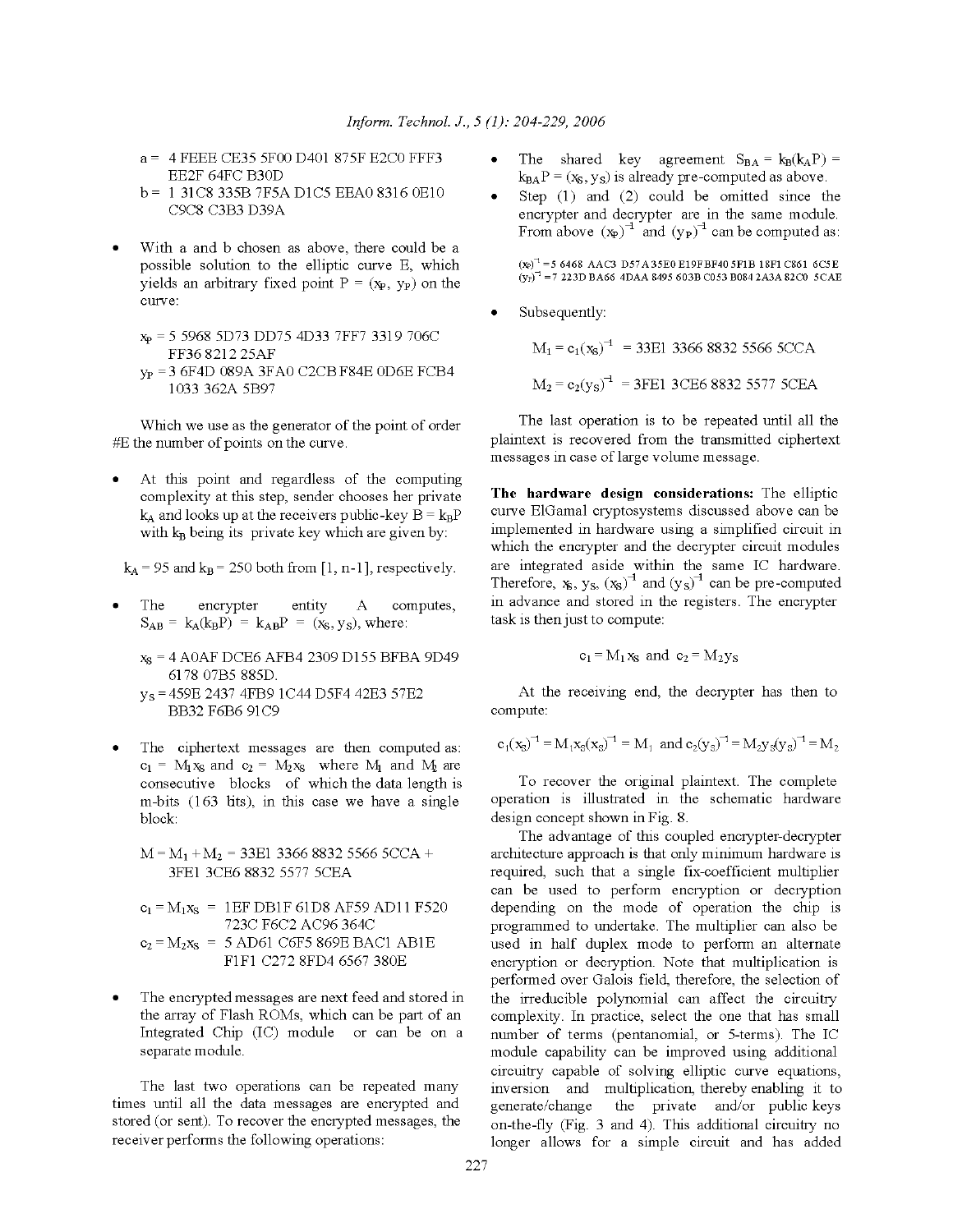complexity which requires VLSI technology which by today's standard is not difficulty to achieve. Hardware based elliptic curve cryptosystems have already been implemented under various constrains and applications. Sutiko et  $al^{[50]}$  have implemented the ElGamal ECC processor in 32 bit-wide bus with 155 bit-wide register. Paar<sup>[51]</sup> looked at the implementation of the multiplier which is applicable to a composite field.

#### **CONCLUSIONS**

In this study we have shown how to implement elliptic curve cryptosystems over binary finite field,  $\mathbb{F}_{2^m}$  using polynomial basis representation and; normal and optimal normal basis representations. We have shown that the elliptic curve crypto-schemes offer the highest security per bit ratio compared to any other currently known public-key cryptosystems. This is a plus point for embedded systems where the cost increases significantly with every extra memory chip. ECC hardware implementation uses fewer transistors, e.g., currently implementation of 155-bit ECC uses only 11,000 transistors compared to RSA 512-bits implementation with 50,000 transistors. Elliptic curve crypto-schemes offer a lot of promise in terms of security and memory requirement than any other present crypto-schemes. However, more research is needed in this field for better understanding and effective implementation of ECC.

#### **REFERENCES**

- $1.$ Rabah, K., 2004. Data security and cryptographic techniques: A review. ITJ., 3: 106-132.
- Encryption Standard, 1977.  $2^{\circ}$ Data Federal Information Processing Standard (FIPS) Publication 46, National Bureau of Standards, US., Washington D.C.
- Rabin, M.O., 1979. Digital signature and  $3<sub>1</sub>$ public-key functions as intractable as factorization. MIT Laboratory of Computer Science, Technical Report, MIT/LCS/TR-212.
- Rivest, R., A. Shamir and L. Adleman, 1978. A. 4. method for obtaining digital signatures and public key cryptosystems. Comm. ACM., 21: 120-126.
- Menezes, A., P. Van Oorschot and S. Vanstone, 5. 1997. Handbook of Applied Cryptography. CRC Press.
- 6. Koblitz, N., 1987. Elliptic curve cryptosystems. Mathematics of Computation, 48: 203-209.
- 7. Miller, V., 1986. Use of elliptic curves in cryptography. In: CRYPTO '85, pp: 417-426.
- Rabah, K., 2005. Theory and implementation of 8. elliptic curve cryptography. J. Applied Sci., 5: 604-633.
- 9. Koblitz, N., 1994. A Course in Number Theory and Cryptography. Springer Verlag.
- 10. Lenstra, A.K. and E.R. Verheul, 1999. Selecting cryptographic key sizes. J. Cryptol., J. Intl. Assoc. Cryptol. Res., Vol: 12.
- 11. Menezes, A.J., 1993. Elliptic Curve Public Key Cryptosystems. Kluwer Academic Publishers.
- 12. IEEE P1363a: http://grouper.ieee.org/groups/1363/ P1363a/
- 13. ANSI X9.62, 1999. The Elliptic Curve Digital Signature Algorithm (ECDSA). American Bankers Association.
- 14. Rabah, K., 2005. Implementation of elliptic curve diffie-hellman and EC encryption schemes. ITJ., 4: 132-139.
- 15. Rabah, K., 2005. Elliptic curve elgamal signature and encryption schemes. (In Press).
- 16. Rabah, K., 2005. Theory and implementation of data encryption standard: A review. (In Press).
- 17. US, Department of Commerce/National Institute of Standards and Technology, 1997. Announcing request for candidate algorithm nominations for the Advanced Encryption Standard (AES). World Wide Web. http://csrc.nist.gov/encryption/aes/preround1/aes 9709.htm
- 18. ISO/IEC: http://grouper.ieee.org/groups/1363/ Research/Other.html
- 19. IEEE P1363, 2000. Standard Specifications for Public-key Cryptography.
- 20. National Institute of Standards and Technology, 1999. Recommended elliptic curves for federal government use. http://csrc.nist.gov/encryption.
- 21. Schroeppel, R., H. Orman, S. O'Malley and O. Spatscheck, 1995. Fast Key Exchange with Elliptic Curve Systems. Advances in Cryptology-Crypto '95, LNCS 963, Springer-Verlag, pp: 43-56.
- 22. Schroeppel, R., C. Beaver, R. Gonzales, R. Miller and T. Draelos, 2002. A low-power design for an elliptic curve digital signature chip. Presented at Cryptographic Hardware and Embedded Systems (CHES).
- 23. De Win, E., A. Bosselaers, S. Vandenberghe, P. De Gersem and J. Vandewalle, 1996. A Fast Software Implementation for Arithmetic Operations in  $GF(2<sup>n</sup>)$ . Advances in Cryptology-ASIACRYPT '96, LNCS 1163, Springer-Verlag, pp. 65-76.
- 24. Lenstra, A. and E. Verheul, 2000. Selecting Cryptographic Key Sizes. In: Imai, H. and Y. Zheng, Eds., PKC 2000, volume LNCS 1751, Berlin, Springer-Verlag.
- 25. Bailey, D. and C. Paar, 2001. Efficient arithmetic in finite field extensions with application in elliptic curve cryptography. J. Cryptol., Vol: 14.